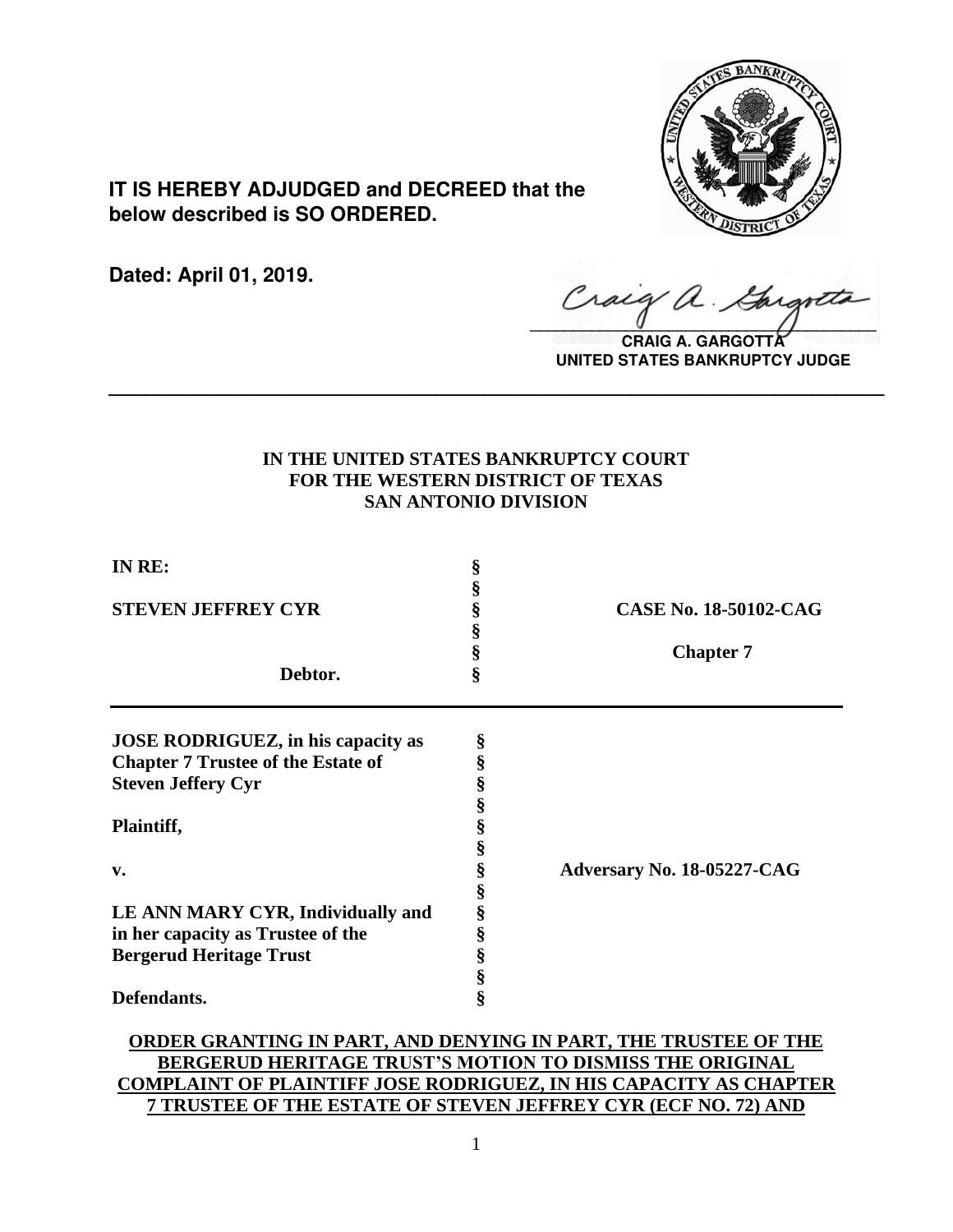# **DENYING LE ANN MARY CYR'S MOTION TO DISMISS THE ORIGINAL COMPLAINT OF PLAINTIFF JOSE RODRIGUEZ, IN HIS CAPACITY AS CHAPTER 7 TRUSTEE OF THE ESTATE OF STEVEN JEFFREY CYR (ECF NO. 99)**

On November 13, 2018, came on for hearing The Trustee of the Bergerud Heritage Trust's Motion to Dismiss the Original Complaint of Plaintiff Jose Rodriguez, In His Capacity as Chapter 7 Trustee of the Estate of Steven Jeffrey Cyr (ECF No. 72) (the "BHT Trustee's Motion to Dismiss") and Le Ann Mary Cyr's Motion to Dismiss the Original Complaint of Plaintiff Jose Rodriguez, In His Capacity as Chapter 7 Trustee of the Estate of Steven Jeffrey Cyr (ECF No. 99) ("Le Ann Cyr's Motion to Dismiss") (collectively, the "Motions to Dismiss"). Plaintiff, Jose C. Rodriguez, in his capacity as Chapter 7 Trustee (the "Trustee" or "Plaintiff") filed his Response of Plaintiff Jose C. Rodriguez, in His Capacity of Chapter 7 Trustee of the Estate of Steven Jeffrey Cyr, to Defendant's Motion to Dismiss (ECF No. 97) and Response of Plaintiff Jose C. Rodriguez, in His Capacity of Chapter 7 Trustee of the Estate of Steven Jeffrey Cyr, to Defendant Le Ann Mary Cyr's Motion to Dismiss (ECF No. 103). The Trustee of the Bergerud Heritage Trust, Le Ann Mary Cyr (the "BHT Trustee"), filed her Reply to Response to Defendant's Motion to Dismiss (ECF No. 102). The Court set the matters for hearing, the Parties each appeared through counsel and presented argument, and the Court took the matters under advisement. After considering the arguments made and the pleading of counsel, as well as the file and record in the case, the Court finds that the BHT Trustee's Motion to Dismiss should be granted in part, and denied in part, and Le Ann Cyr's Motion to Dismiss should be denied.

#### **JURISDICTION**

This Court has jurisdiction over these Motions to Dismiss pursuant to 28 U.S.C. §§ 1334(b), 157(b)(2)(A) (administration of the estate), and (H) (proceedings to determine, avoid, or recover fraudulent conveyances). Venue in this district is proper under 28 U.S.C. §§ 1408 and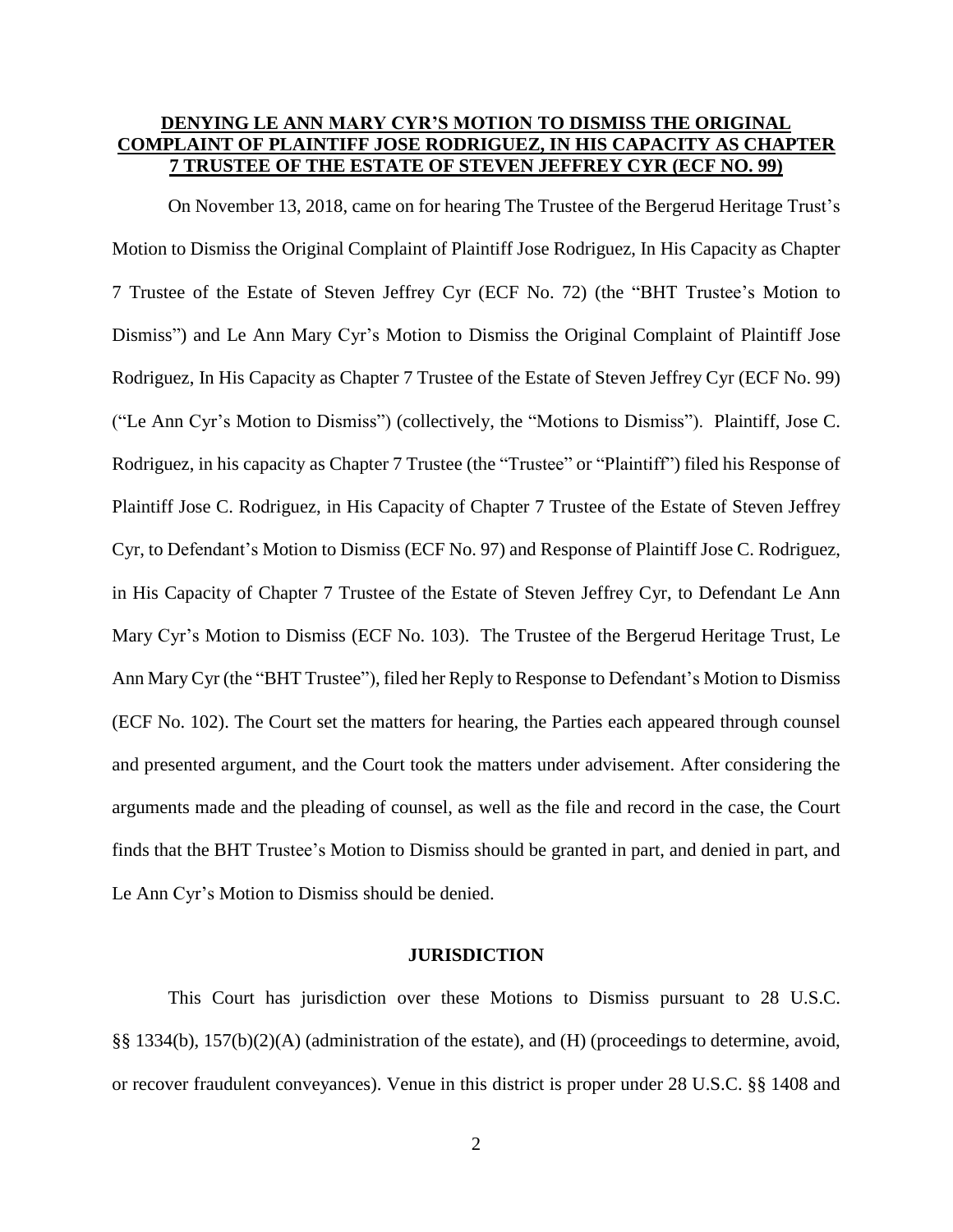1409. The statutory predicate for relief is Fed. R. Civ. P. 12(b)(6), made applicable to this proceeding through Fed. R. Bankr. P. 7012 and Local Rule 7012.

#### **BACKGROUND**

On January 20, 2018, Dr. Steven Jeffery Cyr ("Dr. Cyr" or "Debtor") filed bankruptcy under chapter 7 of the Bankruptcy Code (Case No. 18-50102). On June 15, 2018, the BHT Trustee filed this Adversary Proceeding seeking a determination of the Trustee's interest in the Bergerud Heritage Trust (the "BHT") (ECF No. 1). Subsequently, the Trustee filed his Unopposed Motion to Realign the Parties to correct the posture of the case so that the Trustee would be designated as the Plaintiff and the BHT Trustee would be designated as the Defendant (ECF No. 34). The Court entered its Order Granting the Trustee's Unopposed Motion to Realign the Parties (ECF No. 36) and issued a resultant *Sua Sponte* Order Regarding Pleading Deadlines setting forth new deadlines for the Trustee to file an Original Complaint and the BHT Trustee to serve an answer or dispositive motion (ECF No. 55).

On October 30, 2018, the Trustee filed his Original Complaint of Plaintiff, Jose Rodriguez, In His Capacity as Chapter 7 Trustee of the Estate of Steven Jeffrey Cyr (ECF No. 61) (the "Trustee's Original Complaint"). As part of the Trustee's Original Complaint, the Trustee also added Le Ann Mary Cyr in her individual capacity ("Le Ann Cyr") as a defendant to this Adversary Proceeding. The Motions to Dismiss were filed, the Trustee filed his Responses thereto, and the BHT Trustee filed her Reply to the Trustee's Response. The Trustee asserts eleven claims for relief, ten of which are the subject of the Motions to Dismiss.<sup>1</sup>

<sup>&</sup>lt;sup>1</sup> Neither the BHT Trustee nor Le Ann Cyr moved for the dismissal of Count 11.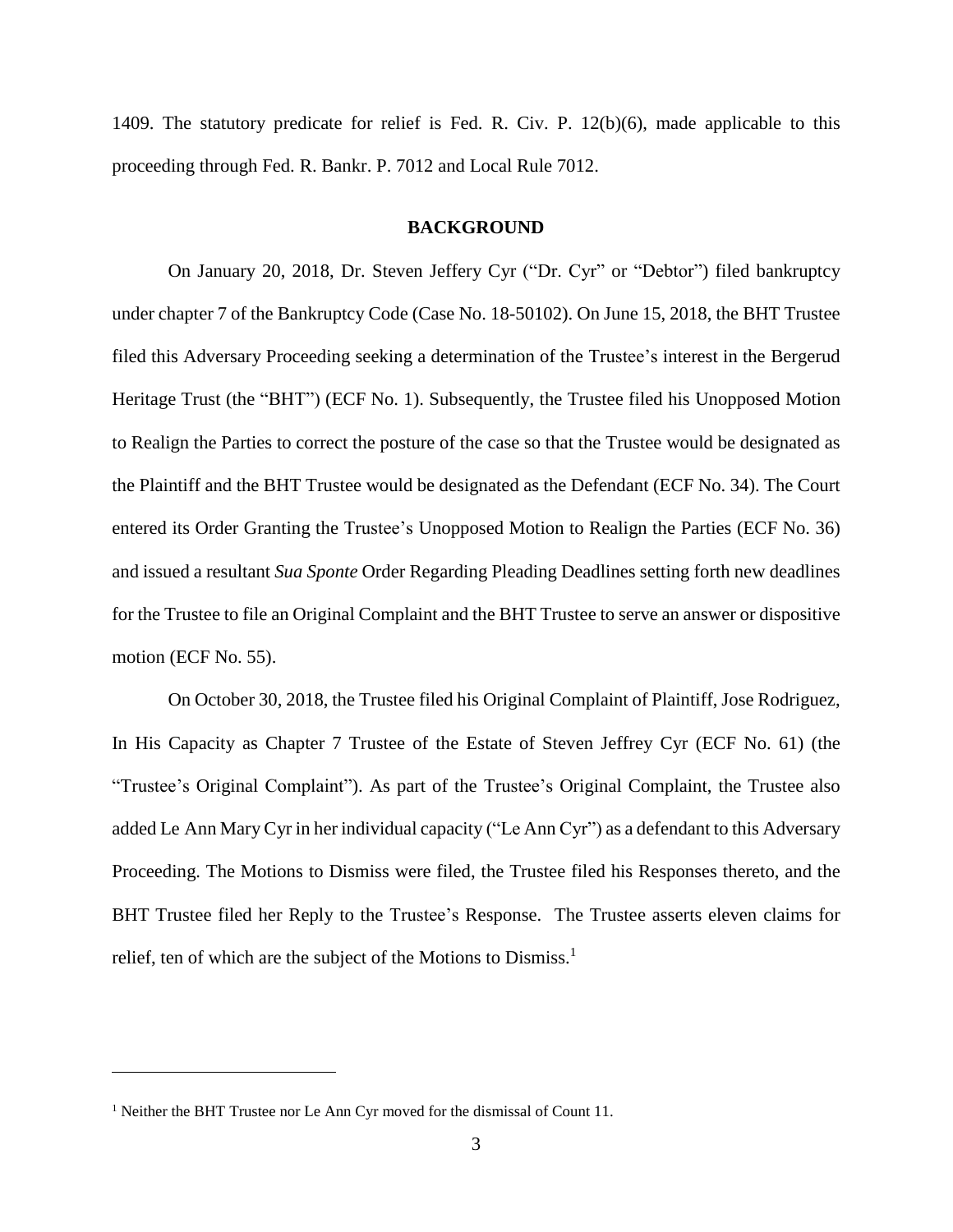# **I. The Bergerud Heritage Trust<sup>2</sup>**

On November 2, 2009, John and Carol Bergerud (the "Trustmakers") created the BHT and at the time of its formation, contributed \$1,500.00 to the BHT. (ECF No. 77, Exh. A, § 1.04, Sched. A). The BHT is identified as an irrevocable trust. Exh. B, § 1.03 ("This Trust is irrevocable and neither of us can alter, amend, revoke, or terminate it in anyway."). Le Ann Cyr and Debtor are identified as Trustees of the BHT. Moreover, Debtor and Le Ann Cyr are designated as beneficiaries to the BHT. Exh. B, Art. 2. The specific objectives in creating the BHT include having:

> Any gift made to the trust be treated as a completed gift for federal estate and gift tax purposes;

> The assets of the trust estate, including life insurance proceeds, be excluded for federal estate tax purposes from our gross estates and the gross estates of our trust beneficiaries except to the extent we have explicitly granted a general power of appointment to a trust beneficiary; and

> The assets in this trust not be subject to the claims of any beneficiary's creditors.

Exh. A, at § 1.05; Exh. B, § 1.05. Additionally, the Trust Documents contain the following

spendthrift provision:

 $\overline{a}$ 

No beneficiary may assign, anticipate, encumber, alienate, or otherwise voluntarily transfer the income or principal of any trust created under this trust. In addition, neither the income nor the principal of any trust created under this trust is subject to attachment, bankruptcy proceedings or any other legal process, the interference or control of creditors or others, or any involuntary transfer.

Exh. A, at § 8.02; Exh. B, § 10.02. Finally, the Trustee alleges that on or about August 1, 2017,

<sup>&</sup>lt;sup>2</sup> Copies of the Bergerud Heritage Trust dated November 2, 2009 (the "Original Trust Document) and the Restatement of the Bergerud Heritage Trust dated September 12, 2014 (the "Restated Trust Document) (collectively, the "Trust Documents") are provided at ECF No. 77.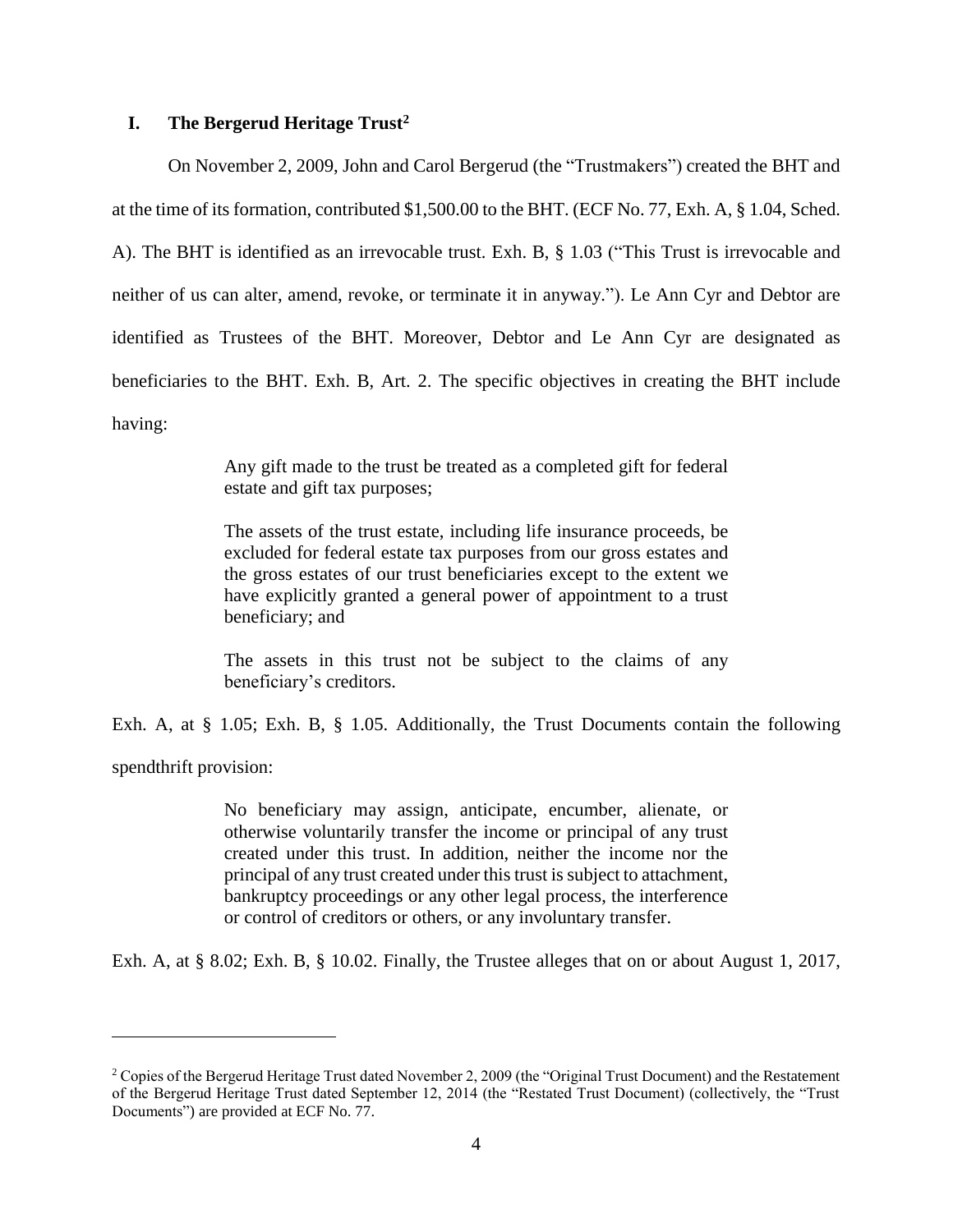Debtor was removed as a trustee of the BHT leaving Le Ann Cyr as the sole remaining trustee. (ECF No. 61, ¶ 17).

#### **DISCUSSION**

# **I. Legal Standard**

In the Fifth Circuit, when considering a motion to dismiss for failure to state a claim, the court must "accept all well-pleaded facts as true and view all facts in the light most favorable to the plaintiff." *Thompson v. City of Waco, Texas*, 764 F.3d 500, 502–03 (5th Cir. 2014) (citing *Ashcroft v.Iqbal*, 556 U.S. 662, 678 (2009)). "To survive dismissal, a plaintiff must plead 'enough factsto state a claim to relief that is plausible on its face.'" *Id.* (quoting *Bell Atl. Corp. v. Twombly*, 550 U.S. 544, 570 (2007)). "A claim has facial plausibility when the plaintiff pleads factual content that allows the court to draw the reasonable inference that the defendant is liable for the misconduct alleged." *Iqbal*, 556 U.S. at 678; see also *Twombly*, 550 U.S. at 570 (holding complaint must allege enough facts to move the claim "across the line from conceivable to plausible"). The determination of whether the plausibility standard has been met is "a contextspecific task that requires the reviewing court to draw on its judicial experience and common sense." *Iqbal*, 556 U.S. at 679; *see also Doe ex rel. Magee v. Covington Cnty. Sch. Dist. ex rel. Keys*, 675 F.3d 849, 854 (5th Cir. 2012) (en banc) ("Our task, then, is to determine whether the plaintiff stated a legally cognizable claim that is plausible, not to evaluate the plaintiff's likelihood of success."). Motions to dismiss under Fed. R. Civ. P. 12(b)(6) are "viewed with disfavor and [are] rarely granted." *Leal v. McHugh*, 731 F.3d 405, 410 (5th Cir. 2013) (citing *Turner v. Pleasant*, 663 F.3d 770, 775 (5th Cir. 2011)).

"On a motion to dismiss, the court may properly consider the documents attached to or incorporated by reference in the plaintiff's complaint, facts of which judicial notice may be taken,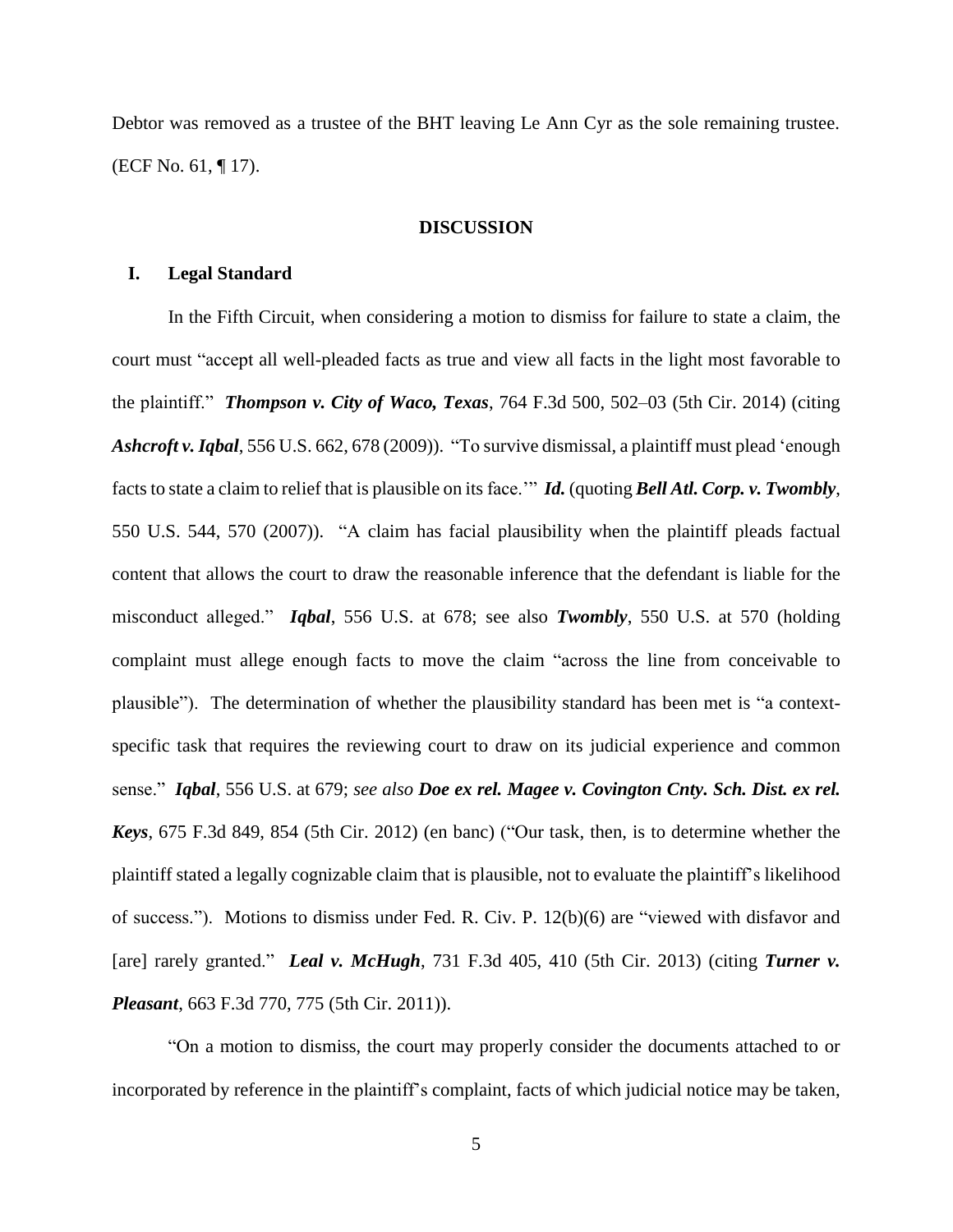and matters of public record." *U.S. ex rel. Willard v. Humana Health Plan of Tex., Inc.,* 336 F.3d 375, 379 (5th Cir.2003) (citing *Lovelace v. Software Spectrum, Inc.*, 78 F.3d 1015, 1017–18 (5th Cir.1996)). "A court may take judicial notice of related proceedings and records in cases before the same court." *MacMillan Bloedel Ltd. v. Flintkote Co.*, 760 F.2d 580, 587 (5th Cir. 1985).

### **II. Legal Analysis**

 $\overline{a}$ 

### **A. Count 1: Declaratory Judgment**

Under Count 1, the Trustee "seeks declaratory judgment . . . that the BHT is a self-settled trust or 'similar device' under [11] U.S.C.  $\S$  548(e)(1),<sup>3</sup> all assets of which are property of the Debtor's estate and subject to the claims of creditors." The BHT Trustee argues that Count 1 fails to state a cause of action because the Trustee is asking the Court to ignore the existence of the BHT by alleging facts that lead to the conclusion that the BHT is a sham or illusory trust and as a matter of Texas law, such allegations are inapplicable here. To support its proposition, the BHT Trustee cites to *Bradley v. Ingalls (In re Bradley)*, 501 F.3d 421, 429 (5th Cir. 2007) ("*In re Bradley*").

*In re Bradley* involved a determination of whether and to what extent Bradley, the debtor and beneficiary to a trust, self-settled that trust such that any or all the assets belonging to the trust should be declared property of Bradley's bankruptcy estate. (Bankr. Case No. 02-12741-FM, Adv. Proc. No. 02-01183; ECF No. 411 at 3). The bankruptcy court reviewed Texas law governing spendthrift trusts, and ultimately concluded that to the extent that (1) Bradley transferred property to the trust and (2) the chapter 7 trustee met his tracing burden with respect to such transfers, the assets would be deemed self-settled under Texas law and therefore, subject to the claims of

<sup>3</sup> All references to U.S.C. refer to 11. U.S.C. *et. seq.* unless otherwise specified herein.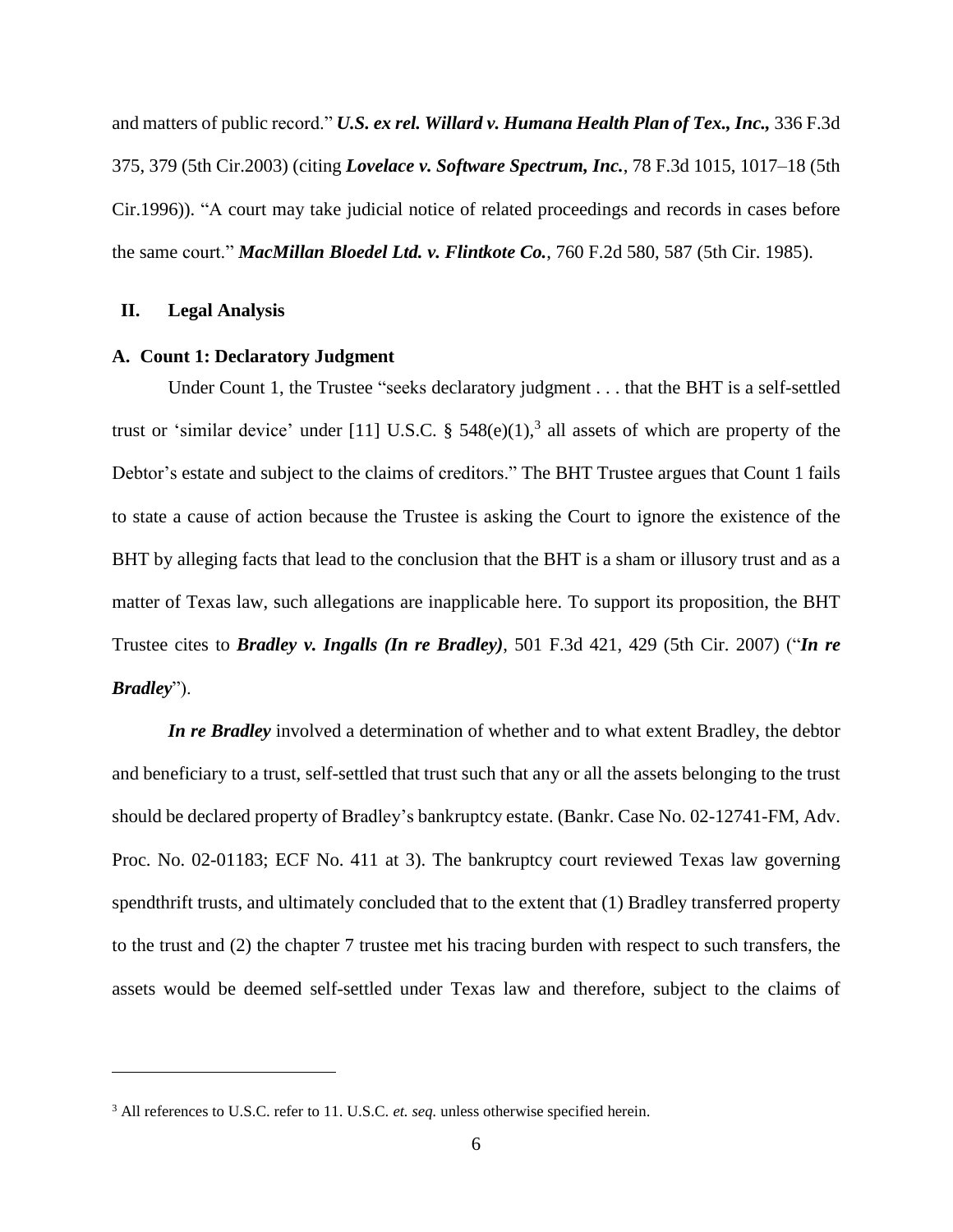creditors and part of Bradley's bankruptcy estate. *Id.* at 13–14 (citing Tex. Prop Code Ann. § 111.004(14) (West Supp. 2004)). On appeal, the chapter 7 trustee argued "that the bankruptcy and district courts erred because they stopped short of declaring that the [t]rust is a sham or illusory trust and that the trust property is *totally* included in the bankruptcy estate." *In re Bradley*, 501 F.3d at 428 (emphasis added). The Fifth Circuit rejected this argument and concluded that in Texas, courts have not expanded the doctrine of illusory trusts beyond marital property situations; therefore, the bankruptcy court and district courts did not err in concluding that the trust *property in whole* was not property of the estate and that the trustee must satisfy a tracing burden with respect to each self-settled asset. *Id.* at 428–29.

The Court finds this case and *Bradley* distinguishable. Under Count 1, the Trustee seeks a determination that BHT is a self-settled trust or similar device under  $\S$  548(e)(1)—a claim for relief not addressed in *Bradley*. Moreover, the issue in *Bradley* was not whether the trust assets were subject to avoidance under §  $548(e)(1)$ , but rather a determination of whether the trust was a valid, lawful and binding trust under state law. (Bankr. Case No. 02-12741-FM, Adv. Proc. No. 02- 01183; ECF No. 411 at 3). Section 548(e)(1) does not condition avoidance on a trust being deemed invalid and unlawful under state law.

The BHT Trustee asserts that the Trustee is using Count 1 as a means of avoiding the tracing requirements articulated under *Bradley.* The Court will not speculate as to why the Trustee plead Count 1; however, the Court agrees that a determination that the BHT is a self-settled asset or similar device under  $\S 548(e)(1)$  does not absolve the Trustee of any requirement to specifically identify the transfer of assets he seeks to avoid.

Here, the Trustee seeks a determination that all assets of the BHT are property of Debtor's estate and subject to claims of creditors on the basis that the BHT is a self-settled trust or similar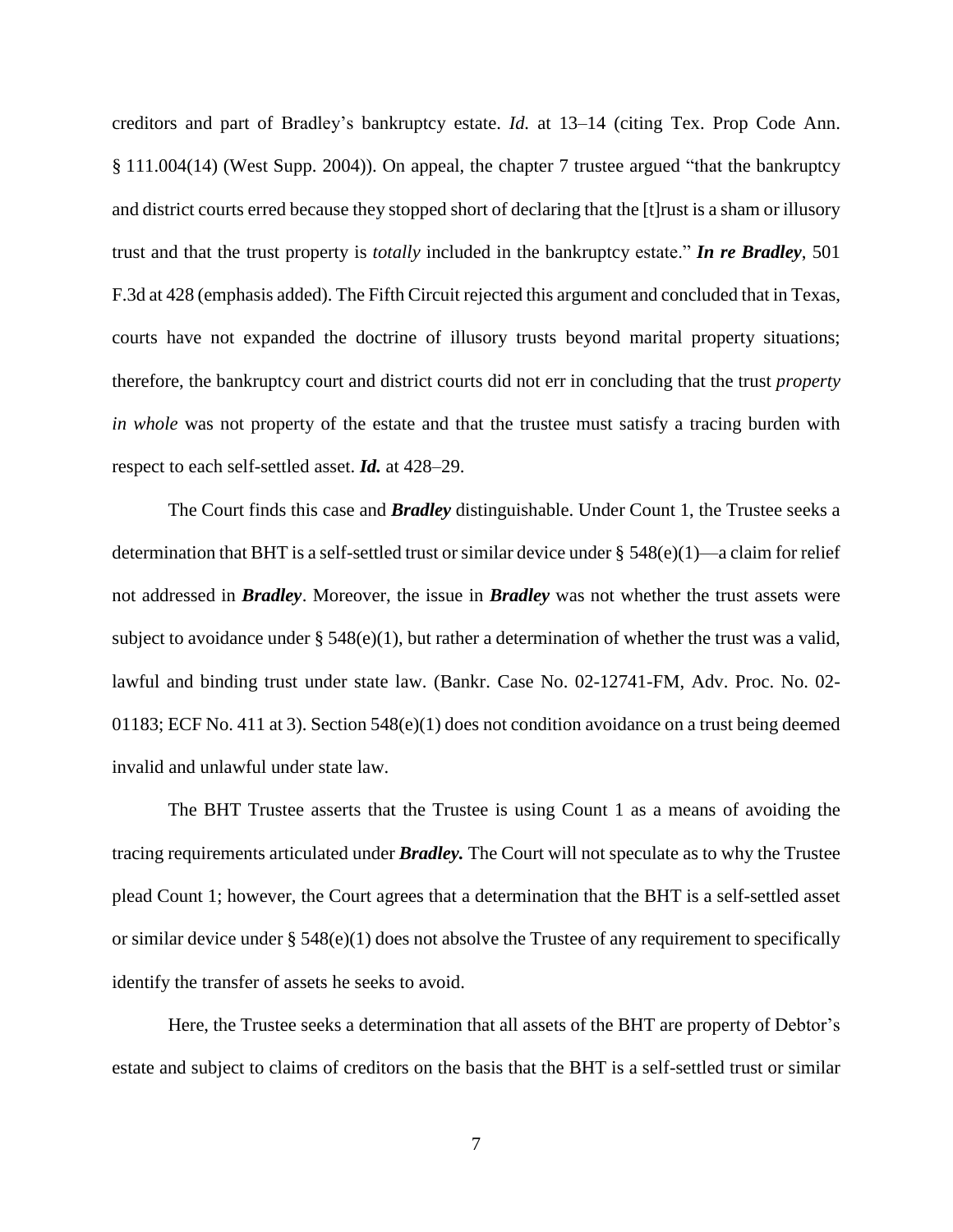device. Section 548(e)(1) does not permit the avoidance of *all* transfers of assets to a self-settled trust or similar device on the sole basis that the trust at issue is a self-settled trust or similar device. Instead, the Trustee is required to specifically identify the assets transferred, as he did in Counts 2–11, and demonstrate that the elements of  $\S$  548(e)(1) are satisfied with respect to each asset. Therefore, while the Court does not agree that *Bradley* disposes of Count 1, the Court concludes that, as a matter of law, the Trustee is not entitled to the relief it seeks under Count 1. As such, the BHT Trustee's Motion to Dismiss is granted with respect to Count 1.

### **B. Count 2: Transfer of Hillman Lawsuit Proceeds to the BHT**

The Trustee alleges that beginning December 2016, Debtor filed a lawsuit (the "Hillman Lawsuit") that was ultimately resolved by written settlement agreement executed on or about March 23, 2017. Pursuant to the terms of the settlement agreement, Debtor was to be paid \$1,000,000 on or before April 20, 2017, and another \$600,000 in monthly installments on September 1, 2017 through November 1, 2018. The \$600,000 was payable to the Debtor in three promissory notes in the amount of \$200,000 each, which were to be executed by each of three defendants in the case. The Trustee alleges that the sums paid as a result of the Hillman Lawsuit were not paid to Debtor, but instead paid to the BHT at Debtor's direction.

The Trustee asserts four causes of action with respect to the payment of the Hillman Lawsuit proceeds to the BHT:

- 1. The payments were fraudulent transfers under 11 U.S.C. § 548(a)(1).
- 2. The payments were fraudulent transfers to a "self-settled trust or similar device" under 11 U.S.C. § 548(e)(1).
- 3. The Payments were fraudulent transfers under sections 24.005 and 24.006 of the Tex. Bus. & Com. Code.
- 4. To the extent that payments were made on the promissory notes after January 20, 2018, they were prohibited post-petition transactions under 11 U.S.C. § 549(a).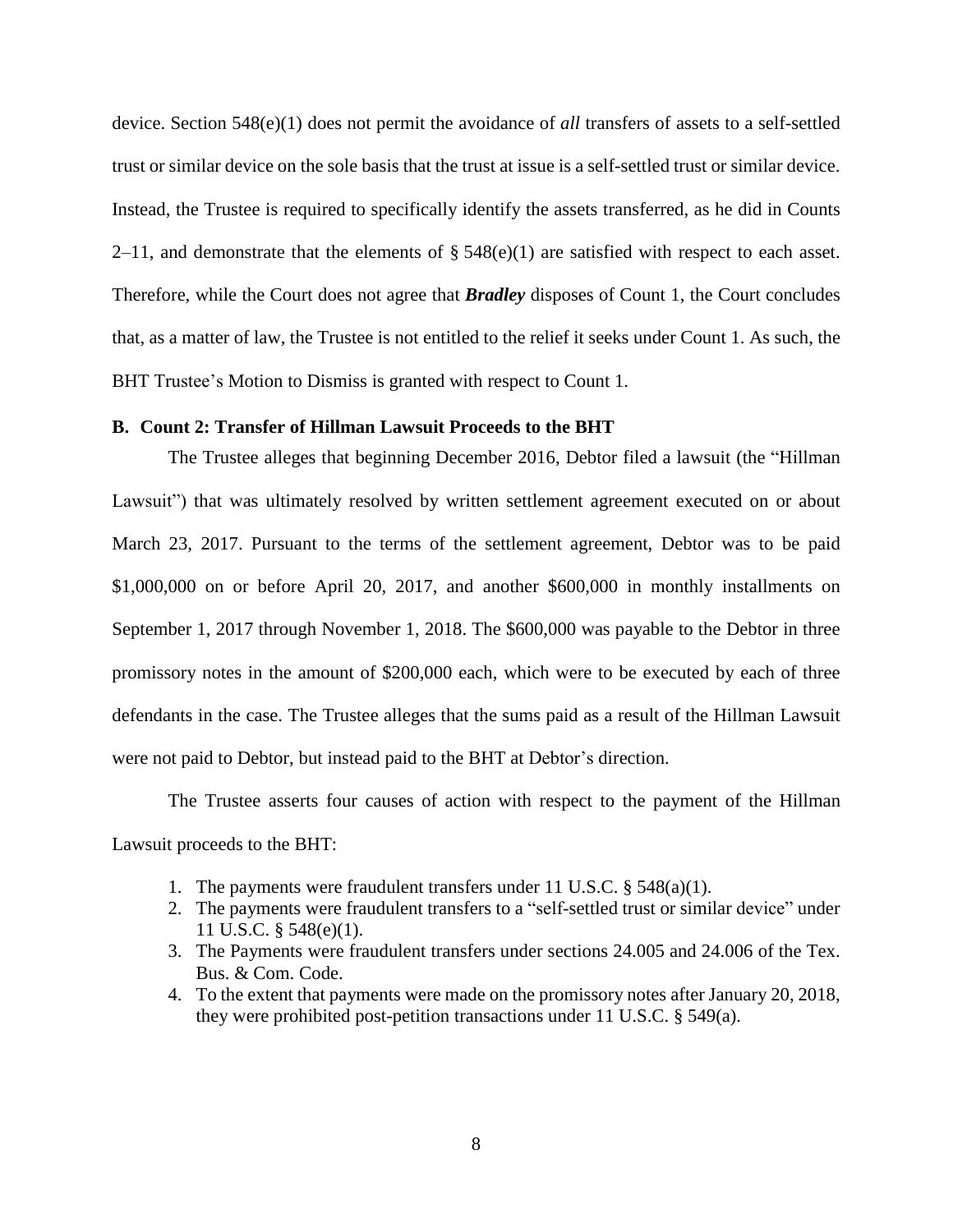### **1. Fraudulent transfer under 11 U.S.C. § 548(a)(1)**

#### **a. Parties Contentions**

The BHT Trustee argues that the Trustee's causes of action under  $\S$  548(a)(1) fail to provide fair notice of the nature of the Trustee's allegations. Specifically, the BHT Trustee asserts that the cause of action does not indicate whether the Trustee is alleging that such transfer was done with actual intent to hinder, delay, or defraud under  $\S$  548(a)(1)(A) or whether such transfer was a constructively fraudulent transfer under  $\S$  548(a)(1)(B). Moreover, to the extent that the Trustee alleges such a transfer was done with actual intent to hinder, delay, or defraud, the BHT Trustee argues that the Trustee's Original Complaint fails to satisfy Federal Rule of Civil Procedure 9(b) because the Trustee does not allege facts establishing "how" and "why" the transfers were made with actual intent to hinder, delay, or defraud. Finally, to the extent the Trustee alleges such a transfer was a constructively fraudulent transfer under  $\S$  548(a)(1)(B), the BHT Trustee contends that the Trustee has failed to allege facts to support an allegation of insolvency as required under  $\S$  548(a)(1)(B)(ii).

It is the Trustee's position that by alleging a cause of action under  $\S 548(a)(1)$ , the Trustee is providing fair notice that the Trustee is pursuing claims under both  $\S$  548(a)(1)(A) and (B). As to whether the Trustee has met the heightened pleading standard for his claim under  $\S$  548(a)(1)(A), the Trustee asserts that he has met such standard because the Trustee has plead with specificity at least three badges of fraud. Finally, with respect to the pleading of insolvency for purposes of a constructive fraud claim, the Trustee asserts that he has plead insolvency by stating that the Cyrs contemplated bankruptcy for more than a year and had gone as far as preparing and signing a proposed, joint chapter 11 petition. By pleading such facts, the Trustee asserts an inference can be made that the Cyrs were insolvent. The Trustee requests, however, that to the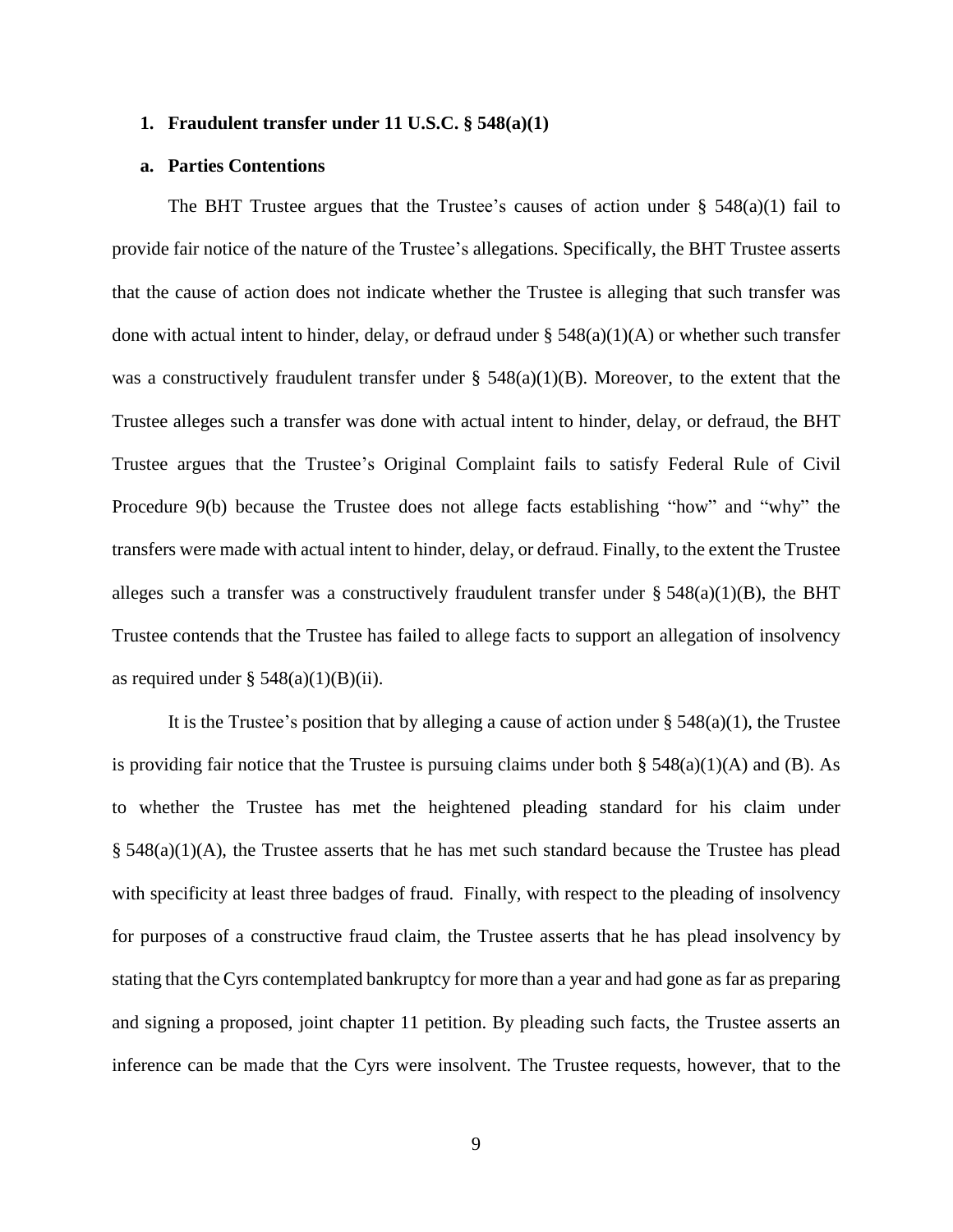extent the Court disagrees with the Trustee, the Court order these claims to be replead rather than dismissed.

#### **b. Fair Notice**

The Trustee's Original Complaint alleges transfers under 11 U.S.C. § 548(a)(1). Section

 $548(a)(1)$  provides:

 $(a)(1)$  The trustee may avoid any transfer (including any transfer to or for the benefit of an insider under an employment contract) of an interest of the debtor in property, or any obligation (including any obligation to or for the benefit of an insider under an employment contract) incurred by the debtor, that was made or incurred on or within 2 years before the date of the filing of the petition, if the debtor voluntarily or involuntarily--

(A) made such transfer or incurred such obligation with actual intent to hinder, delay, or defraud any entity to which the debtor was or became, on or after the date that such transfer was made or such obligation was incurred, indebted; or

(B)(i) received less than a reasonably equivalent value in exchange for such transfer or obligation; and

 $(ii)(I)$  was insolvent on the date that such transfer was made or such obligation was incurred, or became insolvent as a result of such transfer or obligation;

(II) was engaged in business or a transaction, or was about to engage in business or a transaction, for which any property remaining with the debtor was an unreasonably small capital;

(III) intended to incur, or believed that the debtor would incur, debts that would be beyond the debtor's ability to pay as such debts matured; or

(IV) made such transfer to or for the benefit of an insider, or incurred such obligation to or for the benefit of an insider, under an employment contract and not in the ordinary course of business.

11 U.S.C.A. § 548(a)(1). The provision provides two bases by which the Trustee may avoid a

qualifying transfer: actual fraud and constructive fraud. While each form of fraud shares common

elements, the forms of fraud are distinguished by how fraud is proven. A transfer made with actual

fraud involves a transfer made with actual intent to hinder, delay, or defraud. *Id.* at § 548(a)(1)(A).

On the other hand, a constructively fraudulent transfer is a transfer (1) which the debtor received

less than reasonably equivalent value in exchange for such transfer (2) made while the debtor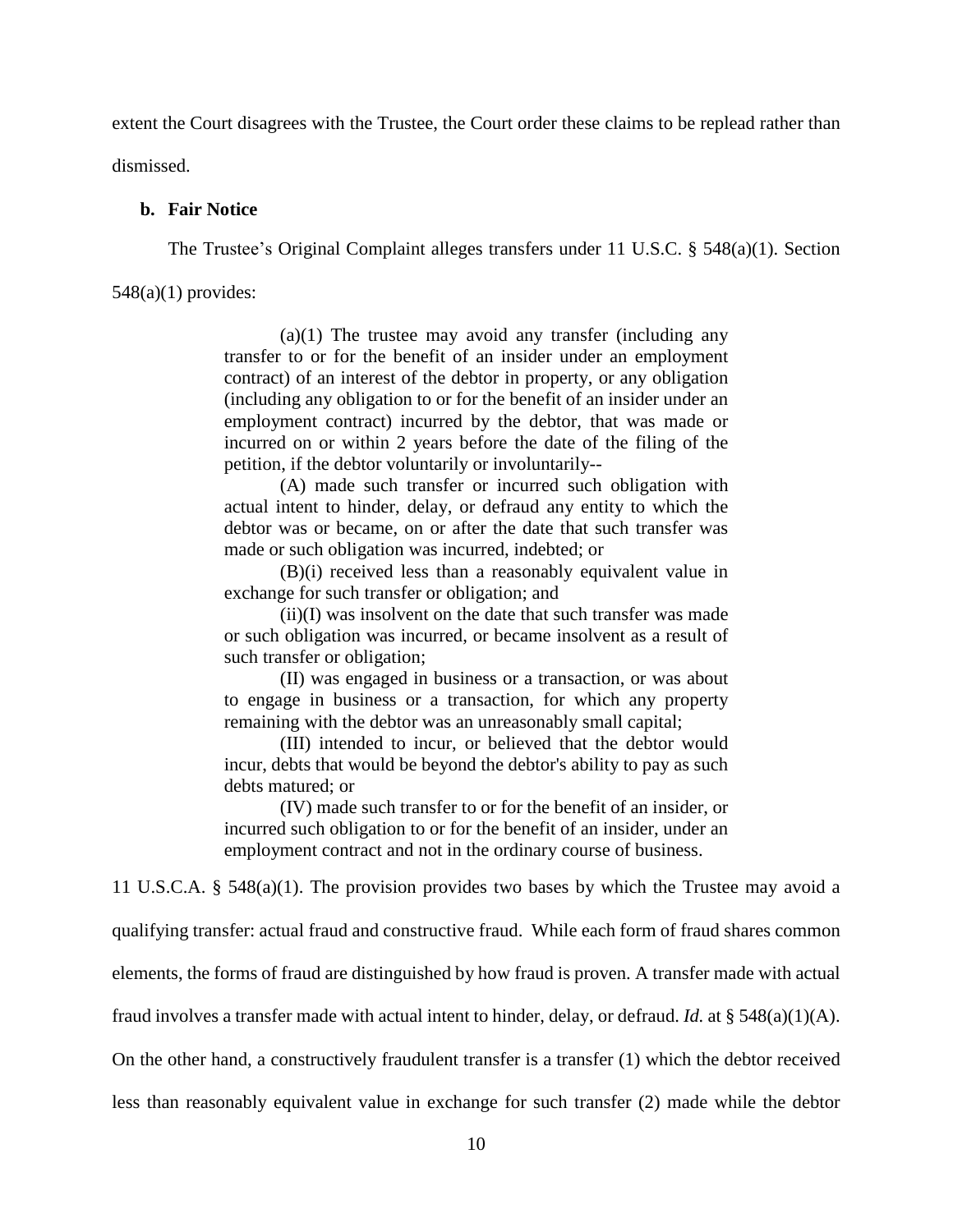experienced a form of statutorily-enumerated financial condition. *Id.* at § 548(a)(1)(B). Here, the Trustee does not identify specific allegations under Count 2 (other than logistical facts of the transaction) which allows the Court to draw a reasonable inference that the Trustee is pursuing actual and constructive fraud claims. For example, in response to other arguments, the Trustee asserts it has properly plead insolvency for a constructively fraudulent transfer claim. To prevail on a constructively fraudulent transfer claim, the Trustee must prove insolvency on the date of the transfer. *Id.* at § 548(a)(1)(B)(ii)(I). The Trustee alleges no facts regarding Debtors insolvency on the date of each transfer. Moreover, the Trustee's Original Complaint is comprised of 11 Counts which each contain multiple causes of action. For purposes of clarity and transparency, the Court agrees with the BHT Trustee that the Trustee's Original Complaint should be plead with more specificity as to which cause(s) of action under  $\S$  548(a)(1) the Trustee intends to pursue.<sup>4</sup>

## **c. Pleading Actual Fraud with Specificity**

 $\overline{a}$ 

While the Fifth Circuit has not yet decided the issue of whether Federal Rule of Civil Procedure  $9(b)$ 's heightened pleading standards apply to fraudulent transfers,<sup>5</sup> this Court has previously addressed pleading requirements under § 548(a)(1):

> "Section 548 covers two classes of [fraudulent] transactions: ones in which the debtor intended the transfer to harm or hinder creditors; and ones in which the unfairness stems from a disparity of exchange coupled with the debtor's lack of other assets." "If the fraudulent transfer statute the [plaintiff] want[s] the Court to apply requires intent to defraud, the enhanced pleading requirements of Rule 9(b) apply; if the statute allows for fraudulent transfer without intent to defraud, however, only the general pleading rules of Rule 8(a) must be satisfied." "Rule 9(b) does not apply to claims for avoidance of constructively fraudulent transfers because such

<sup>4</sup> The Trustee pleads a causes of action under the Texas Uniform Fraudulent Transfer Act—specifically, sections 24.005 and .006. Both provisions provide multiple bases by which the Trustee may avoid a qualifying transfer. The Trustee, however, does not specify which bases he intends to pursue.

<sup>5</sup> *Janvey v. Alguire*, 647 F.3d 585, 599 (5th Cir. 2011) (declining to address the issue of whether Rule 9(b)'s heightened pleading requirements are required for fraudulent transfer causes of actions).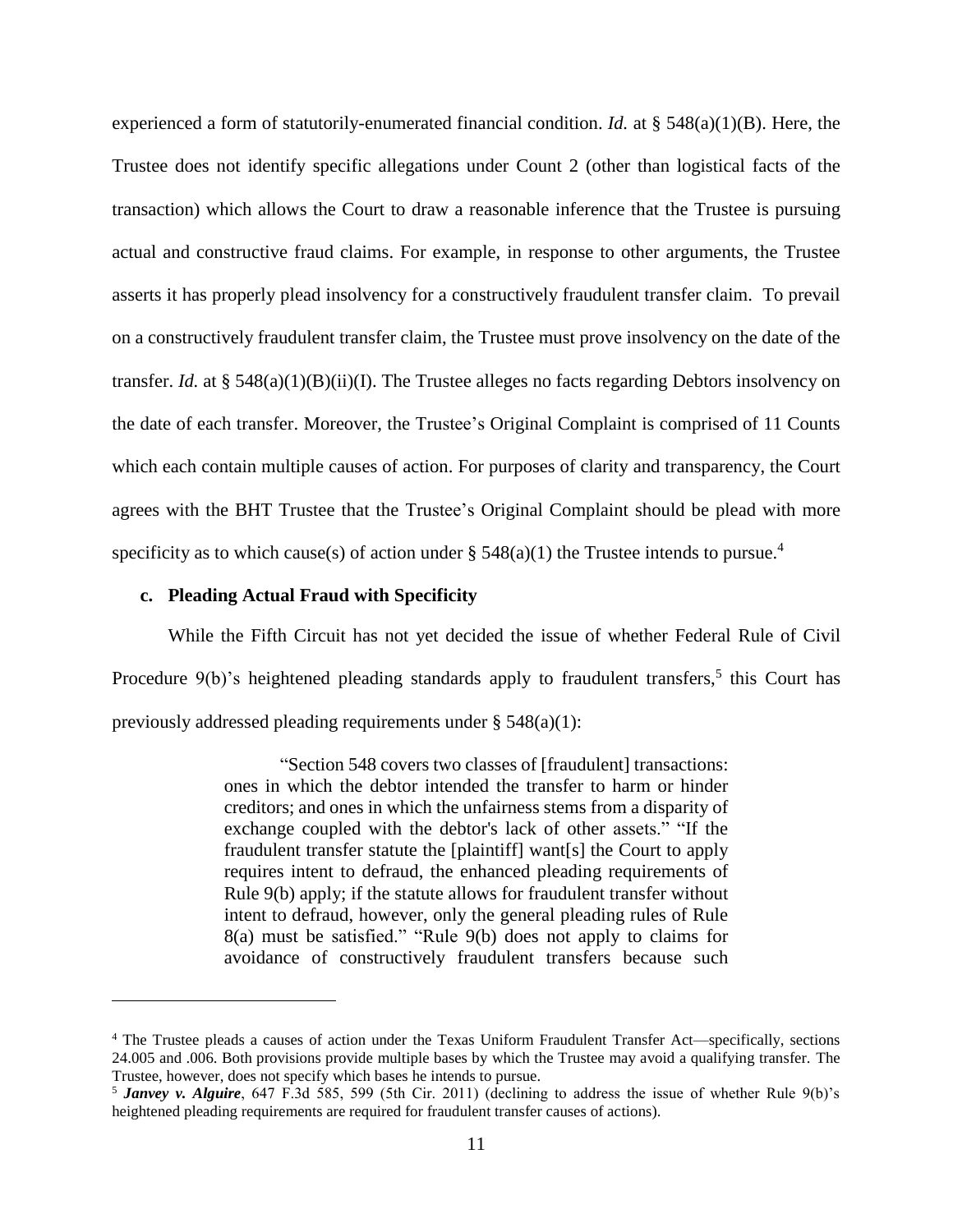claims are not based on actual fraud but instead rely on the debtor's financial condition and the sufficiency of consideration provided by the transferee." "Rather,  $\S 548(a)(1)(B)$  claims must satisfy Rule 8(a) and contain a short and plain statement showing entitlement to relief. Under *Iqbal*, it follows that claims to avoid constructively fraudulent transfers must assert factual allegations which show that relief is plausible."

*Crescent Res. Litig. Tr. v. Nexen Pruet, LLC (In re Crescent Res., LLC)*, Bankr. No. 09-11507, Adv. No. 11-01082, 2012 WL 195528 at \* 7 (Bankr. W.D. Tex. Jan. 23, 2012) (citations omitted) (alterations in original). Here, the Trustee seeks to avoid certain transfers to the BHT as transfers made with actual fraud under §  $548(a)(1)(A)$  and constructive fraud under §  $548(a)(1)(B)$ . Therefore, the Trustee's actual fraud claim is subject to the heightened pleading standard of Rule 9(b) and his constructive fraud claim is subject to the general pleading standards under Rule 8(a).

Rule 9(b), which is incorporated into Bankruptcy Rule 7009, provides that when "alleging fraud . . . , a party must state with particularity the circumstances constituting fraud or mistake. Bankr. R. Bankr. Proc. 7009(b). Moreover, "[m]alice, intent, knowledge, and other conditions of a person's mind may be alleged generally." *Id.* Rule 7009(b) distinguishes between how a complaint should plead the circumstances of the alleged fraud<sup>6</sup> and the conditions of the defendant's mind at the time of the alleged fraud by requiring that the former be alleged with heightened particularity while relaxing the standard for the latter by allowing it to be plead generally. In the Fifth Circuit, Rule 9(b)'s heightened standard is satisfied by specifying the "who, what, when, where, and how"; however, "what constitutes sufficient 'particularity' under Rule 9(b) will necessarily differ with the facts of each case." *Think<sup>3</sup> Litig. Tr. v. Zuccarello (In re Think3, Inc.)*, 529 B.R. 147, 198 (Bankr. W.D. Tex. 2015) (citing *Benchmark Elec. Inc. v. J.M.*

<sup>6</sup> Because mistake is not alleged, the Court's analysis will only focus on the portion of Rule 7009(b) which applies to fraud.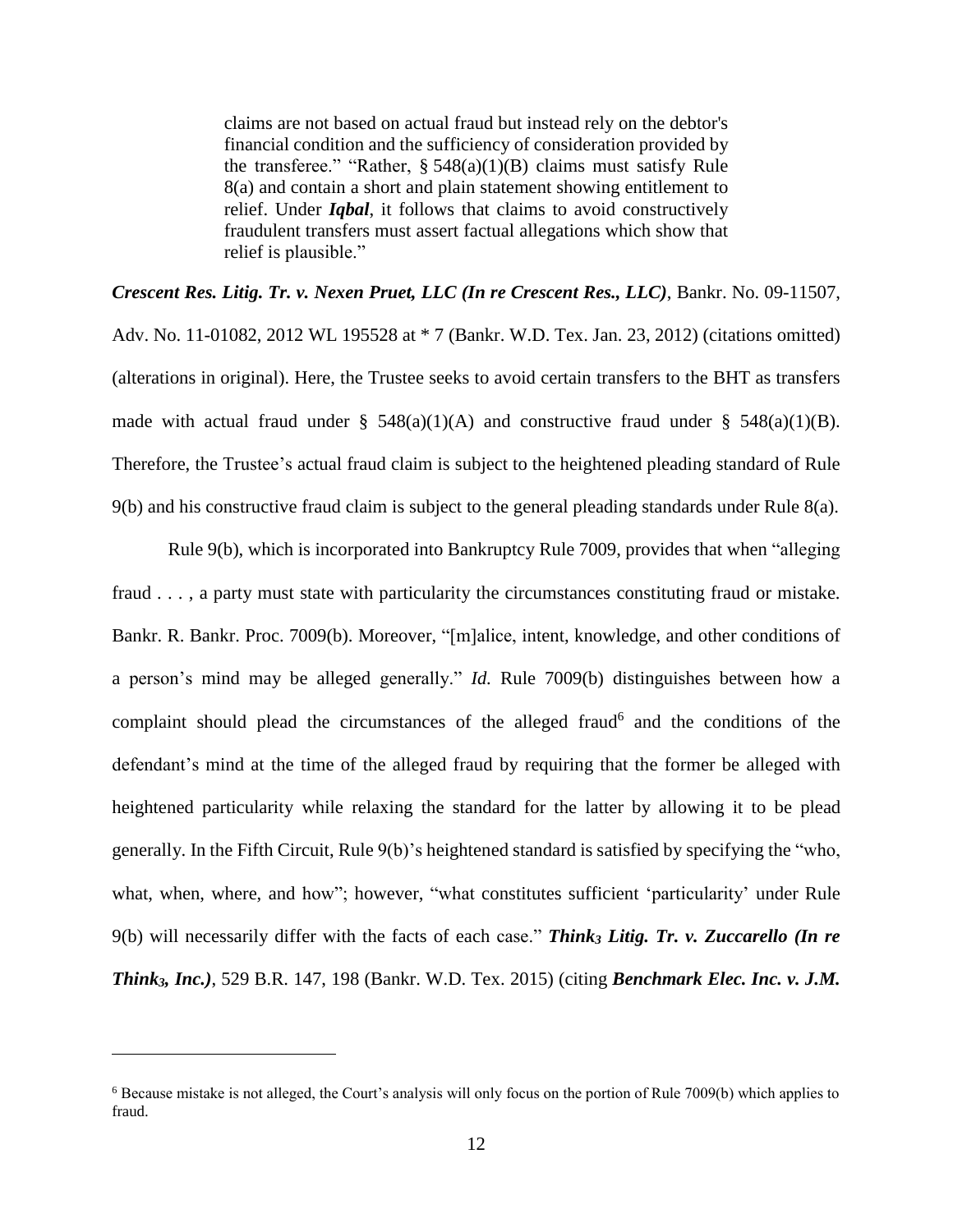*Huber Corp.,* 343 F.3d 719, 724 (5th Cir. 2003)). The Fifth Circuit has acknowledged that "'Rule 9(b)'s ultimate meaning is context-specific,' and thus there is no single construction of Rule 9(b) that applies in all contexts." *Grubbs v. Kanneganti*, 565 F.3d 180, 188–89 (5th Cir. 2009). "Depending on the claim, a plaintiff may sufficiently 'state with particularity the circumstances constituting fraud or mistake' without including all the details of any single court-articulated standard—it depends on the elements of the claim at hand." *Id. See IAS Servs. Grp. v. Jim Buckley & Assocs., Inc.*, 900 F.3d 640, 647 (5th Cir. 2018) ("[T]o state a claim for fraud, a plaintiff must plausibly plead facts establishing 'the time, place, and contents of the false representation[], as well as the identity of the person making the misrepresentation and what that person obtained thereby.'" (citing to *Grubbs*, 565 F.3d at 186) (alteration in original)).

Here,  $\S$  548(a)(1)(A) requires a showing that a debtor transferred an interest of the debtor in property or incurred an obligation within two years before the filling of a petition with actual intent to hinder, delay, or defraud a present or future creditor. Therefore, a cause of action for actual fraud involves both a pleading of the circumstances surrounding the transfer and conditions of a debtor's mind. As to the circumstances founding the transfer, the Trustee must plead with specificity that Debtor transferred an interest of the debtor in property or incurred an obligation within two years before the filling of a petition—the who, what, and when. Under Rule 9(b), the conditions of Debtor's mind, however, are not subject to such heightened pleading standard and the Trustee need only plead actual intent to hinder, delay, or defraud a present or future creditor generally—with factual allegations that show that relief is plausible. *See Iqbal*, 556 U.S. at 677– 78 ("It is true that Rule 9(b) requires particularity when pleading 'fraud or mistake,' while allowing '[m]alice, intent, knowledge, and other conditions of a person's mind [to] be alleged generally.' But 'generally' is a relative term. In the context of Rule 9, it is to be compared to the particularity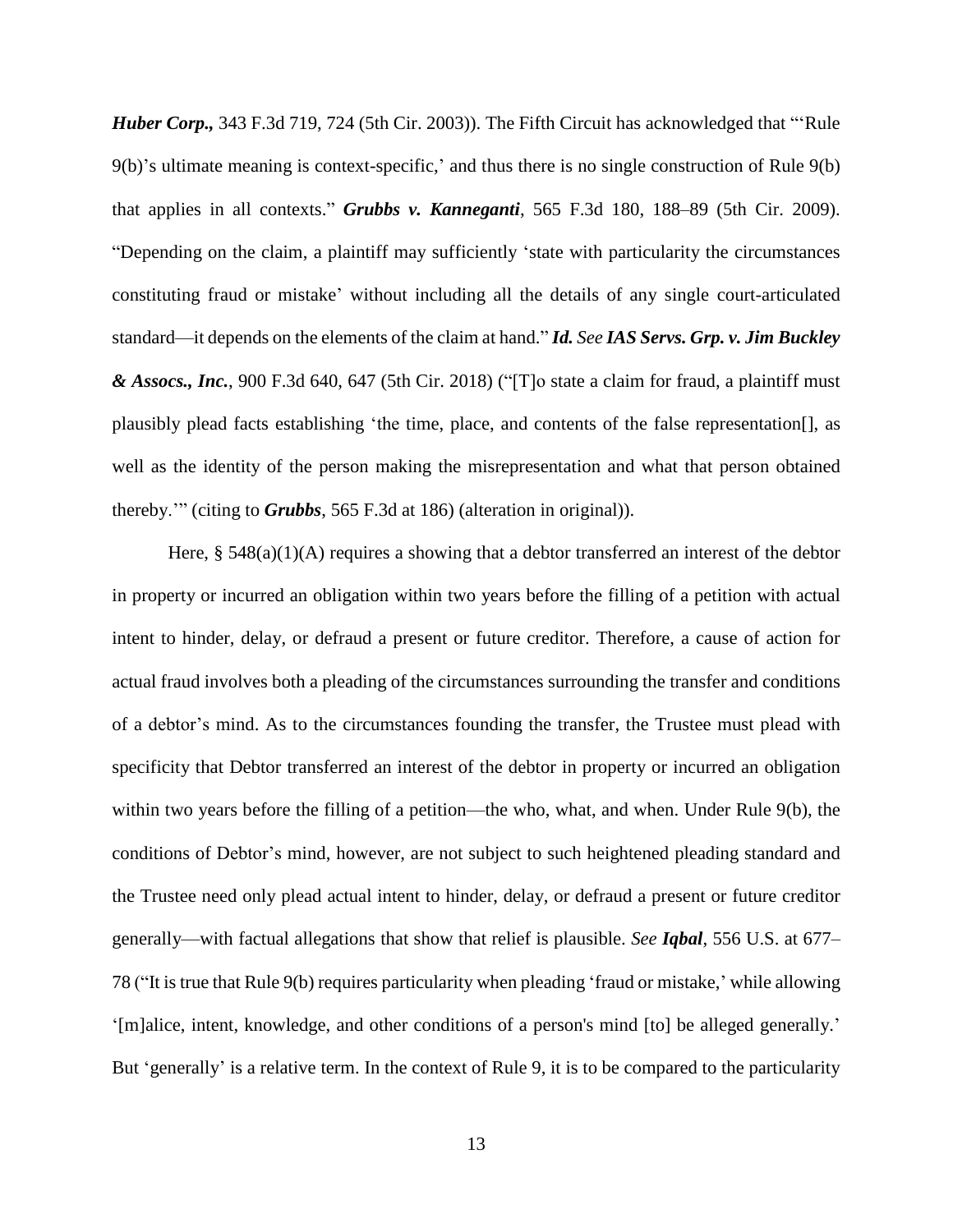requirement applicable to fraud or mistake. Rule 9 merely excuses a party from pleading discriminatory intent under an elevated pleading standard. It does not give him license to evade the less rigid—though still operative—strictures of Rule 8.")

The BHT Trustee argues that the Trustee's Original Complaint fails to satisfy Rule 9(b) because the Trustee does not allege facts establishing the "how" and "why" the transfers were made with actual intent to hinder, delay, or defraud. The Court does not agree that this is the proper inquiry. First, as previously noted, the heightened standard for pleading the circumstances of alleged fraud is context-specific and depends on the elements of the claim at hand. At the at the most, the Trustee need only allege the who, what, when, where and how the alleged fraud was perpetrated; facts alleging *why* the alleged fraud was perpetrated is not required.

Second, to the extent that the Trustee must allege the "how" element, the Court does not agree that the Trustee must allege how the transfer was made with actual intent to hinder, delay, and defraud. As previously explained, Rule 7009(b) distinguishes between pleading the circumstances of the alleged fraud and the conditions of the defendant's mind at the time of the alleged fraud. Thus, the heightened standard requiring the specifics of the "who, what, when, where, and how" of the alleged fraud applies to the circumstances surrounding the fraud, not the conditions of the defendant's mind at the time of the alleged fraud. Therefore, to the extent that the Trustee needs to plead the how element, the Trustee need only plead the logistics of the transfer—for example, how the transfer was executed or the means by which the transfer occurred—not how the transfer was made with actual intent to hinder, delay, or defraud.<sup>7</sup>

<sup>7</sup> The BHT Trustee states that "other than specifying the dates, property and parties involved, [the Trustee's Original Complaint] fails to allege facts establishing how or why these transfers were purportedly made with actual intent to hinder, delay[,] or defraud. (ECF No. 72, ¶ 6.4). The Court understands this statement to mean that the BHT Trustee is on fair notice of the who, what, and when of the alleged fraud. As such, the Court will not further address the merits of whether the transfers have been adequately pled as to these elements.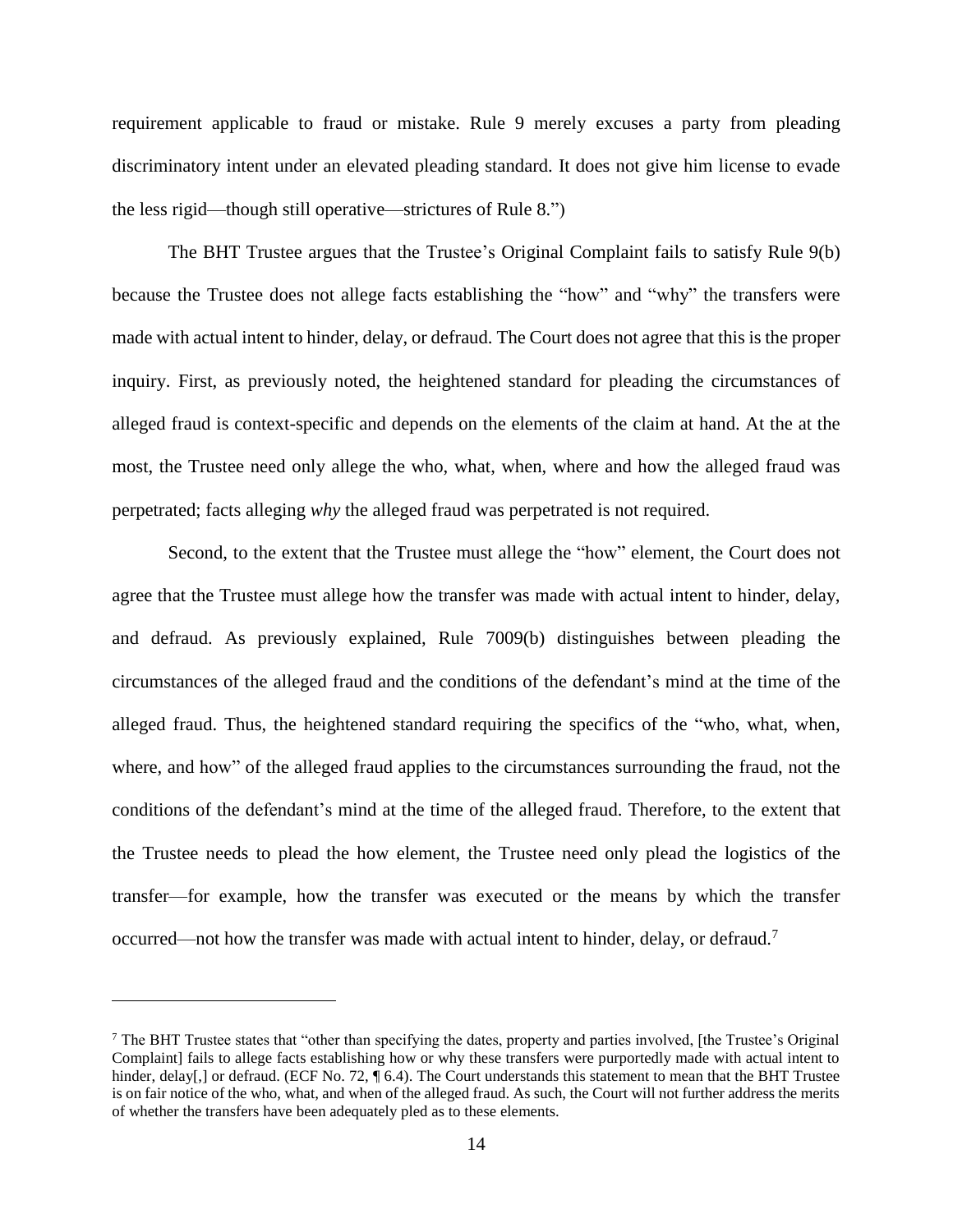While the Court does not agree that the BHT Trustee's inquiry is the correct inquiry, the Court finds it necessary to interpret her argument broadly and therefore will address it accordingly. Under a broad interpretation of the BHT Trustee's argument, the BHT Trustee alleges that the Trustee did not plead how the transfer occurred. As previously discussed, the heightened standard for pleading the circumstances of alleged fraud is context-specific and depends on the elements of the claim at hand. *Buckley*, 900 F.3d at 647 (explaining that "Rule 9(b)'s particularity requirements are tied to the elements of fraud" (citing *Grubbs*, 565 F.3d at 188–89)). To state a claim under § 548(a)(1)(A) and recover the property transferred under § 550(a),<sup>8</sup> the Trustee must plausibly plead facts establishing the time and contents of the transfer and the identities of the individuals involved in the transfer. The plain language of  $\S$  548(a)(1)(A) does not require that the Trustee demonstrate how the transfer occurred.

As to whether the Trustee properly pled facts alleging actual intent to hinder, delay, or defraud present or future creditors, the Trustee asserts it has done so by asserting facts supporting three badges of fraud. As previously discussed, Rule 9(b) permits "malice, intent, knowledge, and other conditions of a person mind [t]o be alleged generally." Therefore, to properly plead the actual intent to hinder, delay, or defraud element of  $\S$  548(a)(1)(A), the Trustee must plead such intent with factual allegations that show that relief is plausible. *See Iqbal*, 556 U.S. at 677–78 (explaining that conditions of a person's mind under Rule 9(b) be plead according to Rule 8 standards.).

The Fifth Circuit has recognized that reliance on badges of fraud is permissible for establishing fraudulent intent:

> [T]he Bankruptcy Code also unwinds transfers made "with actual intent to hinder, delay or defraud" creditors, 11 U.S.C.  $\S$  548(a)(1),

 $8$  "[T]o the extent that a transfer is avoided under section  $\dots$  548  $\dots$  of this title, the trustee may recover  $\dots$  from  $\dots$ the initial transferee of such transfer or the entity for whose benefit such transfer was made; or . . . any immediate or mediate transferee of such initial transferee." 11 U.S.C. § 550(a).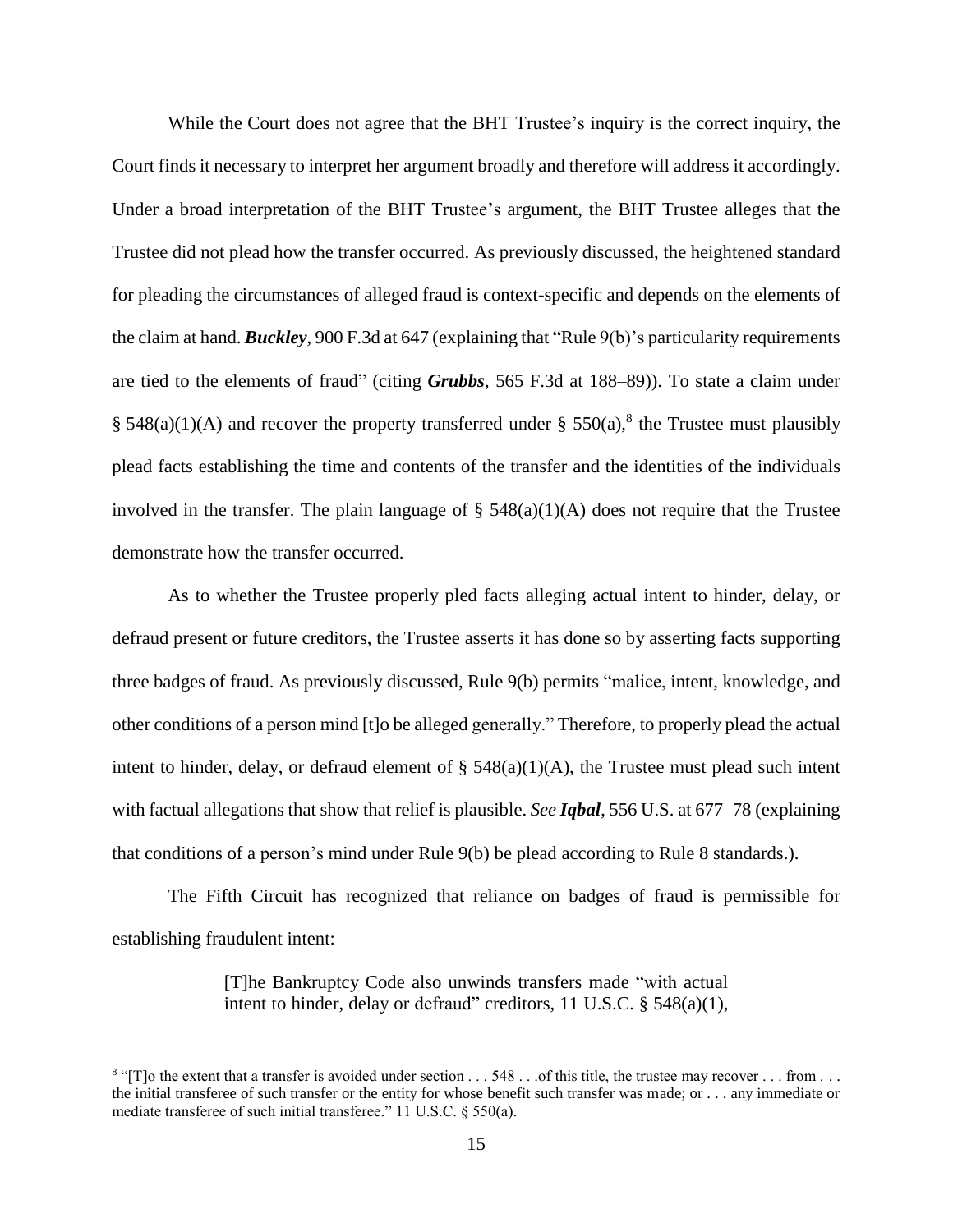and may deny discharge on similar grounds. 11 U.S.C. § 727(a)(2). In this connection, courts have identified various "badges of fraud" that tend to evidence a transfer made with intent to defraud under § 548 and § 727:

(1) the lack or inadequacy of consideration; (2) the family, friendship or close associate relationship between the parties; (3) the retention of possession, benefit or use of the property in question; (4) the financial condition of the party sought to be charged both before and after the transaction in question; (5) the existence or cumulative effect of the pattern or series of transactions or course of conduct after the incurring of debt, onset of financial difficulties, or pendency or threat of suits by creditors; and (6) the general chronology of events and transactions under inquiry.

In *re* Soza, 542 F.3d 1060, 1067 (5th Cir. 2008) (citations omitted). <sup>9</sup> It is not necessary that all or

any one of the badges of fraud be established to support a finding of actual fraudulent intent by the

debtor; however, more than one badge of fraud must be shown to establish actual fraudulent intent.

*In re Think3, Inc.*, 529 B.R. at 198. Moreover, courts—including this Court—have required the

"confluence" of multiple badges of fraud to establish actual fraudulent intent. *Cf. Osherow v. Tex.*

*Silica Logistics Joint Venture, LLC (In re FWLL, INC.)* Case No. 15-52071, Adv. No. 16-05023,

2018 WL 1684308 at \*17 (Bankr. W.D. Tex. Apr. 5, 2018) ("Courts typically require a

<sup>&</sup>lt;sup>9</sup> It should be noted that *In re Soza* did not involve a fraudulent transfer claim under § 548(a)(1)(A). 542 F.3d 1060, 1065 (5th Cir. 2008). Rather, *In re Soza* involved an objection to a Texas state-law exemption under Tex. Ins. Code Ann. § 1108.051 and whether an annuity purchased by a debtor was exempt or non-exempt because it was a "premium payment made in fraud of a creditor . . . ." under section 1108.053 under the Texas Insurance Code. *Id.* at 1063 (citation omitted). Section 1108.051 of the Texas Insurance Code provides exemptions for certain insurance and annuity benefits. Such exemptions, however, are unavailable where "a premium payment was made in fraud of a creditor[.]" *Id.* at § 1108.053(a). The Fifth Circuit held that the phrase "fraud of a creditor" encompassed intentional fraud as well as conduct constituting less than intentional fraud. *Id.* at 1065. In evaluating "what conduct less than intentional fraud amounts to fraud on creditors" under section 1108.053, the Fifth Circuit discussed various standards used to prove actual fraud and constructive fraud, and in dicta, recognized that other courts have used "badges of fraud" to evidence a transfer made with intent to defraud under §§ 548 and 727 under the Bankruptcy Code. *In re Soza*, 542 F.3d at 1067 (citations omitted). Thus, while the Fifth Circuit has not directly addressed whether badges of fraud indicate evidence of actual intent under § 548(a)(A)(1), the Court is comfortable relying on *In re Soza* to support this proposition. *See e.g.*, *O'Cheskey v. Citigroup Glob. Mkts., Inc. (In re Am. Hous. Foun.)*, 543 B.R. 245, 266 (N.D. Tex. 2015) (analyzing the badges of fraud identified in *In re Soza* to determine whether a Complaint properly pleads facts indicating actual fraud); *In re Think3, Inc.*, 529 B.R. at 198 (citing *In re Soza*, 542 F.3d at 1067) (applying the badges of fraud identified in *In re Soza* to determine whether a plaintiff has pled actual fraud under § 548(a)(1)(A) with sufficient particularity to satisfy the Rule 9(b) standard).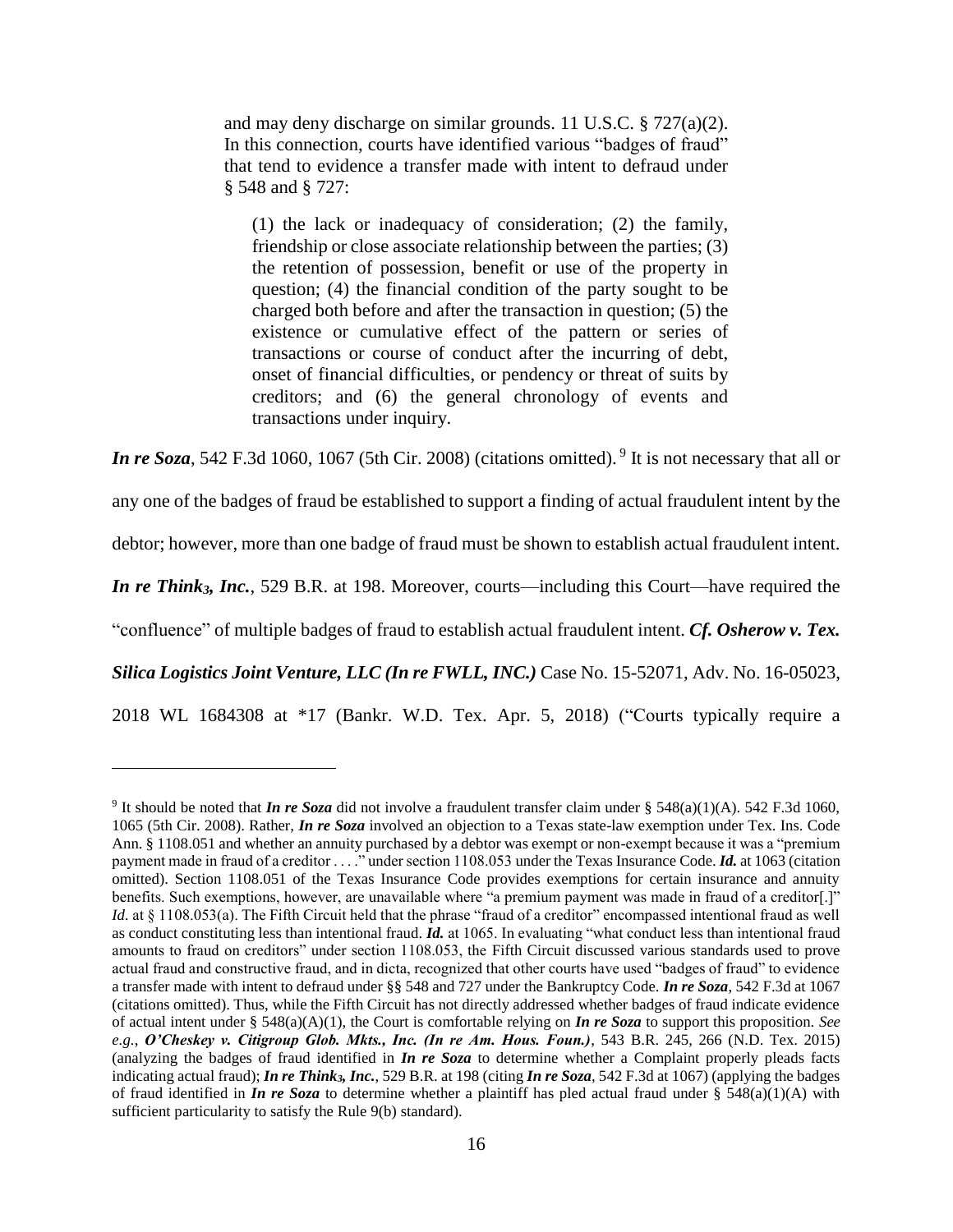'confluence' of multiple badges of fraud to establish actual intent [under TUFTA], but it is not necessary that all or any one of the badges of fraud be established to support a finding of actual fraudulent intent by the debtor." (citations omitted)); *see also In re Think3, Inc.*, 529 B.R. at 198 (citations omitted). Because badges of fraud are used to establish actual intent to hinder, delay, or defraud—the condition of the debtor's mind at the time of the transfer—factual allegations regarding badges of fraud need only comply with Rule 8 and plead factual allegations that demonstrate that relief is plausible.<sup>10</sup>

The Trustee asserts that it has alleged facts asserting three badges of fraud: (1) the family, friendship or close associate relationship between the parties; (2) the retention of possession, benefit or use of the property in question by the Cyrs; and (3) transactions whereby assets were placed in the BHT during a period when the Cyrs were contemplating bankruptcy. The Court disagrees.

As to the relationship between Debtor and the BHT, the Trustee alleges the following: When the Trust was originally created, Debtor and Le Ann Cyr were listed as Trustees and Debtor,

<sup>&</sup>lt;sup>10</sup> Lower courts have not consistently analyzed how actual fraudulent transfer claims and badges of fraud must be pled to satisfy Rule 9(b). For example, one court held that where a plaintiff alleged the "who, what, when, where, and how" of at least five badges of fraud, the plaintiff had satisfied Rule 9(b). *In re Think3, Inc.*, 529 B.R. at 198 (finding that the factual allegations sufficiently set forth the "who, what, when, where, and how" of at least five badges of fraud). Another court, however, held that pleading facts alleging two badges of fraud to establish "how the transfers were made with the intent to defraud." *In re Am. Hous. Foun.*, 543 B.R. 245, 266 (Bankr. N.D. Tex. 2015) ("The Second Amended Complaint clearly sets forth the who . . . what . . . and when . . . of the transfers. . . . The badges arguably inform how the transfers were made with intent to defraud."). Another court treated the "who, what, when, where, and how" pleading requirements as an alternative to pleading actual fraudulent intent. *Paradigm Air Carriers, Inc. v. Tex. Rangers Baseball Partners (In re Tex. Rangers Baseball Partners)*, 498 B.R. 679, 712 (Bankr. N.D. Tex. 2013) ("Here, the court finds that the acts alleged by TRBP in the Avoidance Complaint unquestionably provide notice to both Paradigm and HSG of the specific facts and circumstances surrounding this eve of bankruptcy transaction, including the who, what, when, and where of the alleged fraud. However, even if the Avoidance Claim did not properly allege such facts, TRBP has, nonetheless, pleaded the fraudulent intent required under section 548(a)(1)(A) of the Bankruptcy Code by pleading certain indicia of fraud."). For the reasons stated above, this Court concludes that the Trustee is required to comply with Rule 9(b)'s heightened pleading standard only as it applies the circumstances surrounding the alleged fraud, and not the actual intent to hinder, delay or defraud creditors.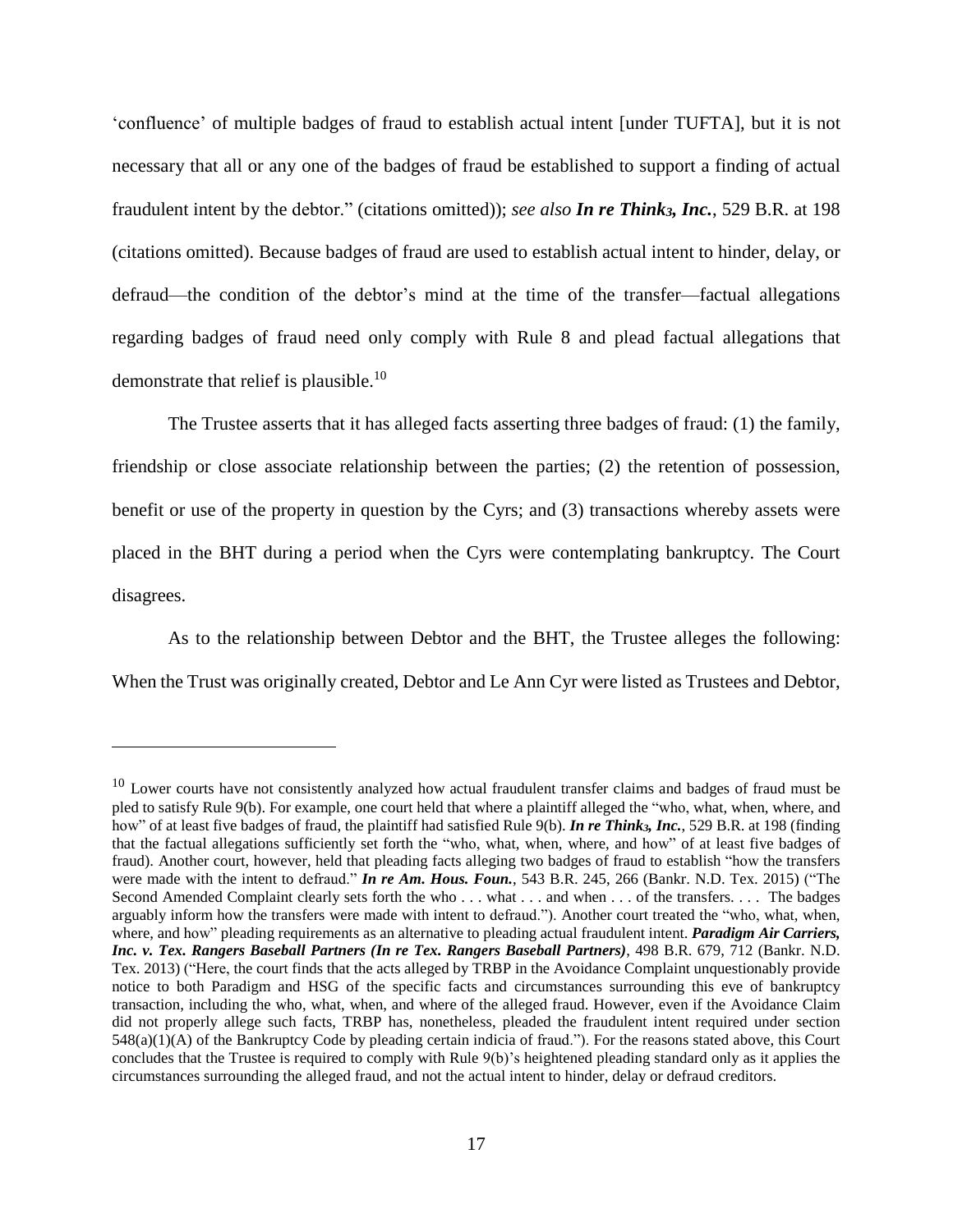Le Ann Cyr, and their children were identified as beneficiaries. (ECF No. 61, ¶ 9). The Trustee also alleges that the Debtor and Le Ann Cyr have utilized the BHT to hold ownership interests in businesses and profit-making endeavors and made themselves employees of entities owned by the BHT. *(Id.* at  $\P$  11). Moreover, the Trustee asserts that the Debtor and Le Ann Cyr have utilized the BHT to assemble and hold considerable assets and generate considerable income. (*Id.* at ¶ 12). The Trustee also alleges that Debtor and Le Ann Cyr, both individually and as Trustees of the BHT have enjoyed unfettered access to the assets and income of the BHT, and routinely disregard the terms and restrictions of the BHT, whenever it suits them to do so. (*Id.* at ¶ 13). Finally, the Trustee alleges that on or about August 1, 2017, the BHT Advisor, Mr. Norbert Gonzales, Jr., removed Debtor as Trustee of the BHT. (*Id.* at ¶ 17).

With respect to "the retention of possession, benefit or use of the property in question by the Cyrs," the Trustee alleges that Debtor and Le Ann Cyr have utilized the BHT to hold ownership interests in businesses and profit-making endeavors and made themselves employees of entities owned by the BHT (*Id.* at ¶ 11) and that both have enjoyed unfettered access to the assets and income of the BHT, and routinely disregard the terms and restrictions of the BHT, whenever it suits them to do so. (*Id.* at ¶ 13). The Court can reasonably infer that such alleged unfettered access to the BHT results in Debtor benefiting and using assets transferred to the BHT.

The Trustee also argues that it asserted factual allegations demonstrating that transfers to the BHT were made during a time when the Cyrs were contemplating bankruptcy. The Trustee alleges that the Cyrs contemplated bankruptcy for more than a year prior to filing chapter 7 bankruptcy on January 20, 2017. (*Id.* at ¶ 16). The Trustee also asserts that as of January 7, 2017, Debtor and Le Ann Cyr had gone as far as preparing and signing a proposed, joint chapter 11 petition. (*Id.*) The Trustee does not specify which badge of fraud is manifested by such factual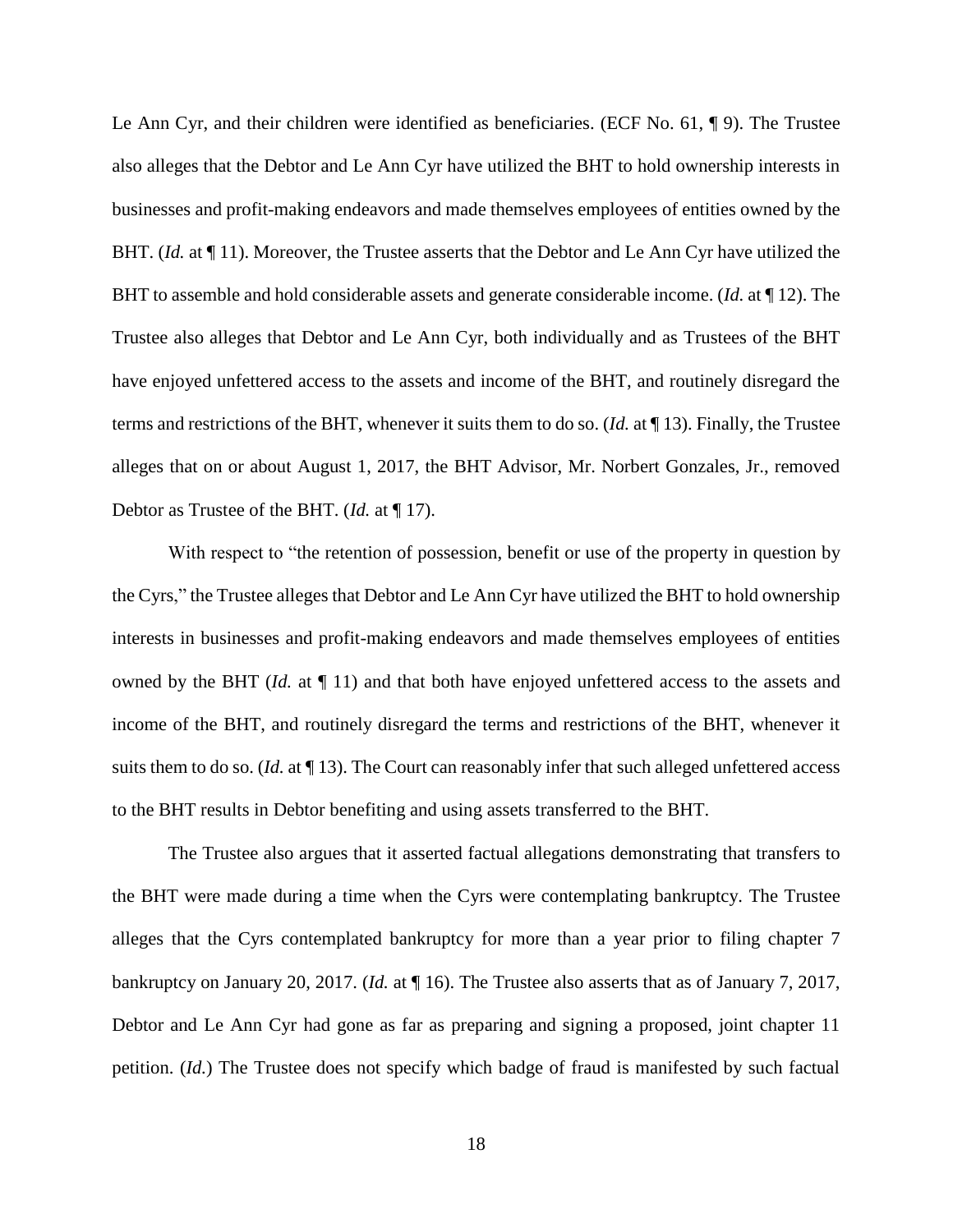allegations and it is not clear to the Court which badge of fraud these facts are intended to support. At least two badges of fraud deal with the financial condition of the Debtor at the time of the transfer; however, the Court is not convinced that the Trustee has properly plead facts demonstrating either badge of fraud. For example, one badge of fraud involves the financial condition of the party sought to be charged both before and after the transaction in question. The Trustee has not asserted any facts alleging the financial condition of Debtor before each transfer. The Court is not convinced that contemplating bankruptcy and/or filing bankruptcy is sufficient to demonstrate the status of Debtor's financial condition. As acknowledged below, individuals seek protections provided by the Bankruptcy Code for a myriad of reasons, not solely because they are experiencing financial ruin. The second badge of fraud dealing with a debtor's financial condition involves the existence or cumulative effect of the pattern or series of transactions or course of conduct after the onset of financial difficulties. Again, the Court is not convinced that contemplating and/or filing bankruptcy is sufficient to demonstrate that Debtor was experiencing financial difficulties.

As previously noted, while it is not necessary that all or any one of the badges of fraud be established to support a finding of actual fraudulent intent by the debtor, more than one badge of fraud must be shown to establish actual fraudulent intent. *In re Think3, Inc.*, 529 B.R. at 198. At most, the Trustee has properly plead two of six badges of fraud: the family, friendship or close associate relationship between Debtor and the BHT and the retention of possession, benefit or use of the property in question by the Cyrs. To establish actual fraudulent intent under  $\S$  548(a)(1)(A), such intent must include intent to hinder, delay, or defraud present or future creditors. The Trustee does not allege any facts indicating that creditors were pursuing claims against Debtor at the time of or after the transfers were made. Without the allegations that such creditors existed, there can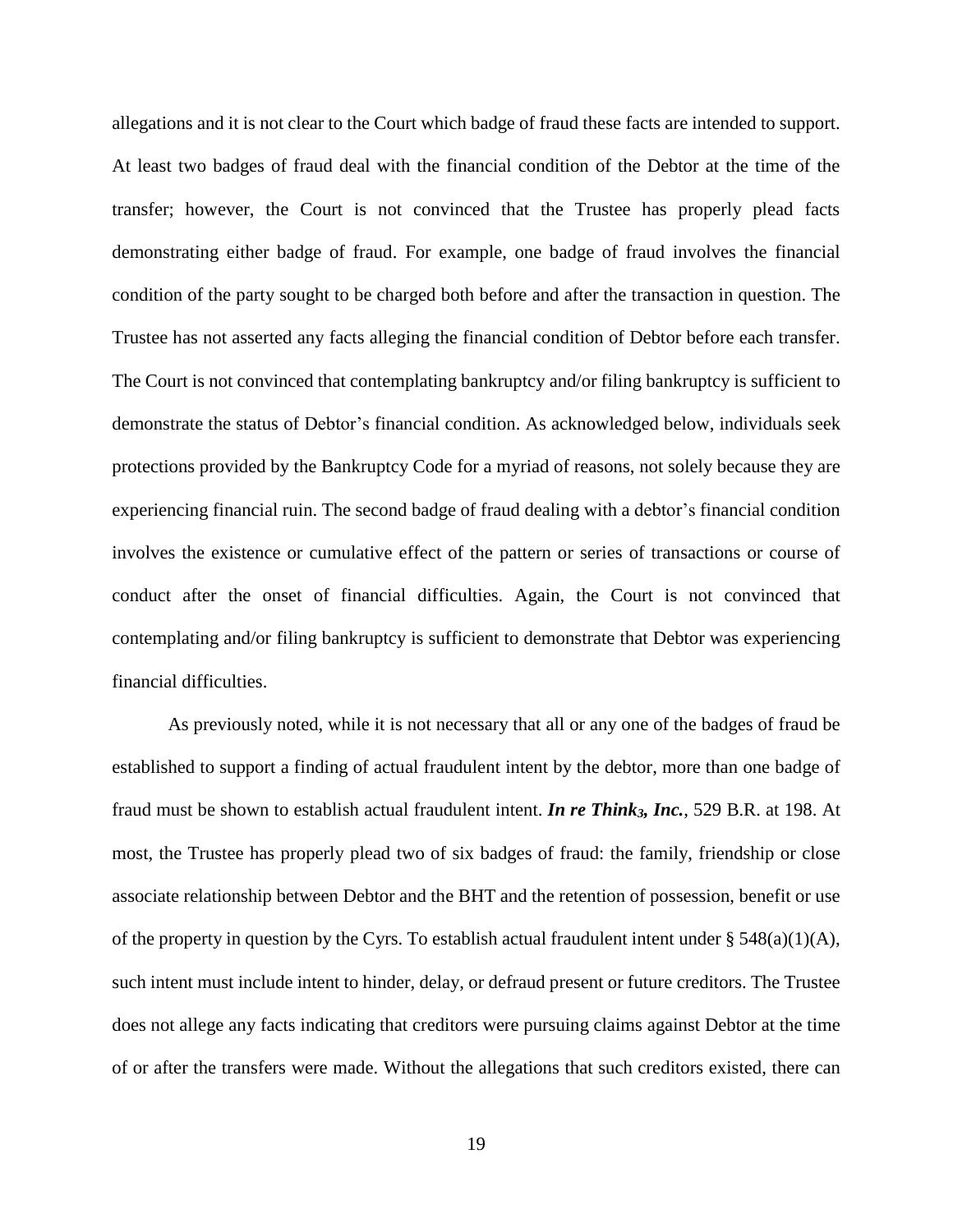be intent to hinder, delay, or defraud present or future creditors.<sup>11</sup> As such, the Court finds that the Trustee has not properly plead an intent to defraud for purposes of an actual fraudulent transfer claim.

# **d. Insolvency under Constructive Fraud**

 $\overline{a}$ 

As previously noted, a constructively fraudulent transfer involves: (1) a transfer by a debtor for which a debtor received less than reasonably equivalent value in exchange for such transfer; (2) while the debtor experienced a form of statutorily-enumerated financial condition. *Id.* at  $§ 548(a)(1)(B)$ . Section  $548(a)(1)(B)(ii)$  provides an exhaustive list of what constitutes such financial vulnerability for purposes of a constructively fraudulent transfer:

- 1. [Debtor] was insolvent on the date that such transfer was made or such obligation was incurred, or became insolvent as a result of such transfer or obligation;
- 2. [Debtor] was engaged in business or a transaction, or was about to engage in business or a transaction, for which any property remaining with the debtor was an unreasonably small capital;
- 3. [Debtor] intended to incur, or believed that the debtor would incur, debts that would be beyond the debtor's ability to pay as such debts matured; or
- 4. [Debtor] made such transfer to or for the benefit of an insider, or incurred such obligation to or for the benefit of an insider, under an employment contract and not in the ordinary course of business.

The Trustee asserts that he has properly pled facts alleging insolvency because the Trustee asserted that by the time Debtor filed bankruptcy on January 20, 2018, the Cyrs had contemplated bankruptcy for more than a year and had gone as far as preparing and signing a proposed, joint

<sup>&</sup>lt;sup>11</sup> The Court recognizes its ability to take judicial notice of the record before it and acknowledges that it can consider the claims register and proofs of claims filed in Debtor's case. *Flintkote*, 760 F.2d at 587 ("A court may take judicial notice of related proceedings and records in cases before the same court."). The Court, however, will not do so in this instance.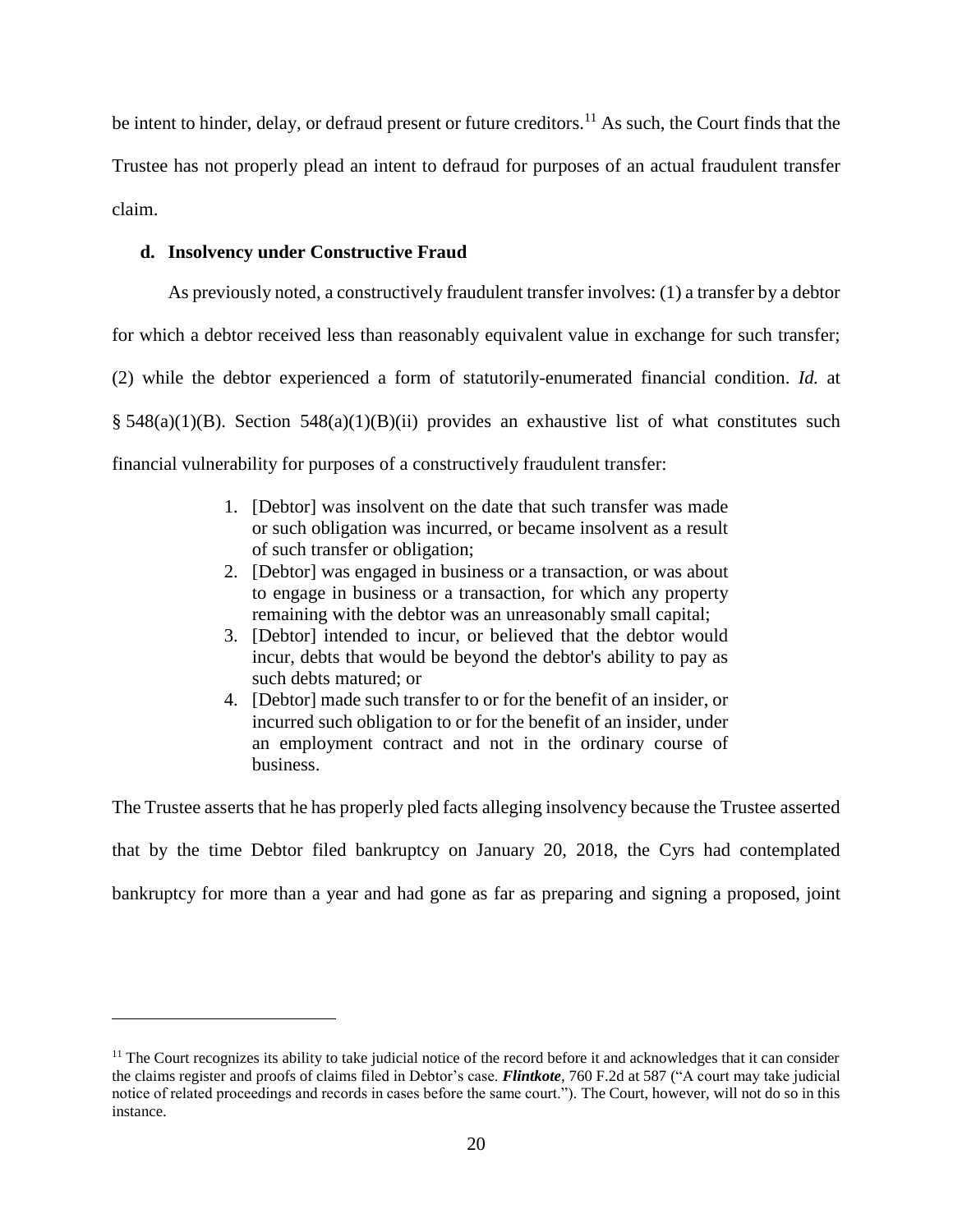chapter 11 petition. Moreover, the Trustee asserts that this would indicate that the Cyrs believed they were insolvent, from which an inference of insolvency can be drawn. The Court disagrees.

As Counsel for the Trustee conceded at the oral hearing, individuals file bankruptcy for reasons other than being insolvent. Therefore, the fact that the Cyrs contemplated bankruptcy prior to filing bankruptcy on January 20, 2018 does not necessary mean the Cyrs were insolvent. Moreover, "insolvent" is a defined term under the Code. Section  $101(32)(A)$  describes an individual as insolvent when the sum of the individual's debts is greater than the individual's assets. The Code's definition of insolvency excludes both (1) "property transferred, concealed, or removed with intent to hinder, delay or defraud such [individual's] creditors;" and (2) the debtor's exempt property. 11 U.S.C.  $\S$  101(32)(A). The Trustee presented no allegations regarding the value of the Cyr's debt relative to the value of the Cyr's assets at the time the transfers were made. As such, the Court agrees with the BHT Trustee in that the Trustee has failed to properly plead insolvency for purposes of a constructively fraudulent transfer claim.

# **2. Fraudulent transfer under 11 U.S.C. § 548(e)(1)**

#### **a. Parties Contentions**

The BHT Trustee argues that the Texas Trust Code (the "Trust Code") provides a complete bar to the Trustee's claims under § 548(e) as a matter of law. Specifically, the BHT Trustee submits that because conveyances to BHT are insulated from creditors' reach under the Trust Code the Trustee may not avoid such transfers under 11. U.S.C. § 548(e). The Trustee asserts that contrary to the BHT Trustee's assertions, the provisions of the BHT do not satisfy the requirements of the Texas Trust Code provision which the BHT Trustee relies upon and therefore the BHT and conveyances made thereto are subject to the Trustee's avoidance powers under  $\S$  548(e)(1). The Statutory Framework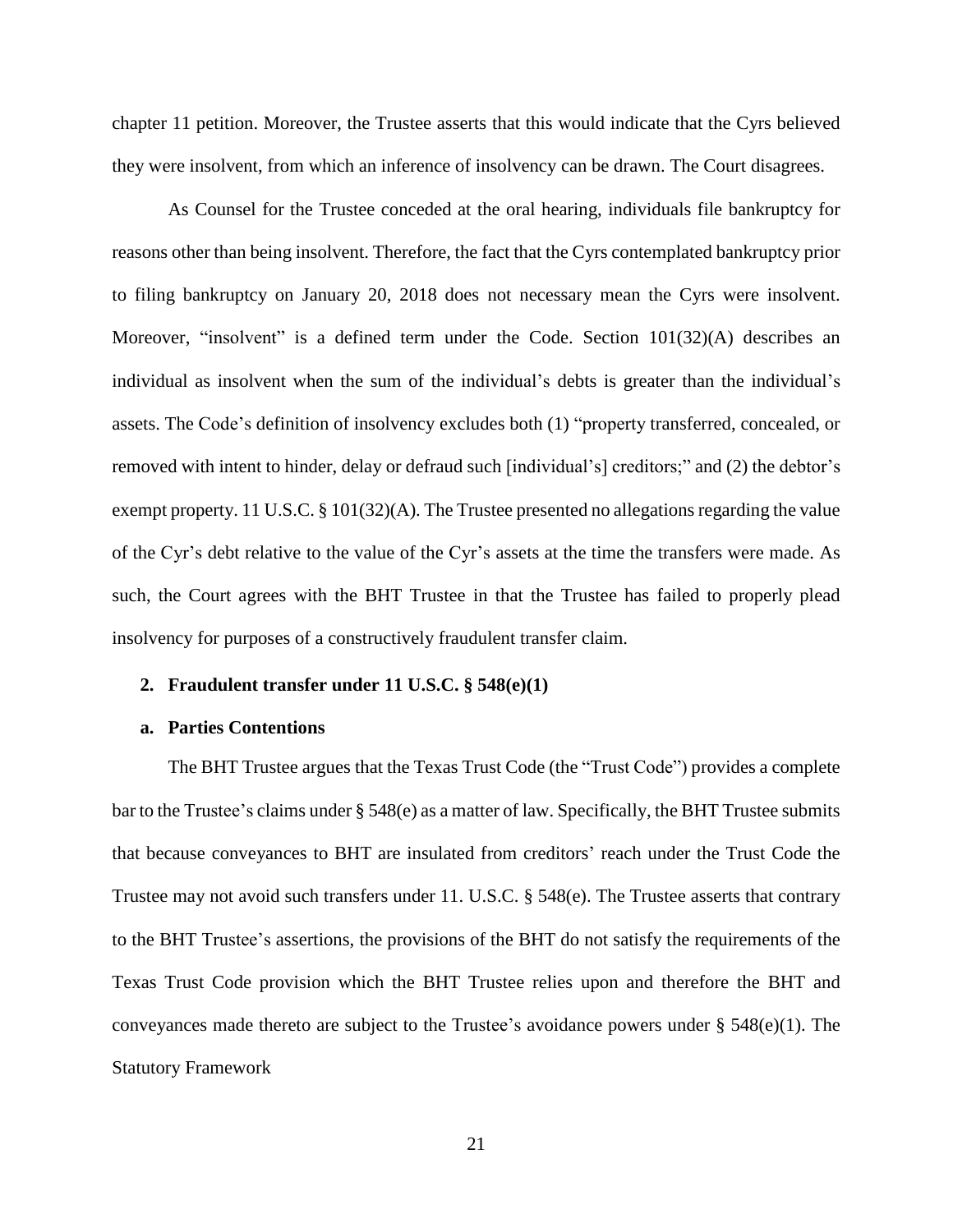# **i. Texas Trust Code**

The Trust Code permits and enforces spendthrift trusts. The Trust Code provides that a settlor "may provide in the terms of the trust that the interest of a beneficiary in the income or in the principal in both may not be voluntarily or involuntarily transferred before payment or delivery of the interest to the beneficiary by the trustee." Tex. Prop. Code Ann. § 112.035(a). Moreover, "[a] declaration in a trust instrument that the interest of a beneficiary shall be held subject to a 'spendthrift trust' is sufficient to restrain voluntary or involuntary alienation of the interest by a beneficiary to the maximum extent permitted by this subtitle" and a trust containing such terms may be referred to as a "spendthrift trust." *Id.* at § 112.035(b)–(c). Where a settlor is also a beneficiary of the trust, however, a spendthrift trust provision "does not prevent the settlor's creditors from satisfying claims from the settlor's interest in the trust estate." *Id.* at § 112.035(d). The Trust Code defines "settlor" as "a person who creates a trust or contributes property to a trustee of a trust. If more than one person contributes property to a trustee of a trust, each person is a settlor of the portion of the property in the trust attributable to that person's contribution to the trust. The terms 'grantor' and 'trustor' mean the same as 'settlor.'" *Id.* at § 111.004(14). "Beneficiary" "means a person for whose benefit property is held in trust, regardless of the nature of the interest." *Id.* at 111.004(2). Therefore, while spendthrift trusts are enforceable under Texas law, to the extent a beneficiary also contributes property to such trust, the assets contributed by the beneficiary-settlor are deemed "self-settled" and subject to the claims of creditors. *Shurley v. Tex. Comm. Bank—Austin, N.A. (In re Shurley)*, 115 F.3d 333, 338 (5th Cir. 1997) ("We have recognized that a beneficiary's interest in a spendthrift trust is not subject to claims of creditors under Texas law '[u]nless the settlor creates the trust and makes himself beneficiary.' The rationale for this 'self-settlor' rule is obvious enough: a debtor should not be able to escape claims of his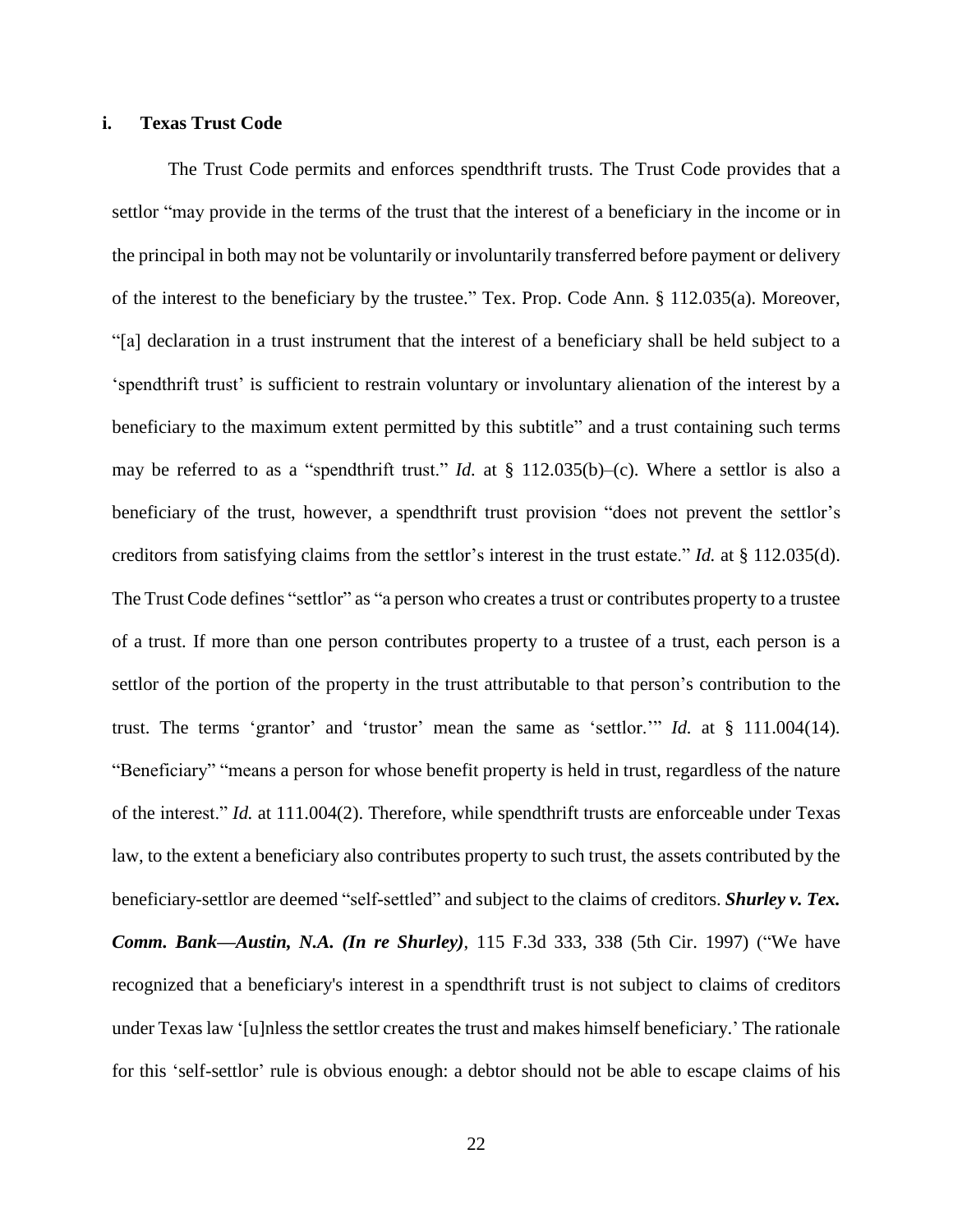creditors by himself setting up a spendthrift trust and naming himself as beneficiary. Such a

maneuver allows the debtor, in the words of appellees, to 'have his cake and eat it too.'"(citation

omitted))

Section 112.035(g) of the Trust Code, however, provides an exception to the Trust Code's

definition of a settlor where a settlor-beneficiary contributes assets to certain types of trusts:

(g) For the purposes of this section, property contributed to the following trusts is not considered to have been contributed by the settlor, and a person who would otherwise be treated as a settlor or a deemed settlor of the following trusts may not be treated as a settlor:

\* \* \*

(2) an irrevocable inter vivos trust for the settlor's spouse if the settlor is a beneficiary of the trust after the death of the settlor's spouse; or

(3) an irrevocable trust for the benefit of a person:

(A) if the settlor is the person's spouse, regardless of whether or when the person was the settlor of an irrevocable trust for the benefit of that spouse; or (B) to the extent that the property of the trust was subject to a general power of appointment in another person.

*Id.* at § 112.035(g). The BHT Trustee argues that because the BHT is an irrevocable trust, and

Debtor is a named beneficiary of the BHT, the plain language of the Trust Code prohibits deeming

any property contributed to the BHT to have been contributed by Debtor. The BHT Trustee does

not specify which subsection of section 112.035(g) applies to the BHT.

# **ii. 11 U.S.C. § 548(e)(1)**

Section 548(e)(1) authorizes a trustee to

avoid any transfer of an interest of the debtor in property that was made on or within 10 years before the date of the filing of the petition if–

(A) such transfer was made to a self-settled trust or similar device;

(B) such transfer was by the debtor;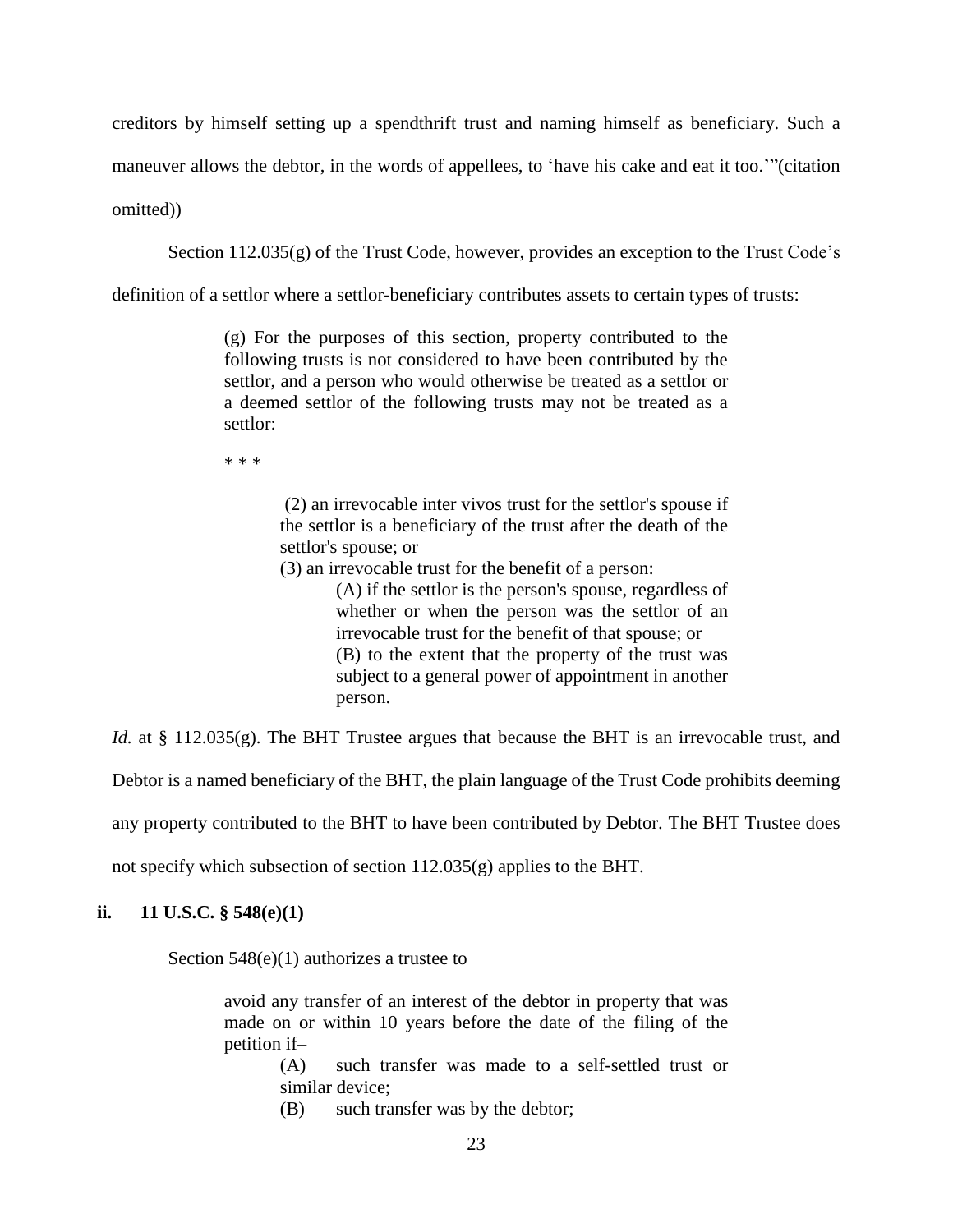(C) the debtor is a beneficiary of such trust or similar device; and

(D) the debtor made such transfer with actual intent to hinder, delay, or defraud any entity to which the debtor was or became, on or after the date that such transfer was made.

11 U.S.C.A. § 548(e)(1). The Bankruptcy Code does not define "self-settled trust" or "similar device" and there is little case law addressing the precise definition of such terms. Some courts have looked to state-law to define whether a trust is a self-settled trust under § 548(e)(1). *Quality Meat Products, LLC v. Porco, Inc. (In re Porco, Inc.)*, 447 B.R. 590, 595–96 (Bankr. S.D. Ill. 2011) (analyzing Illinois law to determine whether a trust was a "self-settled trust"); *Battley v. Mortensen (In re Mortensen)*, Bankr. No. A09-00565, Adv. No. A09-90036, 2011 WL 5025249 at \*6 (Bankr. D. Ak May 26, 2011) (determining the trust at issue was a self-settled trust under Alaska-state law). Other courts, however, have looked to a generally-accepted definition of "selfsettled trust" to determine whether a trust was self-settled. *Smith v. Pollack (In re Pollack)*, Bankr. No. 13-11508, Adv. No. 15-1037, 2016 WL 270012 at \*5 (Bankr. D. N.H. Jan. 20, 2016) ("A selfsettled trust has been defined as '[a] trust in which the settlor is also the person who is to receive the benefits from the trust, usually set up in an attempt to protect the trust assets creditors.'" (alteration in original) (internal quotations omitted) (citation omitted)); *Gordon v. Harman (In re Harman)*, 512 B.R. 321, 343 (Bankr. N.D. Ga. 2014) (quoting the same). Additionally, the Parties have not identified, and this Court has not found any authority that creates a bright-line test for determining whether a trust qualifies as a similar device under § 548(e)(1). One court, however, discusses the term's function:

> [T]he statutory language  $[\S$  548(e)(1)] does not strictly limit the reach of this provision to self-settled trusts only, but also extends it to "similar device[s]." This rather clearly suggests that Section 548(e)(1) is intended to broadly address any perceived abuse whereby a debtor seeks to put his assets out of reach of creditors by transferring them to a trust which he himself has had a hand in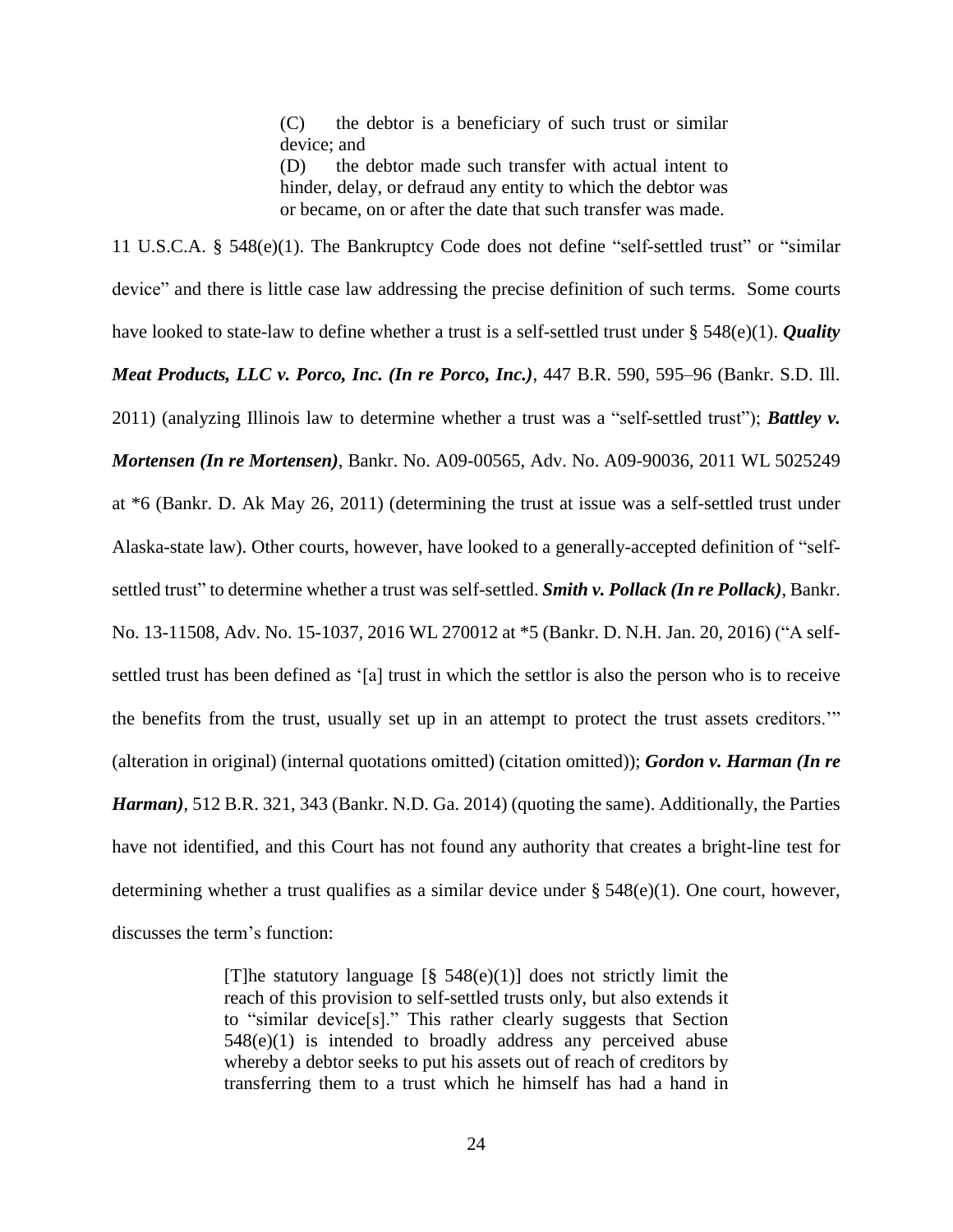creating, and of which he is a beneficiary, regardless of whether it fits within the precise definition of a self-settled trust.

*Roeder v. Priscilla Avers Family Tr. (In re Avers),* Case No. 13-10765, Adv. No. 14-1051, 2015 Bankr. LEXIS 1623, at \*6 (Bankr. W.D. Pa. May 13, 2015).

#### **b. Legal Analysis**

The Trustee seeks to avoid transfers to the BHT under  $\S$  548(e). To prevail on such claim, the Trustee must properly plead four elements: (1) a transfer to a self-settled trust or similar device made on or within 10 years before the date of the filing of the petition; (2) a transfer by the debtor; (3) debtor is a beneficiary; and (4) debtor made the transfer with the actual intent to hinder, delay or defraud creditors. The BHT Trustee asserts that the Trustee's claim's under  $\S$  548(e)(1) are barred as a matter of law because the assets transferred by Debtor are not self-settled assets under Texas law and therefore not subject to the claims of creditors. The Court disagrees.

First, the plain language of  $\S 548(e)(1)$  does not look to whether assets transferred to a selfsettled trust or similar device are self-settled under state law. Section 548(e)(1) is completely devoid of any reference to non-bankruptcy law. Therefore, the requirements contained in the statute itself, not state law, determine whether the transfer of a particular asset is subject to a trustee's avoidance power under § 548(e)(1).

Second, even if this Court were to define the term "self-settled trust" according to state law and the assets transferred by Debtor to the BHT are not self-settled under the Trust Code, the plain language of § 548(e)(1) permits avoidance of transfers made to self-settled trusts *or similar devices*. The Court agrees with the *Avers* court that § 548(e)(1) contemplates a broad application and applies to trusts or devices intended to shield assets from creditors, such as spendthrift trusts, where the debtor-beneficiary transfers assets to such device with an actual intent to hinder, delay, or defraud present or future creditors.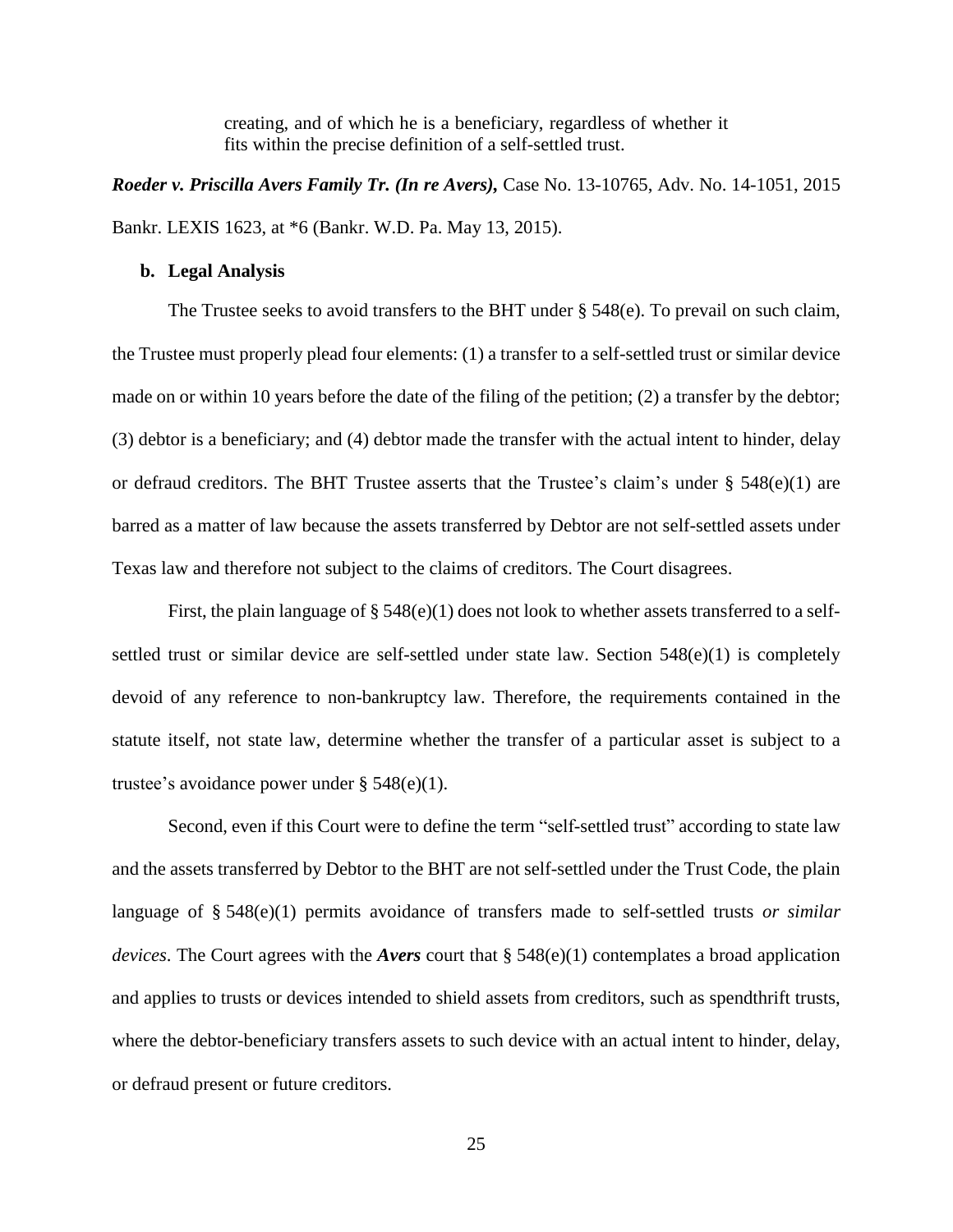Finally, in this Court's opinion,  $\S$  548(e)(1) respects the rights of states who choose to shield self-settled assets from creditors and those states which do not. At common law, self-settled trusts were unlawful as a matter of public policy, and as the Fifth Circuit recognized in *Shurley*, Texas has adopted such public policy:

> Public policy does not countenance devices by which one frees his own property from liability for his debts or restricts his power of alienation of it; and it is accordingly universally recognized that one cannot settle upon himself a spendthrift or other protective trust, or purchase such a trust from another, which will be effective to protect either the income or the corpus against the claims of his creditors, or to free it from his own power of alienation. The rule applies in respect of both present and future creditors and irrespective of any fraudulent intent in the settlement or purchase of a trust.

*In re Shurley*, 115 F.3d at 338 (citing *Glass v. Carpenter*, 330 S.W.2d 530, 533 (Tex.Civ.App.—

San Antonio 1959, writ ref'd n.r.e.)).<sup>12</sup> Some states, however, have statutorily validated self-settled trusts such that creditors cannot look to self-settled assets to satisfy their claims. For example, in Alaska, self-settled assets are generally protected from claims of creditors except in limited circumstances, including clear and convincing evidence that the settlor's transfer was made with intent to defraud a creditor. ALASKA STAT. ANN. § 34.40.110(b)(1) (West 2018). Nevada and Delaware have similar protections for spendthrift trusts. *E.g.,* NEV. REV. STAT. ANN. § 166.170 (West 2018); Del. Code Ann. tit.12, § 3536 (West 2018). To prevail under § 548(e)(1), a trustee must also prove an actual intent to hinder, delay, or defraud present and future creditors. Absent such intent, whether a creditor can reach self-settled assets to satisfy their claims is determined by state law, and not the Bankruptcy Code.

<sup>&</sup>lt;sup>12</sup> The Court recognizes that section  $112.035(g)$  of the Trust Code was adopted after **Shurley**. Because section 112.035(g) is not a blanket safe harbor for self-settled assets, but rather a possible limited exception to secion 112.035(d), the Court cannot conclude that Texas's general policies regarding self-settled assets has deviated since the *Shurley* opinion.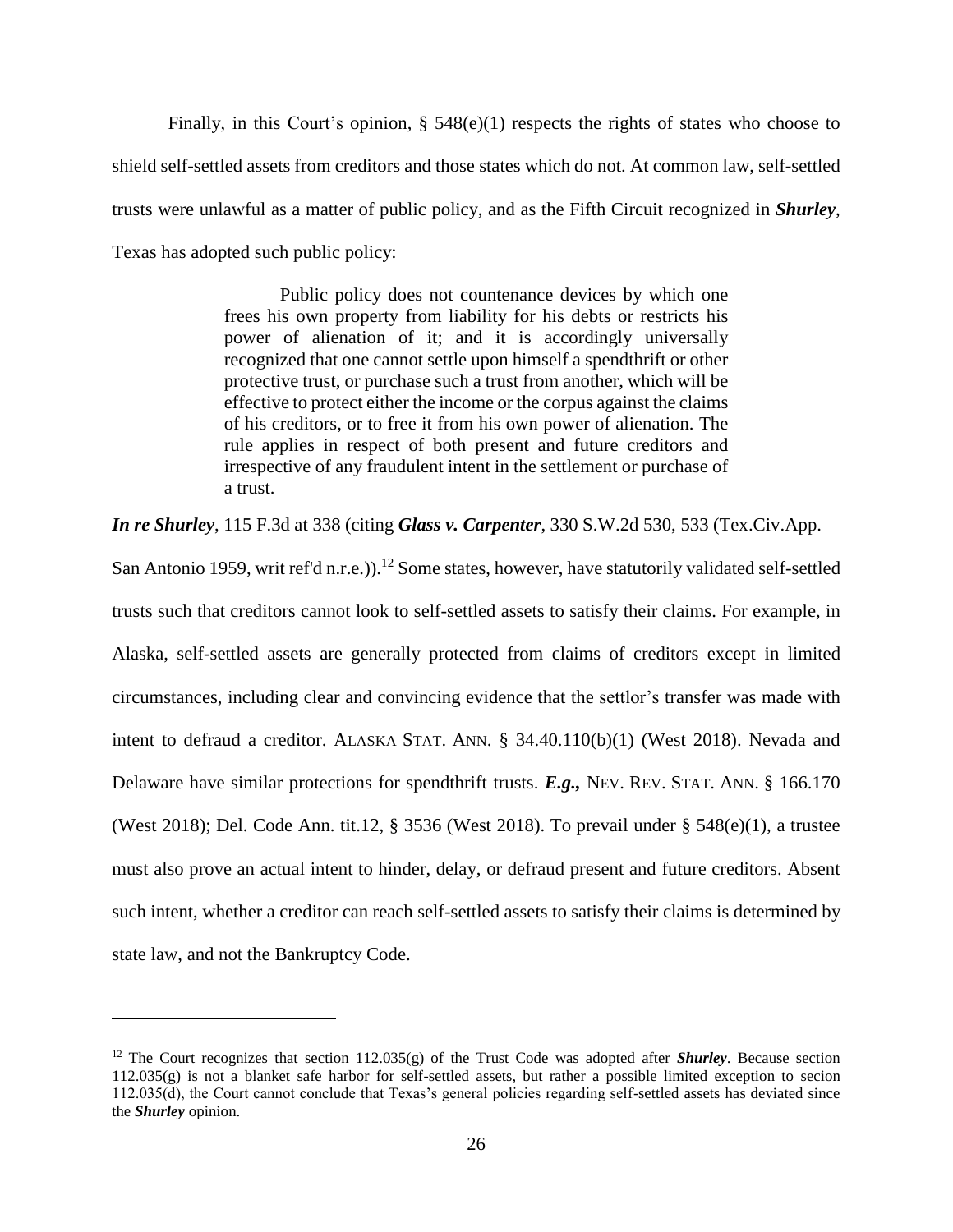The Court notes that a majority of the Parties' briefing was spent analyzing whether assets contributed by Debtor to the BHT were self-settled assets under Texas law. Because the finds that the Trust Code is not relevant for purposes of determining whether an asset is subject to the Trustee's avoidance powers under § 548(e)(1), the Court need not decide the issue.

#### **3. Fraudulent transfer under Tex. Bus. & Com. Code sections 24.005 and 24.006**<sup>13</sup>

# **a. Parties Contentions**

 $\overline{a}$ 

The BHT Trustee argues that the Trustee's claim to avoid transfers under sections 24.005 and 24.006 of the Texas Business & Commerce Code is barred as a matter of law because the assets transferred to the BHT by Debtor are not self-settled assets under Texas law and therefore not subject to the claims of creditors. The Court disagrees.

### **b. Texas Business & Commerce Code §§ 24.005 and 24.006**

Chapter 24 of the Texas Business & Commerce Code sets forth the Texas Uniform Fraudulent Transfer laws ("TUFTA"). Sections 24.005 and .006 identify which transfers constitute fraudulent transfers as to present and future creditors.

Texas Business & Commerce Code section 24.005 provides a bases for avoiding transfers that are fraudulent as to present and future creditors:

(a) A transfer made or obligation incurred by a debtor is fraudulent as to a creditor, whether the creditor's claim arose before or within a reasonable time after the transfer was made or the obligation was incurred, if the debtor made the transfer or incurred the obligation:

(1) with actual intent to hinder, delay, or defraud any creditor of the debtor; or

<sup>&</sup>lt;sup>13</sup> The Trustee pleads a cause of action under sections 24.005 and 24.006 of the Texas Business & Commerce Code. While the Trustee does not expressly cite its authority to do so, the Court recognizes such authority under 11 U.S.C. § 544. Section 544(a) empowers a trustee to avoid certain prebankruptcy transfers that could have been avoided by certain types of creditors regardless of whether or not such creditor exists. 11 U.S.C. § 544(a). Section 544(b), however, provides a trustee with the powers of an actual creditor with an allowable unsecured claim that could have avoided a transfer of the debtor's property or any obligation of the debtor under non-bankruptcy law. *Id.* at § 544(b). To the extent that the Trustee seeks to stand in the shoes of an unsecured creditor under § 544(b), the Court notes that unsecured claims have been filed in the case.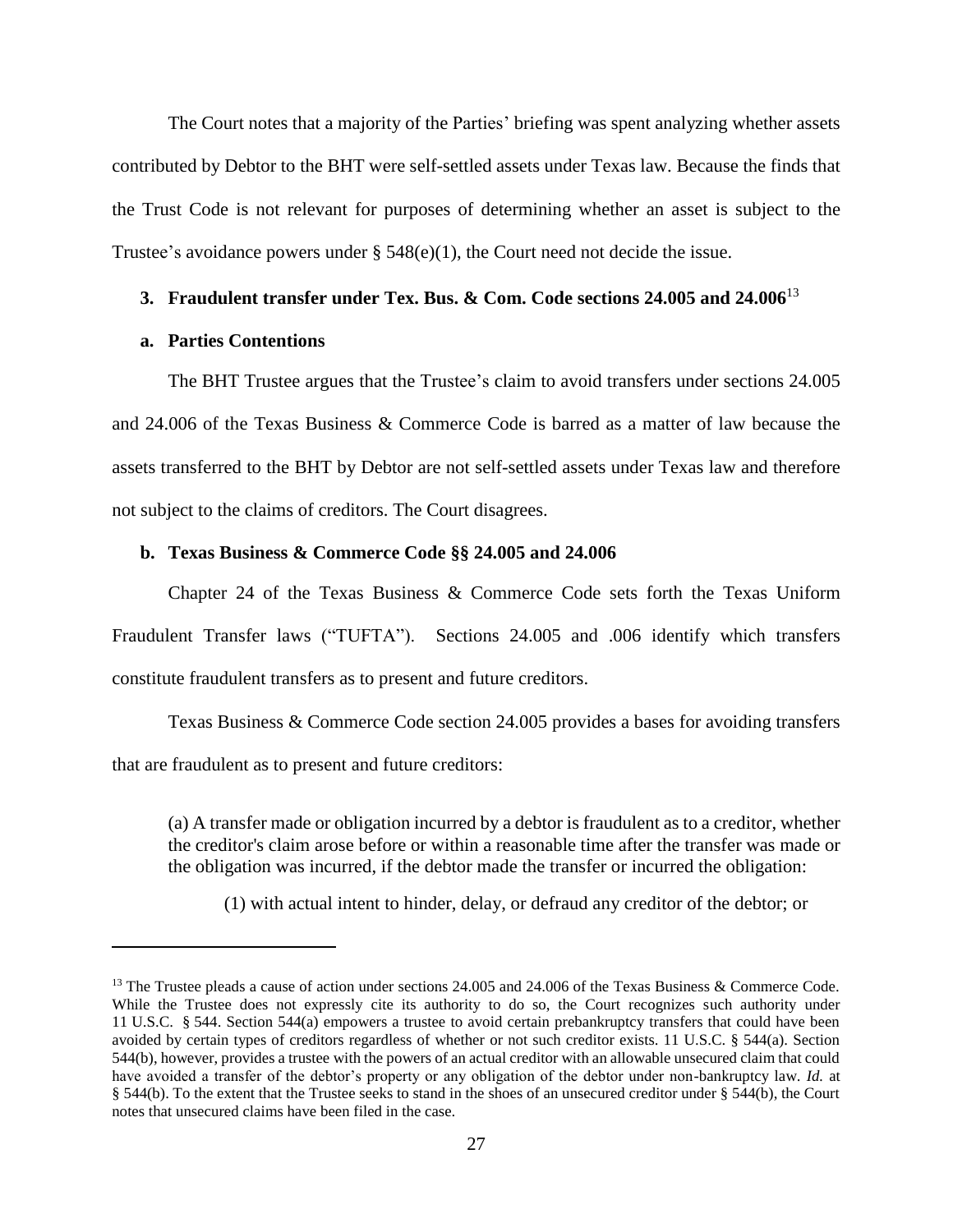(2) without receiving a reasonably equivalent value in exchange for the transfer or obligation, and the debtor:

(A) was engaged or was about to engage in a business or a transaction for which the remaining assets of the debtor were unreasonably small in relation to the business or transaction; or

(B) intended to incur, or believed or reasonably should have believed that the debtor would incur, debts beyond the debtor's ability to pay as they became due.

(b) In determining actual intent under Subsection (a)(1) of this section, consideration may be given, among other factors, to whether:

(1) the transfer or obligation was to an insider;

(2) the debtor retained possession or control of the property transferred after the transfer;

(3) the transfer or obligation was concealed;

(4) before the transfer was made or obligation was incurred, the debtor had been sued or threatened with suit;

(5) the transfer was of substantially all the debtor's assets;

(6) the debtor absconded;

(7) the debtor removed or concealed assets;

(8) the value of the consideration received by the debtor was reasonably equivalent to the value of the asset transferred or the amount of the obligation incurred;

(9) the debtor was insolvent or became insolvent shortly after the transfer was made or the obligation was incurred;

(10) the transfer occurred shortly before or shortly after a substantial debt was incurred; and

(11) the debtor transferred the essential assets of the business to a lienor who transferred the assets to an insider of the debtor.

Tex. Bus. & Com. Code Ann. § 24.005 (West 2019).

Texas Business & Commerce Code section 24.006 provides a basis for avoiding transfers

that are fraudulent as to present creditors:

(a) A transfer made or obligation incurred by a debtor is fraudulent as to a creditor whose claim arose before the transfer was made or the obligation was incurred if the debtor made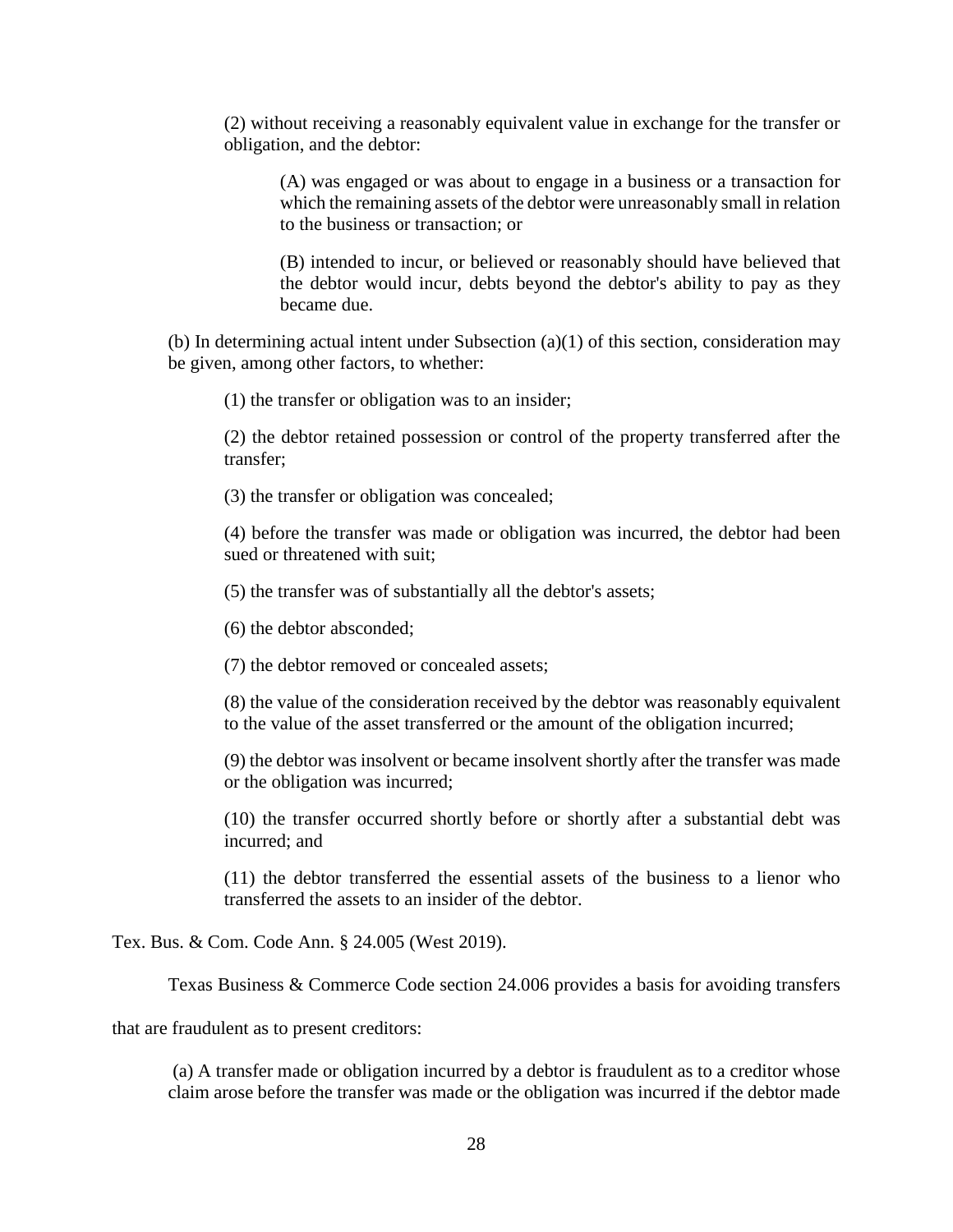the transfer or incurred the obligation without receiving a reasonably equivalent value in exchange for the transfer or obligation and the debtor was insolvent at that time or the debtor became insolvent as a result of the transfer or obligation.

(b) A transfer made by a debtor is fraudulent as to a creditor whose claim arose before the transfer was made if the transfer was made to an insider for an antecedent debt, the debtor was insolvent at that time, and the insider had reasonable cause to believe that the debtor was insolvent.

*Id.* at § 24.006.

### **c. Legal Analysis**

Under TUFTA, a "transfer" "means every mode, direct or indirect, absolute or conditional, voluntary or involuntary, of disposing of or parting with an *asset or an interest in an asset*, and includes payment of money, release, lease, and creation of a lien or other encumbrance." Bus. & Com. Code § 24.002(12). "Asset" is defined as "property of a debtor, but the term does not include: (A) property to the extent it is encumbered by a valid lien; (B) property to the extent it is generally exempt under nonbankruptcy law; or  $(C)$  an interest in property held in tenancy by the entireties to the extent it is not subject to process by a creditor holding a claim against only one tenant, under the law of another jurisdiction." *Id.* at § 24.002(2). While not expressly articulated by the BHT Trustee as so, the Court interprets her argument as a dispute as to whether there was a transfer of an asset for purposes of TUFTA.

TUFTA's definition of a "transfer" involves transfers of property of a debtor subject to three exclusions. The BHT Trustee does not contend that the assets at issue fall under any of the three categories of excluded assets. Instead, the BHT Trustee contends that because the plain language of section 112.035(g) prohibits the Court from deeming any property contributed by Debtor to the BHT as property contributed by a settlor, such property is not subject to avoidance. The Court disagrees. TUFTA distinctly identifies three categories of property which are not subject to avoidance for purposes of TUFTA; whether or not property is self-settled or not self-settled for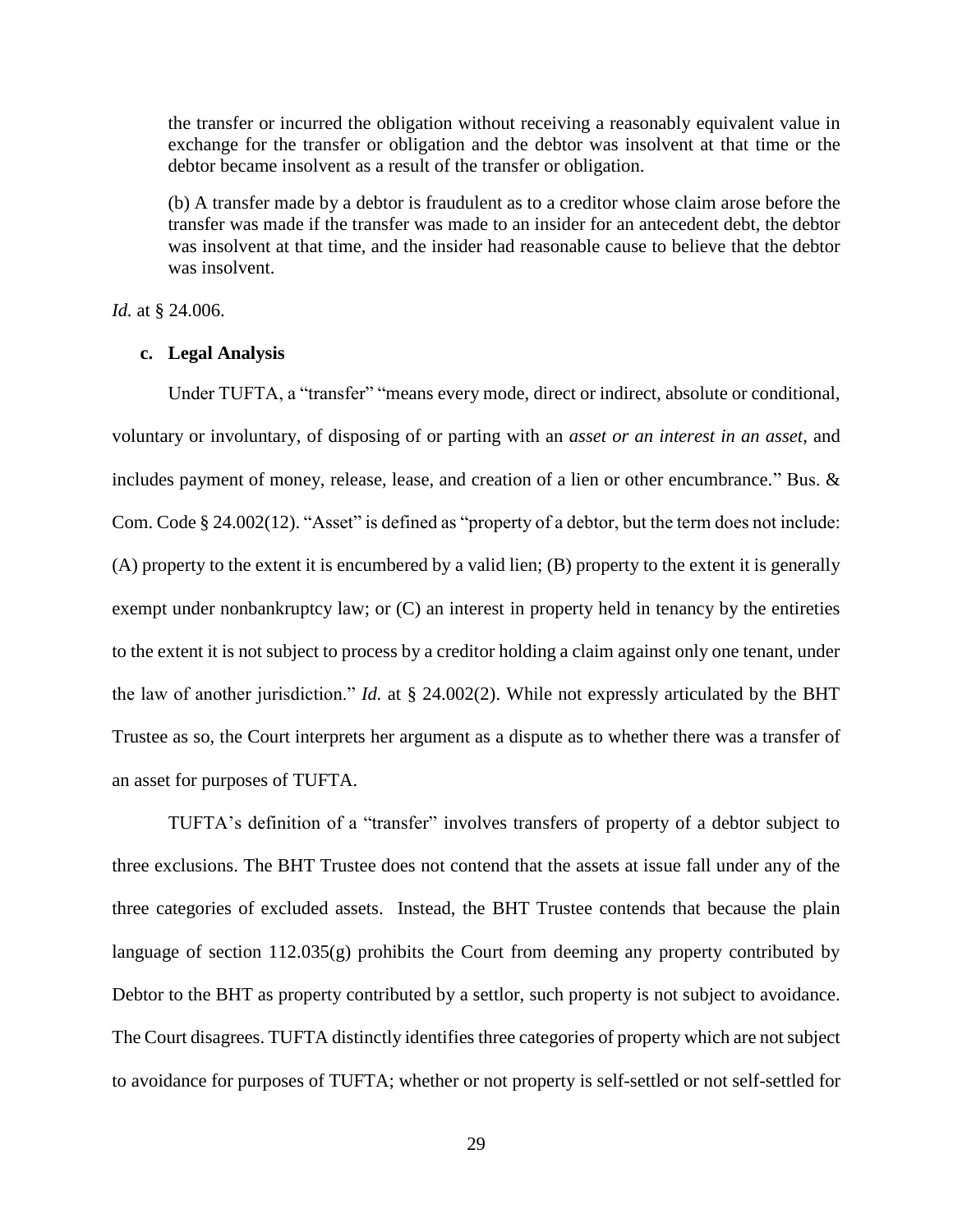purposes of the Trust Code's spendthrift provisions is not an enumerated basis for exclusion under TUFTA.

# **C. Count 3: Transfer of Dominion Real Property (8 Villers St. Paul) to the BHT**

The Trustee alleges that on or about October 26, 2009, Debtor and Le Ann Cyr acquired certain real property located behind their home (the "Villers St. Paul Property") and on or about October 5, 2012, Debtor and his spouse executed a warranty deed transferring such property to themselves as Trustees of the BHT. The Trustee asserts three causes of action with respect to the transfer of the Villers St. Paul Property to the BHT:

- 1. The transfer was a fraudulent transfer under 11 U.S.C. § 548(a)(1).
- 2. The transfer was a fraudulent transfer to a "self-settled trust or similar device" under 11 U.S.C. § 548(e)(1).
- 3. The transfer was a fraudulent transfer sections 24.005 and 24.006 of the Tex. Bus. & Com. Code.

# **1. Fraudulent transfer under 11 U.S.C. § 548(a)(1)**

The BHT Trustee argues that to the extent the Trustee seeks to avoid the transfer of the Villers St. Paul Property under § 548(a), such cause of action is time-barred as § 548(a)(1)(A) does not authorize a trustee to avoid a transfer made more than two year prior to the petition date. The Trustee concedes that the BHT is correct in this regard and agrees that Count 3 should be dismissed only as to the claim under  $\S$  548(a)(1). As such, Count 3 is dismissed as to the claim under  $§ 548(a)(1).$ 

# **D. Count 4: Transfer of Horseshoe Bay Lake House to the BHT**

The Trustee alleges that in approximately July 2013, Debtor and Le Ann Cyr entered into an agreement to acquire a substantial lake house at Horseshoe Bay, Texas (the "Lake House"), and subsequently transferred the right to acquire the Lake House to the BHT in a transaction that closed on or about September 12, 2013. The Trustee also alleges that contemporaneously with the closing, Debtor and his spouse executed a Note in the amount of \$1,680,000 to Broadway National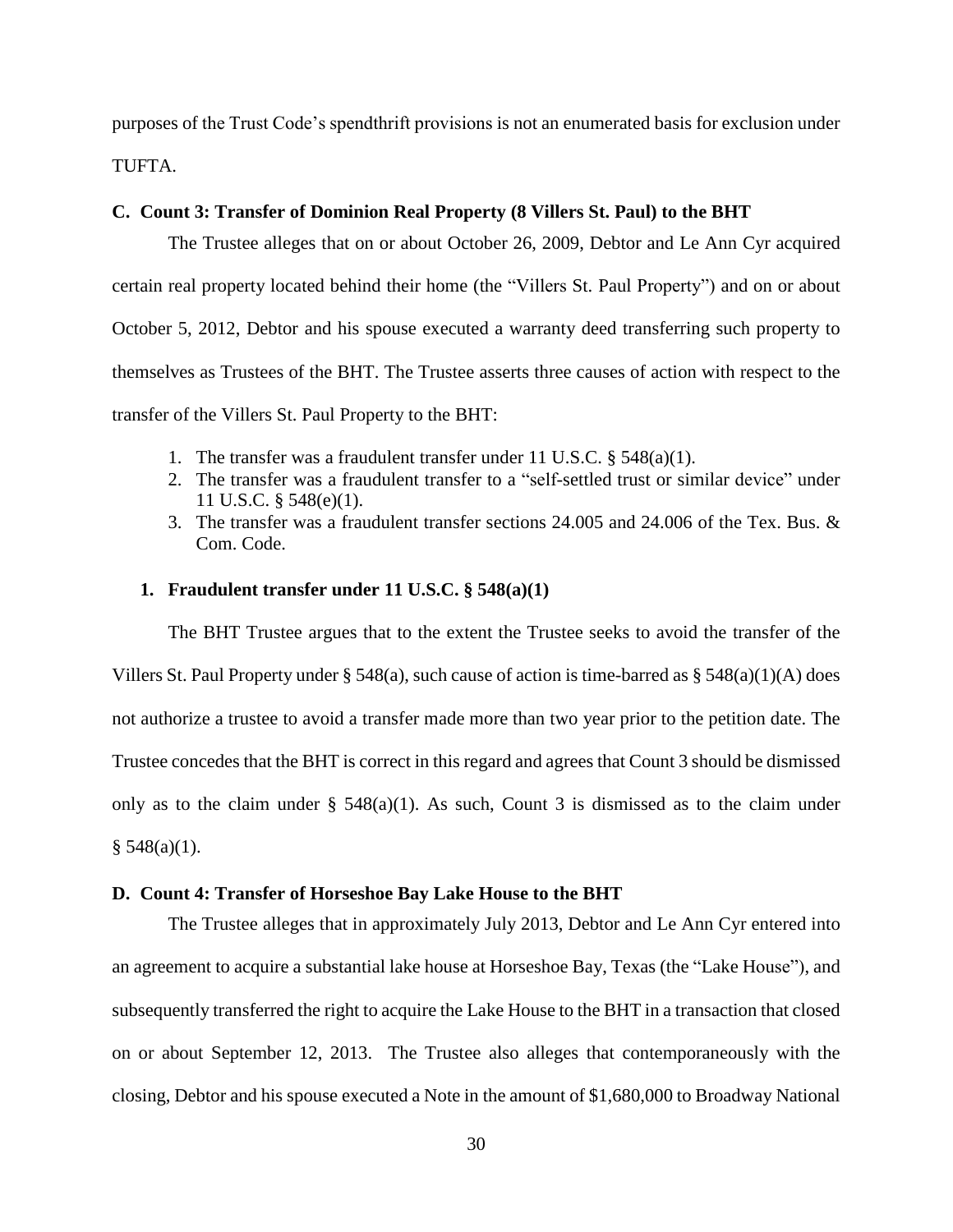Bank and a deed of trust granting Broadway Bank National Bank a lien on the Lake House. Finally, the Trustee contends that Debtor and his spouse caused the BHT to sign the deed of trust as "Borrower" since title was held in the BHT's name. The Trustee asserts three causes of action with respect to the Lake House:

- 1. The transfer of the Lake House to the BHT was a fraudulent transfer under 11 U.S.C.  $§ 548(a)(1).$
- 2. The transfer was a fraudulent transfer to a "self-settled trust or similar device" under 11 U.S.C. § 548(e)(1).
- 3. The transfer was a fraudulent transfer sections 24.005 and 24.006 of the Tex. Bus. & Com. Code.

# **1. Fraudulent transfer under 11 U.S.C. § 548(a)(1)**

The BHT Trustee argues that to the extent the Trustee seeks to avoid the transfer of the Lake House under § 548(a), such cause of action is time-barred as § 548(a)(1)(A) does not authorize a trustee to avoid a transfer made more than two year prior to the petition date. The Trustee concedes that the BHT is correct in this regard and agrees that Count 4 should be dismissed only as to the claim under  $\S$  548(a)(1).

### **2. Fraudulent transfer under § 548(e)(1)**

#### **a. Barred by Trust Code**

The BHT Trustee argues that the Texas Trust Code provides a complete bar to the Trustee's claims under § 548(e) as a matter of law. Specifically, the BHT Trustee submits that because conveyances to BHT are insulated from creditors' reach under the Texas Trust Code the Trustee may not avoid such transfers under 11. U.S.C. § 548(e). For the reasons stated under Count 2, the Court disagrees.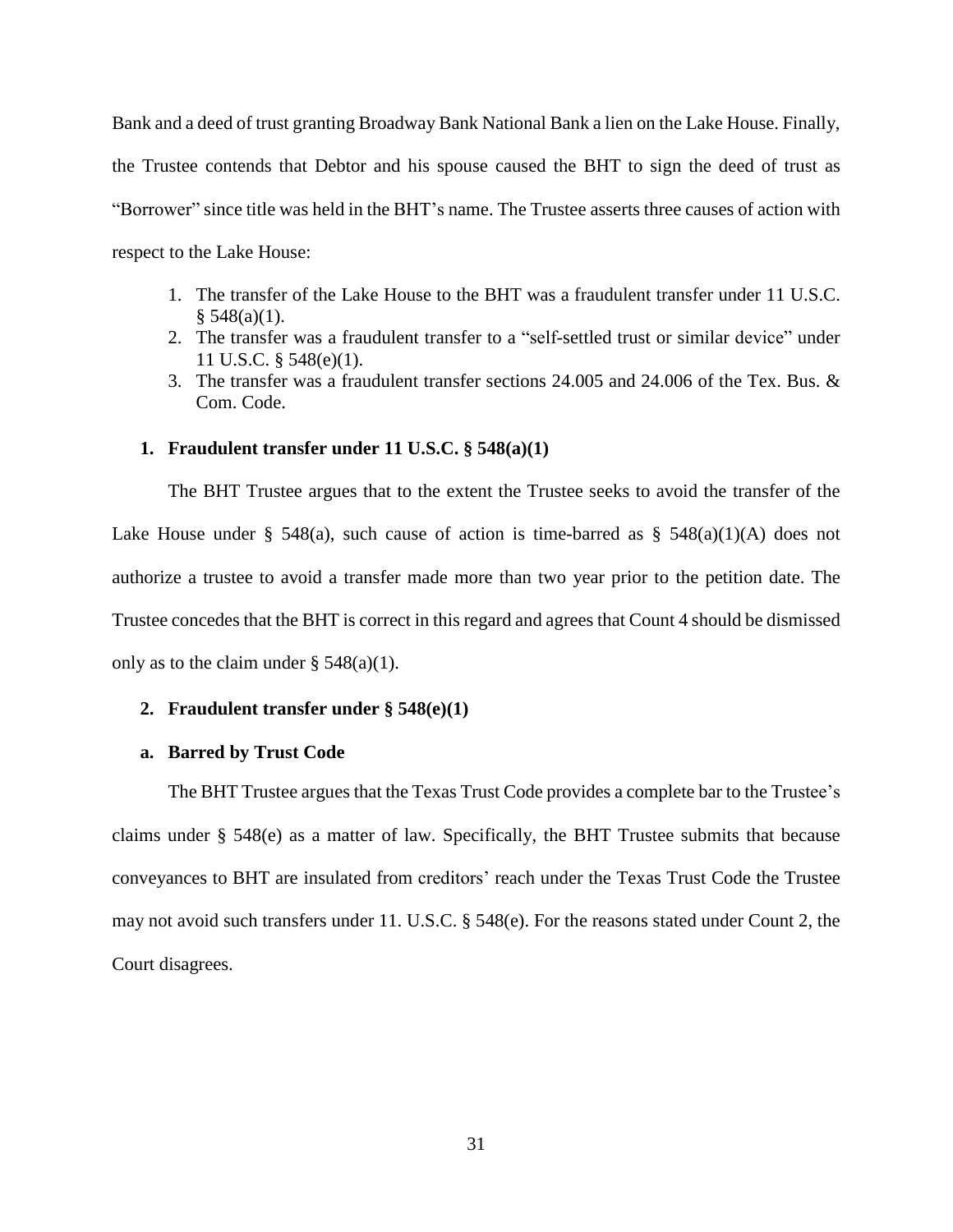#### **b. Transfer of An Interest of Debtor**

# **i. Parties Contentions**

The BHT Trustee asserts that the  $\S 548(e)^{14}$  violation under Count 4 alleged by the Trustee has not been adequately plead because the Trustee does not properly allege a transfer of an interest of a debtor as required under § 548(e). In summary form, the BHT Trustee argues that the interest of Debtor that the Trustee seeks to avoid is not clear—while the Trustee seeks to avoid the transfer of the Lake House to the BHT, the Trustee does not specifically allege how the Lake House was an interest of Debtor in property transferred by Debtor. The Trustee contends that the transfer of the Lake House was an indirect transfer by Debtor and therefore properly plead for purposes of § 548.

### **ii. Legal Analysis**

 $\overline{a}$ 

The Bankruptcy Code defines "transfer" to mean:

- (A)The creation of a lien;
- (B) The retention of title as a security interest;
- (C) The foreclosure of a debtor's equity of redemption; or
- (D)Each mode, direct or indirect, absolute or conditional, voluntary or involuntary, of disposing of or parting with
	- a. Property; or
	- b. An interest in property.

11 U.S.C. § 101(54). "Congress intended the term 'transfer' to be construed as broadly as

possible." *Besing v. Hawthorne (In re Besing)*, 981 F.2d 1488, 1492 (5th Cir. 1993). A transfer

need not be made directly by a debtor to fall within the scope of the Code's definition of "transfer."

*See Kellog v. Blue Quail Energy (In re Compton, Corp.)*, 831 F.2d 586, 591 (5th Cir 1987)

<sup>&</sup>lt;sup>14</sup> The BHT Trustee also alleges such deficiency with respect to the Trustee's cause of action under  $\S 548(a)$ . Because the Court dismissed the Trustee's  $\S 548(a)$  cause of action under Count 4, the Court will not address the merits of this argument as it applies to § 548(a). The Court notes, however, that the result is the same under both claims for relief because both provisions require that the transfer to be avoided be a transfer of an interest of the debtor.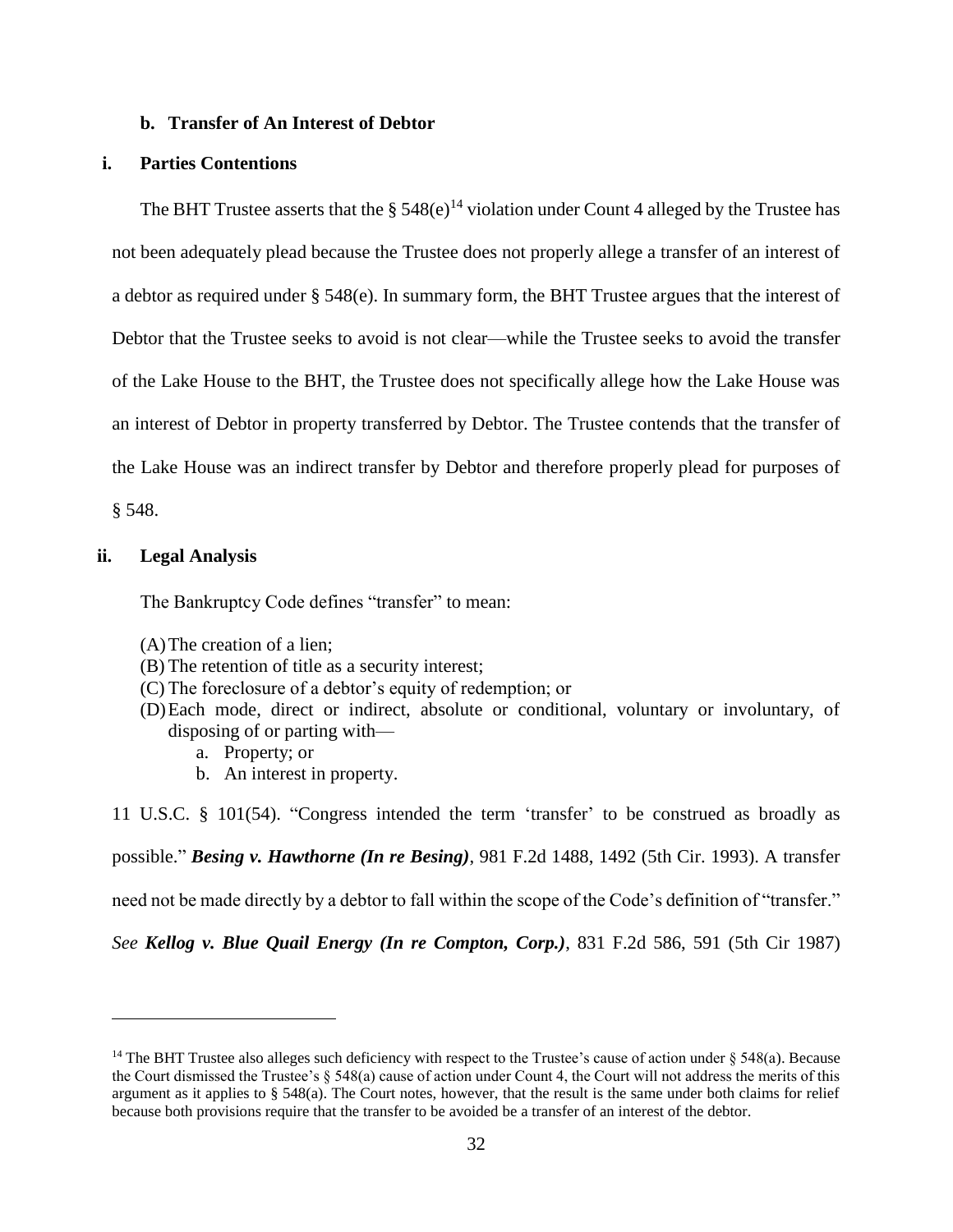(discussing the "indirect transfer doctrine" for purposes of determining whether a transfer was an indirect preferential transfer under  $\S$  547).<sup>15</sup> To identify the indirect transfer, courts first identify the direct transfer and its respective parties—the third party-transferor, the debtor-transferor, and the transferee. *Carmel v. River Bank Am. (In re FBN Food Servs.)*, 175 B.R. 671, 683 (Bankr. N.D. Ill 1994). The third-party transferor is the party conveying the property in the direct transfer, the debtor-transferor is the debtor causing the direct transfer, and the transferee is the recipient of the property at issue. *Id.* From there, it must be determined (1) how the debtor-transferor indirectly caused the direct transfer and (2) whether an interest of the debtor was transferred. *Id.* In determining whether an interest of the debtor was transferred, the Bankruptcy Code does not define "interest of the debtor"; however, the Supreme Court has compared the phrase to the language of  $§$  541(a)(1) which provides that an estate is comprised of "all legal or equitable interests of the debtor" and concluded that the scope of the phrase is limited only to that property that would have been property of the estate but for the transfer. *Cf. Begier v. IRS*, 496 U.S. 53, 59 n.3 (1990) (holding that property subject to a preferential transfer, "is best understood as property that would have been part of the estate had it not been transferred before the commencement of bankruptcy proceedings" (citing 11 U.S.C.  $\S$  541(a)(1)).

The Trustee has not properly alleged a transfer of an interest of the debtor. First, the Trustee does not identify the direct transfer. Specifically, the Trustee does not identify the third party who conveyed the Lake House to the BHT. The Trustee only alleges that Debtor and Le Ann

<sup>&</sup>lt;sup>15</sup> The Court recognizes that *In re Compton* involved a preference claim and its analysis centered on combating circuity that resulted in preference given to similarly situated creditors. This distinction immaterial. Both §§ 547 and 548 equally apply the Code's definition of "transfer." Moreover, both provisions also involve transfers of any "interest of the debtor" that would have been preserved for the benefit of the bankruptcy estate but for the alleged transfer. *Begier v. IRS*, 496 U.S. 53, at 59 n.3 (1990); *see also Hargis v. U.S. Trustee (In re Hargis),* 887 F.2d 77, 79 (5th Cir.1989) (recognizing that the trustee's avoidance powers under chapter 5 of the Code are "exclusively geared towards protecting the rights of creditors via protection of the bankruptcy estate"). Therefore, the Court will rely on *Compton* for purposes of determining whether an indirect transfer has been properly plead.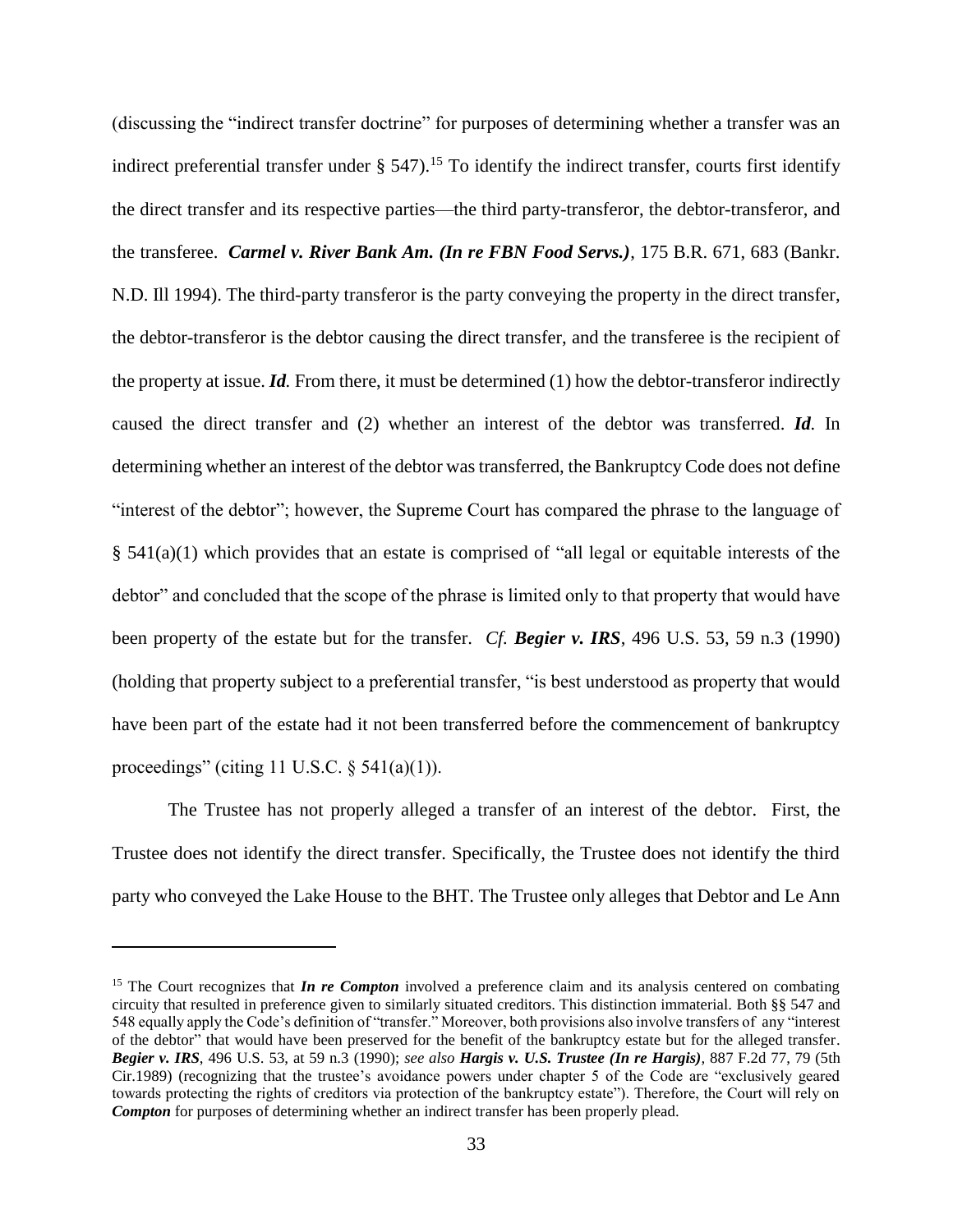Cyr entered into an agreement to acquire the Lake House. Moreover, the Trustee does not identify or describe the agreement which allegedly effectuated the direct transfer. Second, the Trustee does not allege facts demonstrating that Debtor ever had an interest in the property the Trustee seeks to avoid—the Lake House. The Trustee argues that but for the transfer of the Cyrs' rights to acquire the Lake House to the BHT, the Lake House would have otherwise belonged to the Cyrs'. While that may be true, the Trustee does not explain how this right to acquire translates to a legal or equitable interest in the Lake House that belonged to Debtor.

# **3. Fraudulent transfer under Tex. Bus. & Com. Code sections 24.005 and 24.006**

The BHT Trustee argues that the Texas Trust Code provides a complete bar to the Trustee's claims under TUFTA as a matter of law. Specifically, the BHT Trustee submits that because conveyances to BHT are insulated from creditors' reach under the Texas Trust Code the Trustee may not avoid such transfers under TUFTA. For the reasons stated under Count 2, the Court disagrees.

# **E. Count 5: Sale of the Lake House (Against the BHT Trustee and Le Ann Mary Cyr Individually)**

The Trustee alleges that on or about August 18, 2018, the BHT Trustee entered into an Earnest Money Contract to sell the Lake House. When the Trustee learned of the impending sale, he filed a motion seeking a temporary restraining order and a motion for expedited hearing (ECF Nos. 39, 40). In response, the BHT Trustee's counsel at the time filed a response whereby he represented on behalf of the BHT Trustee that the proceeds of the sale, except the first lien and usual closing expenses, will be retained by the BHT. (ECF No. 41). The Trustee alleges that contrary to such representation, the BHT Trustee requested that the closing of the sale of the Lake House be moved up to September 15, 2018, and directed that the proceeds of the sale in the amount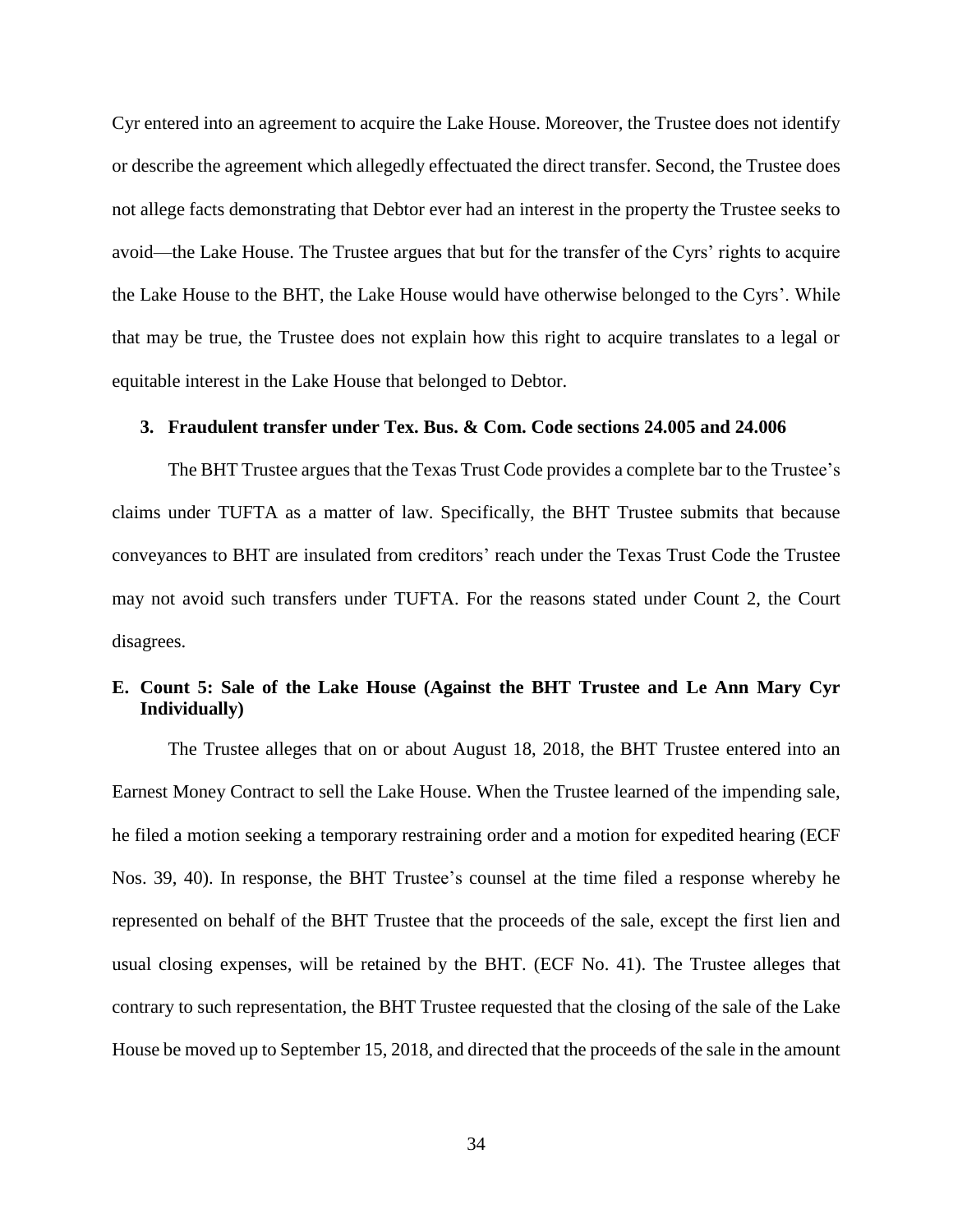of \$651,480.04 be immediately issued into two cashier's checks dated September 17, 2018, the day before the scheduled hearing on the Trustee's request for a temporary restraining order.

The Trustee alleges that one check, in the amount of \$166,747.49, was earmarked for payment of Le Ann Cyr's delinquent taxes, while the other check, in the amount of \$484,732.55 was earmarked for pre-payment of the BHT's 2017 taxes. Furthermore, the Trustee alleges that on the same day, the BHT Trustee instructed her tax counsel to drive from San Antonio to Horseshoe Bay, retain possession of the checks, and deliver them to the Internal Revenue Service. According to the Trustee, her tax counsel complied. As a result of the sale proceeds being paid out, the motion for the temporary restraining order became moot.

The Trustee asserts two causes of action with respect to the Lake House and the payments made to the Internal Revenue Service from the proceeds of the Lake House:

- 1. The payments from the sale of the Lake House were prohibited post-petition transactions under 11 U.S.C. § 549(a).
- 2. As the beneficiary of the \$166,747.49 payment, Defendant Le Ann Mary Cyr, Individually is liable for the value of the payment pursuant to 11 U.S.C.  $\S$  550(a)(1).

# **1. Fraudulent Transfer under 11 U.S.C. § 548(e)(1) & TUFTA**

 $\overline{a}$ 

The BHT Trustee argues that the Trust Code provides a complete bar to the Trustee's claims under § 548(e) and TUFTA as a matter of law.<sup>16</sup> The Trustee, however, has only plead a cause of action under § 549(a), and therefore the Court will not address the merits of the BHT Trustee's argument as it relates to Count 5.

<sup>&</sup>lt;sup>16</sup> The heading under section 5 of the BHT Trustee's Motion to Dismiss applies its discussion to Count 5. Paragraph 5.9 of the BHT Trustee's Motion to Dismiss, however, specifically limits its discussion to causes of action related to § 548 and TUFTA. (ECF No. 72, ¶ 5.9) ("Accordingly, the Chapter 7 Trustee cannot state a cause of action against the Bergerud Trustee for violation of . . . 11 U.S.C. § 548(e) or [TUFTA].).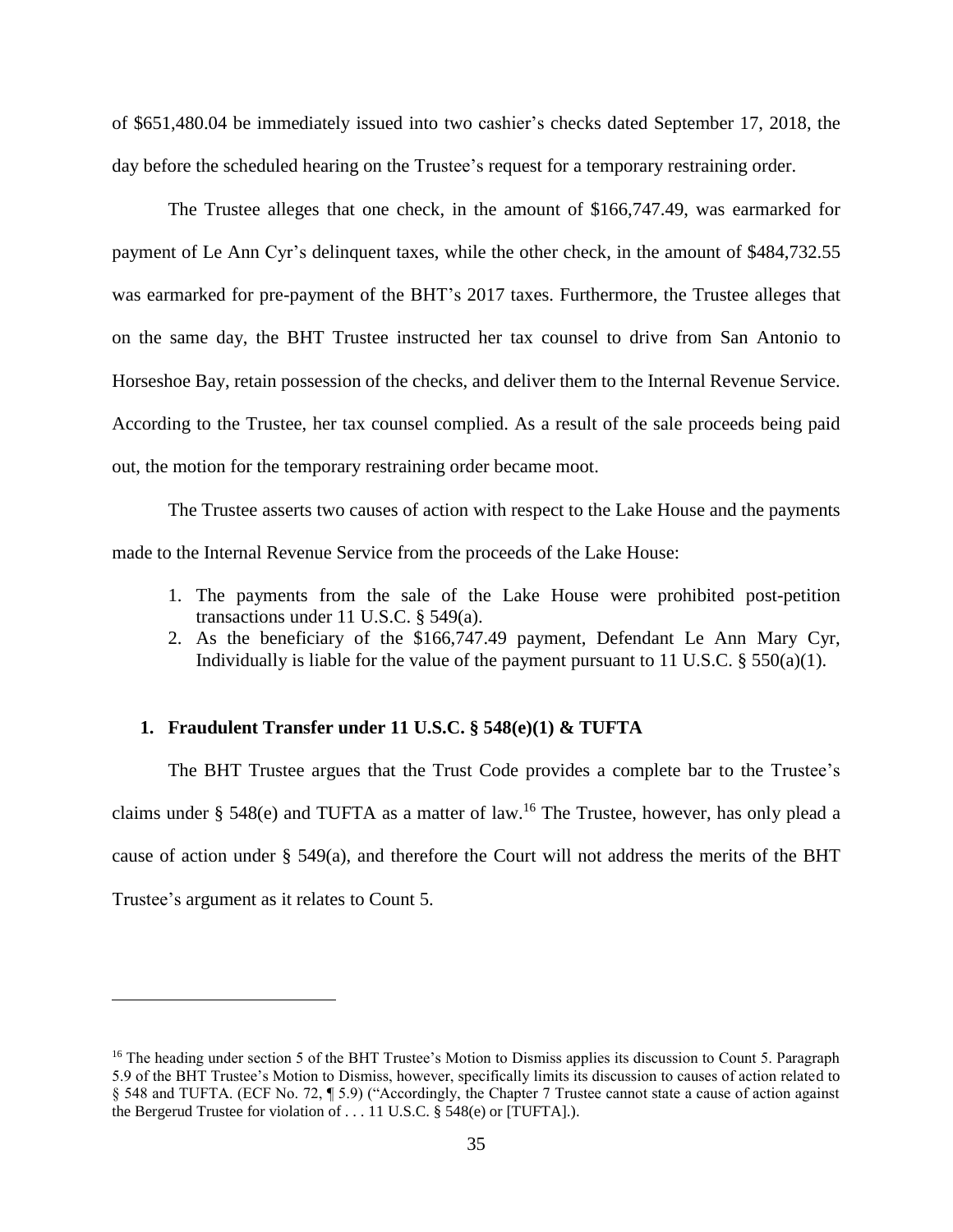## **2. Post-petition transaction under 11 U.S.C. § 549(a)**

# **a. Parties Contentions**

Le Ann Cyr submits that the Trustee's  $\S$  549(a) claim fails as a matter of law because under the facts, as alleged by the Trustee, the BHT sold the Lake House and that the proceeds of such sale were paid to the IRS. Therefore, because the Lake House was not sold by Debtor, the proceeds of the Lake House sale that were allegedly transferred are not property of the estate and no recovery under  $\S$  550 is permissible. The Trustee asserts that the foundation for the Trustee's  $\S$  549(a) claim under Cout 5 is a finding that the Lake House was fraudulent transferred to the BHT under Count 4.

# **b. Legal Analysis**

 $\overline{a}$ 

Section 549(a) applies only to property of the estate. Property of the estate includes "[a]ny interest in property that the trustee recovers under . . . § 550." 11 U.S.C.A. § 541(a)(3). Section 550 enumerates circumstances under which a trustee may recover property or its value from the transferee of an avoided transfer. *Id*. at § 550(a). Such circumstances include transfers avoided under §§ 544 and 548. *Id*. Therefore, any property avoided by the Trustee subsequent to the commencement of the case under § 544 and 548 constitutes property of Debtor's estate.

Under Count 4, the Trustee seeks to avoid the Lake House as a fraudulent transfer under  $§$  548(e)(1) and TUFTA.<sup>17</sup> Should the Trustee prevail under Count 4, the Lake House becomes property of the estate under  $\S$  541(a)(3) and therefore the proceeds its sale are subject to avoidance under § 549(a). While the Trustee does not expressly incorporate the allegations under Count 4 into Count 5, the Court would be remiss to not consider the factual allegations and causes of action under Count 4 when determining whether a claim for relief exists under Count 5. The Court,

<sup>&</sup>lt;sup>17</sup> As previously mentioned, the Court recognizes the Trustee's power to assert a TUFTA cause of action under § 544.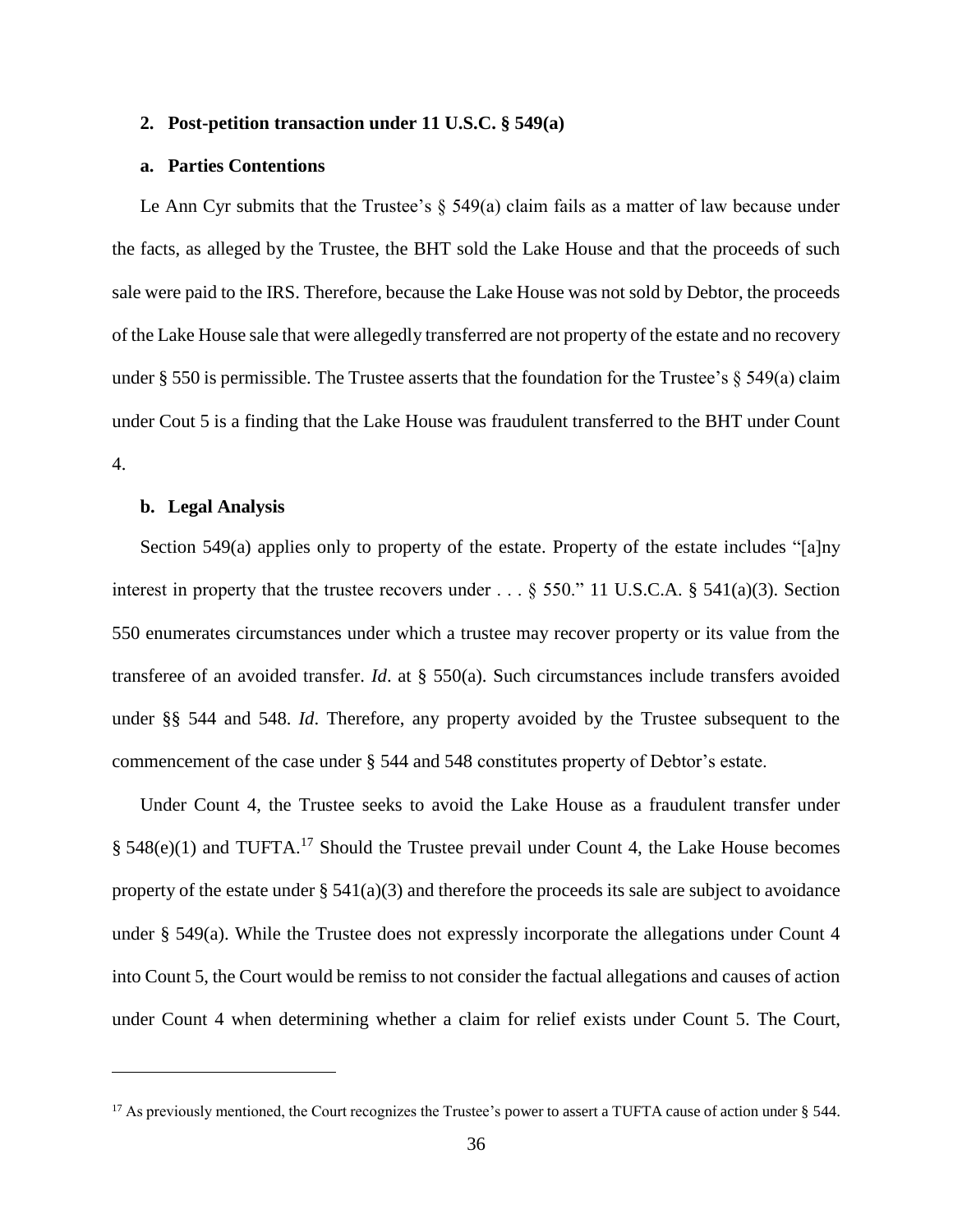however, agrees with Le Ann Cyr inasmuch as that if the Trustee does not prevail under Count 4, the Trustee's cause of action under Count 5 is not tenable.

As of the date of this Order, Count 4 has one remaining cause of action under TUFTA. The BHT Trustee moved to dismiss the Trustee's TUFTA claim under Count 4 on the basis that the Trust Code insulates Debtor's conveyances to BHT from creditors' reach. The Court rejected this argument. Because Count 4 has one remaining cause of action under which the Trustee could potentially prevail, dismissal of Count 5 is premature. As such, Le Ann Cyr's Motion to Dismiss is denied as to Count 5.

# **F. Count 6: The BHT's Purchase of a Home for John and Carol Bergerud**

The Trustee alleges that on or about March 7, 2013 a warranty deed was executed whereby Le Ann Cyr's parents, John and Carol Bergerud, acquired 80% interest in real property located at 3 Bishops Green (the "Bishops Green Property") with the remaining 20% interest in the property going to the BHT. The Trustee also alleges that in October 2014, John and Carol Bergerud transferred their ownership interest in the Bishops Green Property to the John and Carol Bergerud Living Trust. By default, and because the BHT did not join in the deed, the Trustee asserts that 20% of the Bishops Green Property still belongs to the BHT.

The Trustee asserts the following cause of action with respect to the transfer of the interest in the Bishops Green Property to the BHT:

1. The transfer of the interest in the Bishops Green Property to the BHT is a fraudulent transfer to a "self-settled trust or similar device" under 11 U.S.C. § 548(e)(1).

# **1. Parties Contentions**

The BHT Trustee asserts that the § 548(e) violation under Count 6 alleged by the Trustee has not been adequately plead because the Trustee does not properly allege a transfer of an interest of a debtor as required under § 548(e). Specifically, the BHT Trustee argues that the Trustee does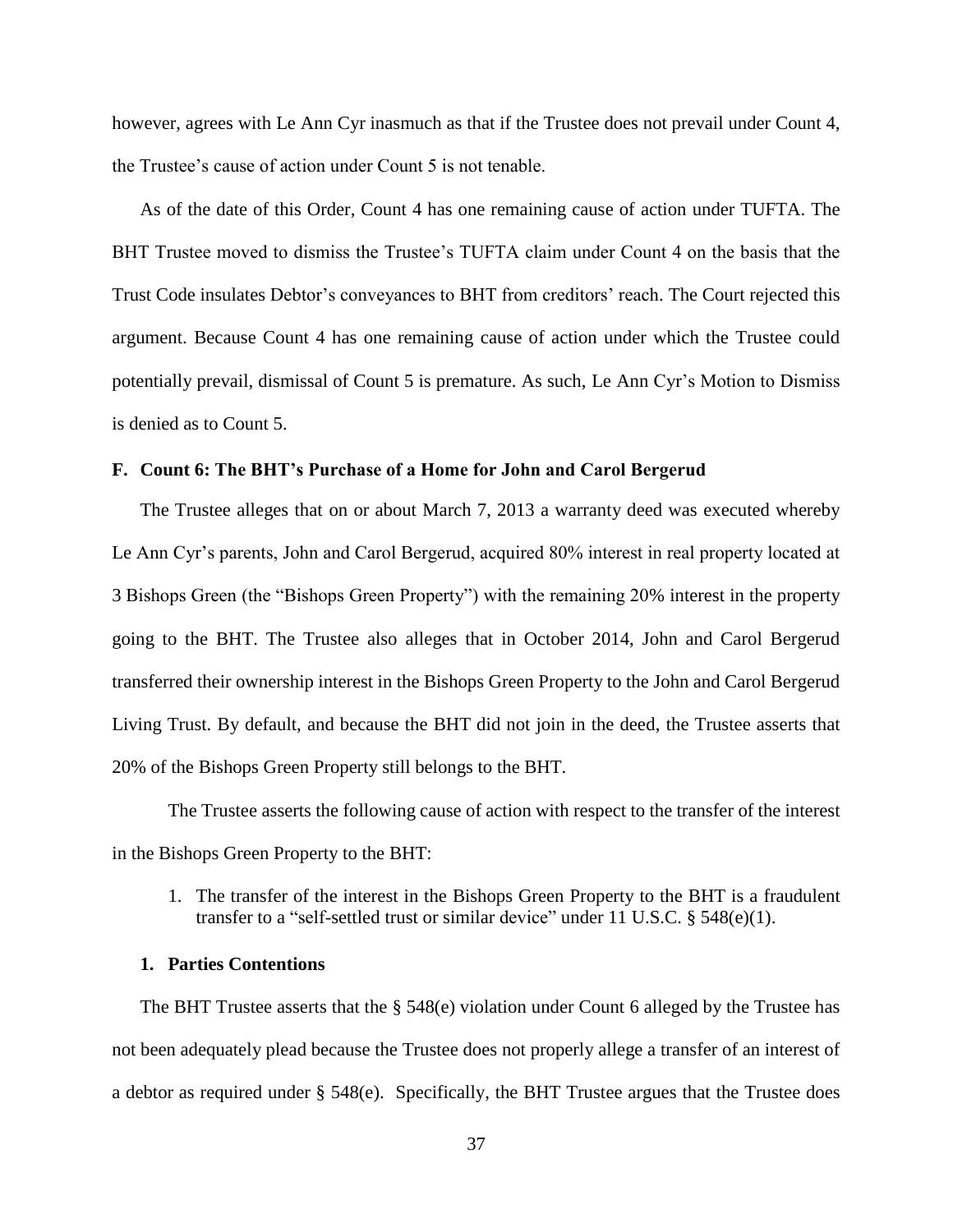not explain how the transfer of an interest from a seller to the BHT is a transfer of an interest in Debtor in property. The Trustee contends that the transfer of the interest in the Bishops Green Property to the BHT was an indirect transfer by Debtor and therefore properly plead for purposes of § 548.

#### **2. Legal Analysis**

Using the principles articulated under Count 4, the Court agrees with the BHT Trustee. The Trustee has not plead Trustee has not properly alleged an indirect transfer of an interest of the Debtor. First, the Trustee does not identify the direct transfer. Specifically, the Trustee does not identify the third party who conveyed the interest in the Bishops Green Property to the BHT. The Trustee only alleges that the BHT acquired 20% interest in the Bishops Green Property. Second, the Trustee does not explain how Debtor caused the direct transfer. The Trustee alleges the BHT's purchase of the 20% interest was an enticement to John and Carol Bergerud to move from Virginia to San Antonio. These allegations alone, however, do not explain Debtor's role in the direct transfer. Finally, the Trustee does not allege facts demonstrating that Debtor ever had legal or equitable time to the Bishops Green Property such that the Property was an interest of the Debtor.

# **G. Count 7: The BHT's Acquisition of the Cyrs' Residence in Spring, Texas**

The Trustee alleges that on or about December 1, 2017, the BHT, the Debtor and Le Ann Cyr entered into an earnest money contract for purchase of certain real property in Spring, Texas (the "Spring House") for the purchase price of \$3,333,000.00. The Trustee also alleges that Le Ann Cyr signed the earnest money contract both individually and as BHT Trustee and signed for Debtor. The Trustee asserts three causes of action with respect to the Spring House:

- 1. The transfer of the Spring House to the BHT was a fraudulent transfer under 11 U.S.C.  $§ 548(a)(1).$
- 2. The transfer was a fraudulent transfer to a "self-settled trust or similar device" under 11 U.S.C. § 548(e)(1).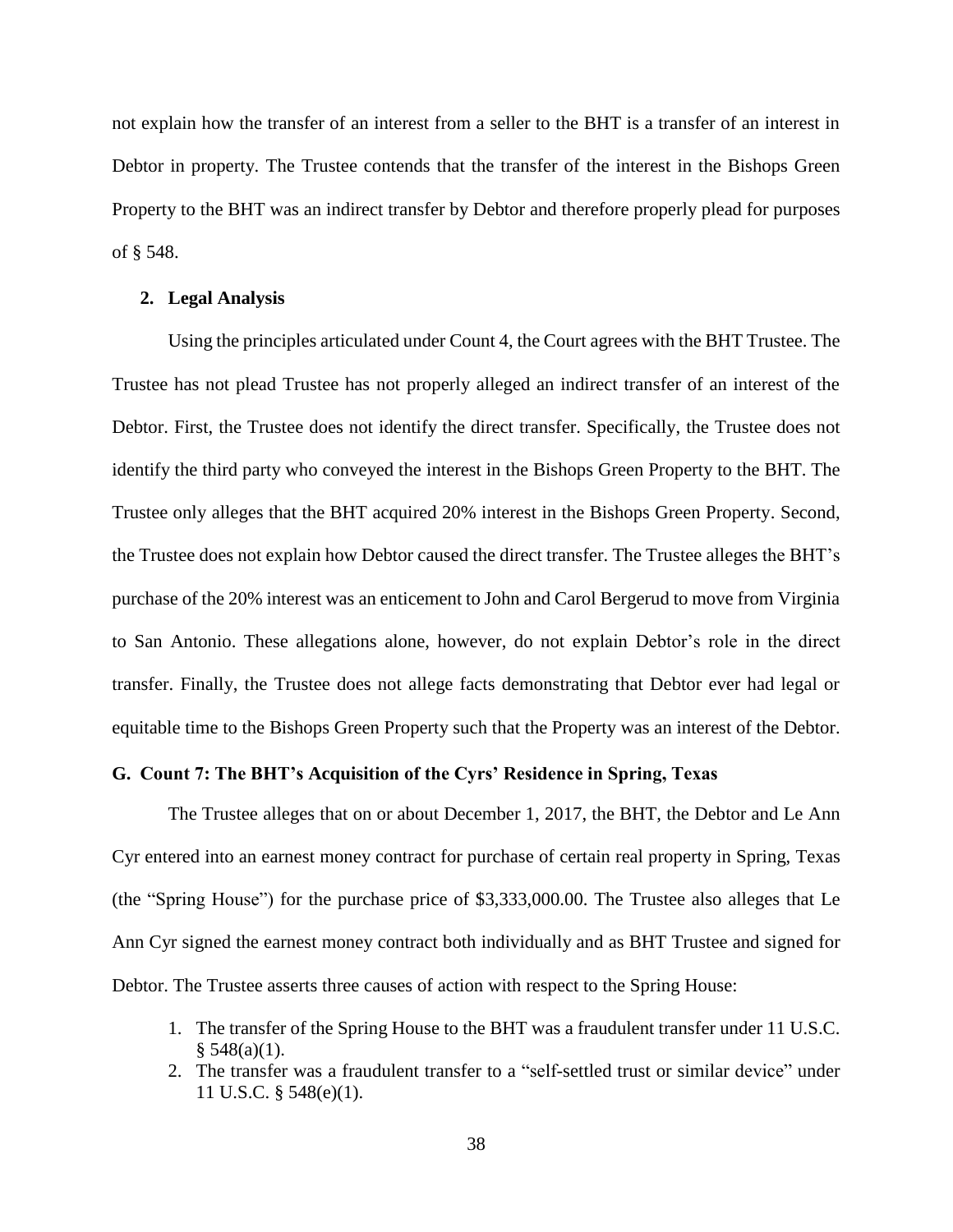3. The transfer of the Spring House was a fraudulent transfer sections 24.005 and 24.006 of the Tex. Bus. & Com. Code.

### **1. Fraudulent transfer under § 548(e)(1)**

 $\overline{a}$ 

The BHT Trustee argues that the Trust Code provides a complete bar to the Trustee's claims under § 548(e) as a matter of law. Specifically, the BHT Trustee submits that because conveyances to BHT are insulated from creditors' reach under the Trust Code, the Trustee may not avoid such transfers under 11. U.S.C. § 548(e). For the reasons stated under Count 2, the Court disagrees.

#### **2. Fraudulent transfer under §§ 548(a)(1) and 548(e)(1)**

The BHT Trustee asserts that the § 548(e) violation under Count 7 alleged by the Trustee has not been adequately plead because the Trustee does not properly allege a transfer of an interest of a debtor as required under §§  $548(a)(1)$  and  $548(e)$ . <sup>18</sup> The Trustee contends that the transfer of the interest to the BHT was an indirect transfer by Debtor and therefore properly plead for purposes of § 548.

Using the principles articulated under Count 4, the Court agrees with the BHT Trustee. The Trustee has not properly alleged an indirect transfer of an interest of the Debtor. First, the Trustee does not identify the direct transfer. Specifically, the Trustee does not identify the third party who conveyed the interest in the Spring House to the BHT. The Trustee only alleges that that Le Ann Cyr and Debtor entered into an earnest money contract for the purchase of the Spring House and that Le Ann Cyr signed the contract both individually and as the BHT Trustee, and signed for Debtor. Second, the Trustee does not explain how Debtor caused the direct transfer. The Trustee

<sup>&</sup>lt;sup>18</sup> The BHT Trustee asserts in a heading  $(\P 8)$  that Count 7 is not adequately plead on this basis; however, she does not provide a basis for the deficiency in the substance of her Motion. Out of an abundance of caution, and in a concentrated effort to keep the Parties focused on the merits of the proceeding, the Court will address the issue.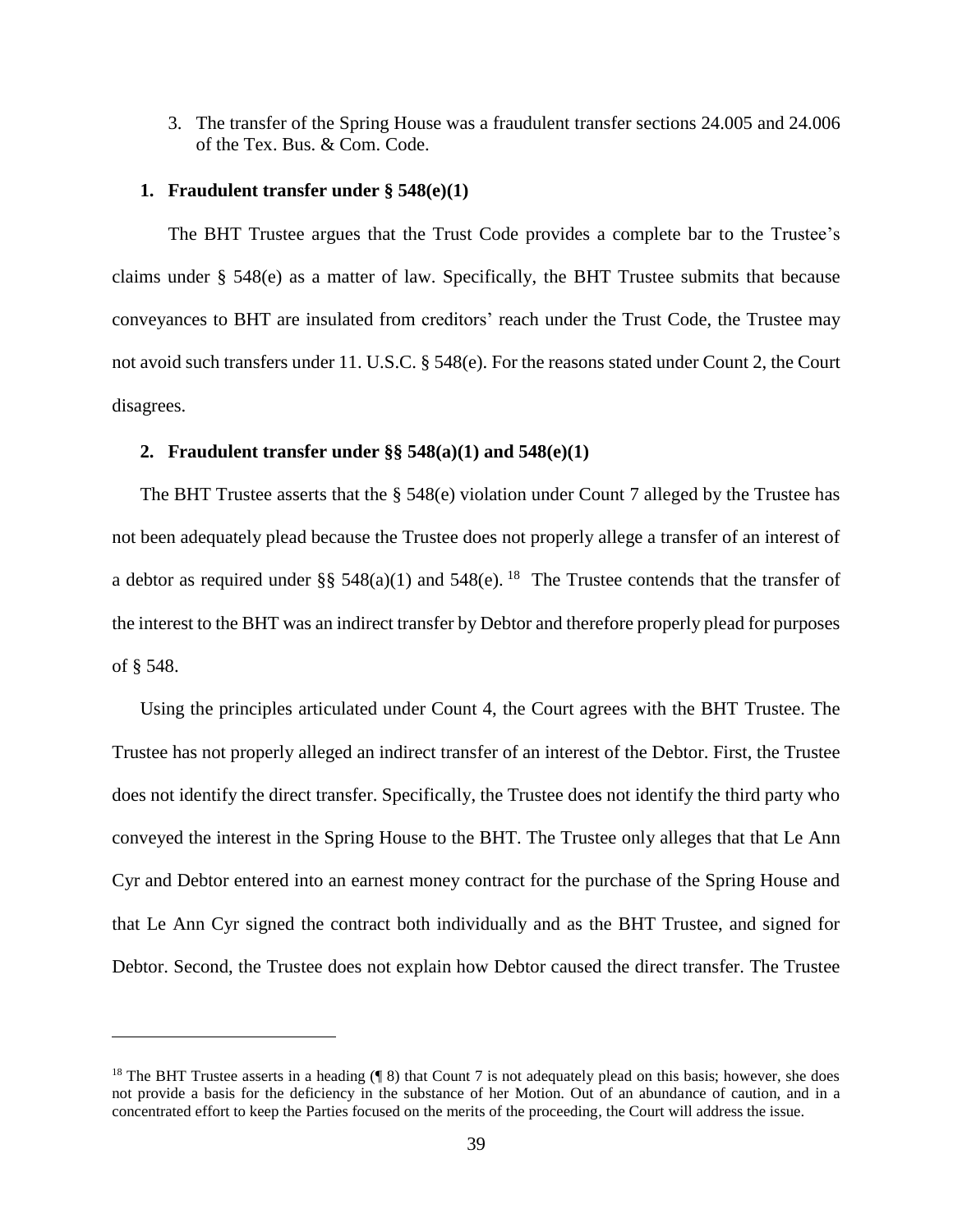alleges that Le Ann Cyr signed the contract both individually and as the BHT Trustee, and signed for Debtor. There are no allegations describing the Debtor's role in the transaction other than the fact that Le Ann Cyr signed the earnest money contract on his behalf. Moreover, the Trustee does not allege why Debtor is bound by Le Ann Cyr signing on his behalf. Accordingly, these facts alone do not allow the Court to reasonably infer that Debtor caused the direct transfer.

Second, the Trustee does not allege facts demonstrating that Debtor had an interest in the property the Trustee seeks to avoid—the Spring House. The Trustee alleges LeAnn Cyr signed the earnest money contract for the Debtor but that the property was deeded by the seller to the BHT. As previously stated, the Trustee does not allege why Debtor is bound by Le Ann Cyr signing on his behalf. Even if the Trustee had alleged such facts, the Trustee does not allege facts explaining how the Debtor's rights under the earnest money contract translate to a legal or equitable interest in the Spring House belonging to Debtor.

## **3. Fraudulent transfer under Tex. Bus. & Com. Code sections 24.005 and 24.006**

The BHT Trustee argues that the Trustee's claim to avoid the transfer of the Spring House under sections 24.005 and 24.006 is barred as a matter of law because the Spring House is not a self-settled asset under Texas law and therefore not subject to the claims of creditors. For reasons stated under Count 2, the Court disagrees.

# **4. Fraudulent transfer under 11 U.S.C. § 548(a)(1)**

The BHT Trustee argues that a cause of action for the transfer of the Spring House under § 548(a)(1) fails to provide fair notice of the nature of the Trustee's allegations. Specifically, the BHT Trustee asserts that the cause of action does not indicate whether the Trustee is alleging that such transfer was done with actual intent to hinder, delay, or defraud under § 548(a)(1)(A) or whether such transfer was a constructively fraudulent transfer under § 548(a)(1)(B). Moreover, to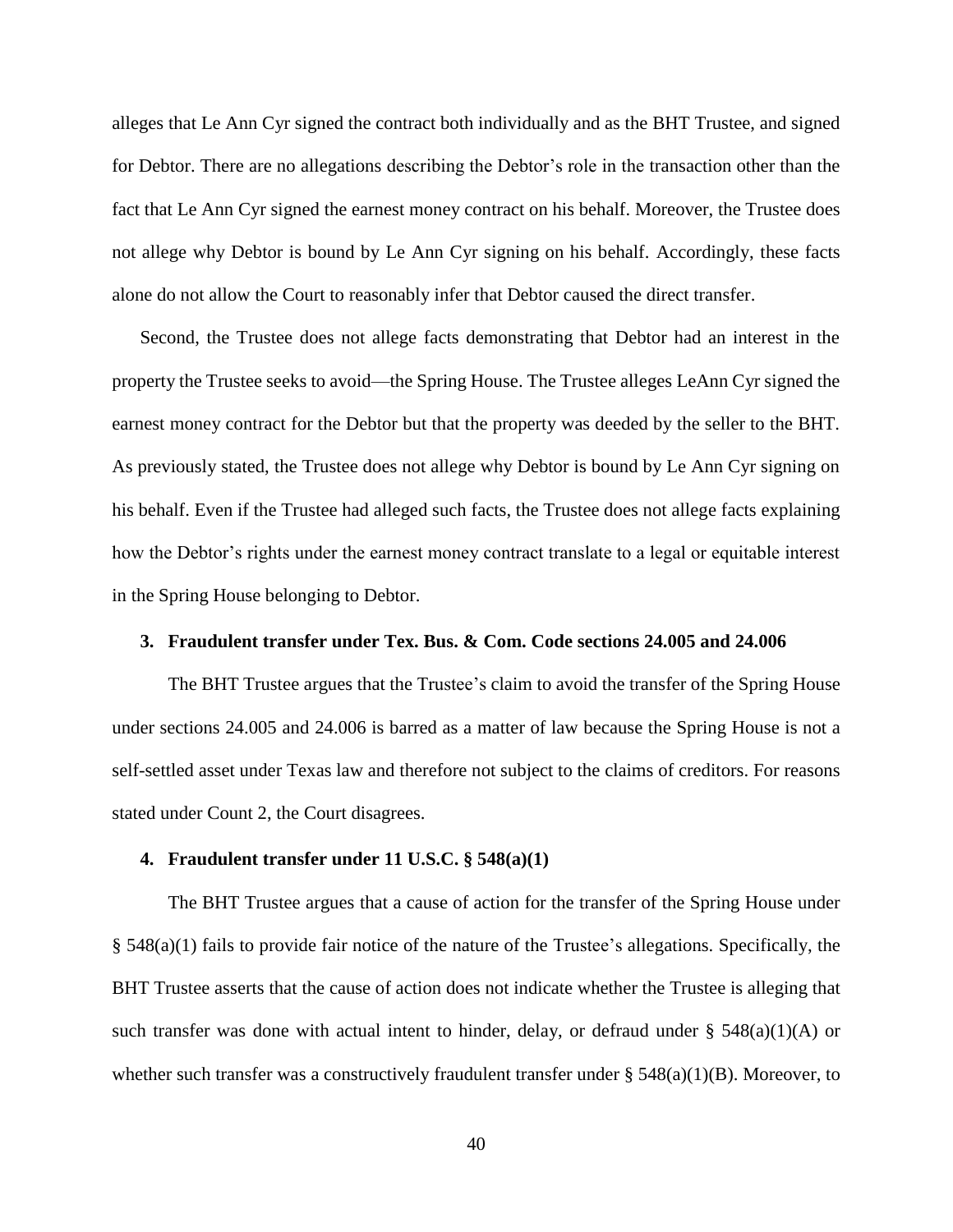the extent that the Trustee alleges such a transfer was done with actual intent to hinder, delay, or defraud, the BHT Trustee argues that the Trustee's Original Complaint fails to satisfy Federal Rule of Civil Procedure 9(b) because the Trustee does not allege facts establishing the "how" and "why" the Spring House transfer were made with actual intent to hinder, delay, or defraud. Finally, to the extent the Trustee alleges such a transfer was a constructively fraudulent transfer under § 548(a)(1)(B), the BHT Trustee contends that the Trustee has failed to allege facts to support an allegation of insolvency as required under  $\S$  548(a)(1)(B)(ii).

With respect to the BHT Trustee's arguments regarding fair notice, the Court agrees for reasons stated under Count 2. Moreover, regarding her argument regarding allegations of facts regarding insolvency under  $\S$  548(a)(1)(B), the Court also agrees for reasons stated under Count 2. As to the BHT Trustee's argument that Count 7 does not satisfy Rule 9(b)'s requirement for specificity, the Court disagrees for reasons stated under Count 2.

# **H. Count 8: Transfer of Ownership of Oracle Research & Consulting, LLC**

The Trustee alleges that Le Ann Cyr is the president of Oracle Research & Consulting, LLC ("Oracle"), a Wyoming limited liability company formed during her marriage with Debtor. The Trustee also alleges that she was previously 100% owner of Oracle, and that on January 4, 2017, she transferred all her ownership interest in Oracle, to the BHT. The Trustee also submits that her ownership interest in Oracle is community property that she owned with Debtor.

The Trustee asserts three causes of action with respect to Oracle:

- 1. The transfer of interest of Oracle was a fraudulent transfer under 11 U.S.C. § 548(a)(1).
- 2. The transfer was a fraudulent transfer to a "self-settled trust or similar device" under 11 U.S.C. § 548(e)(1).
- 3. The transfer was a fraudulent transfer sections 24.005 and 24.006 of the Tex. Bus. & Com. Code.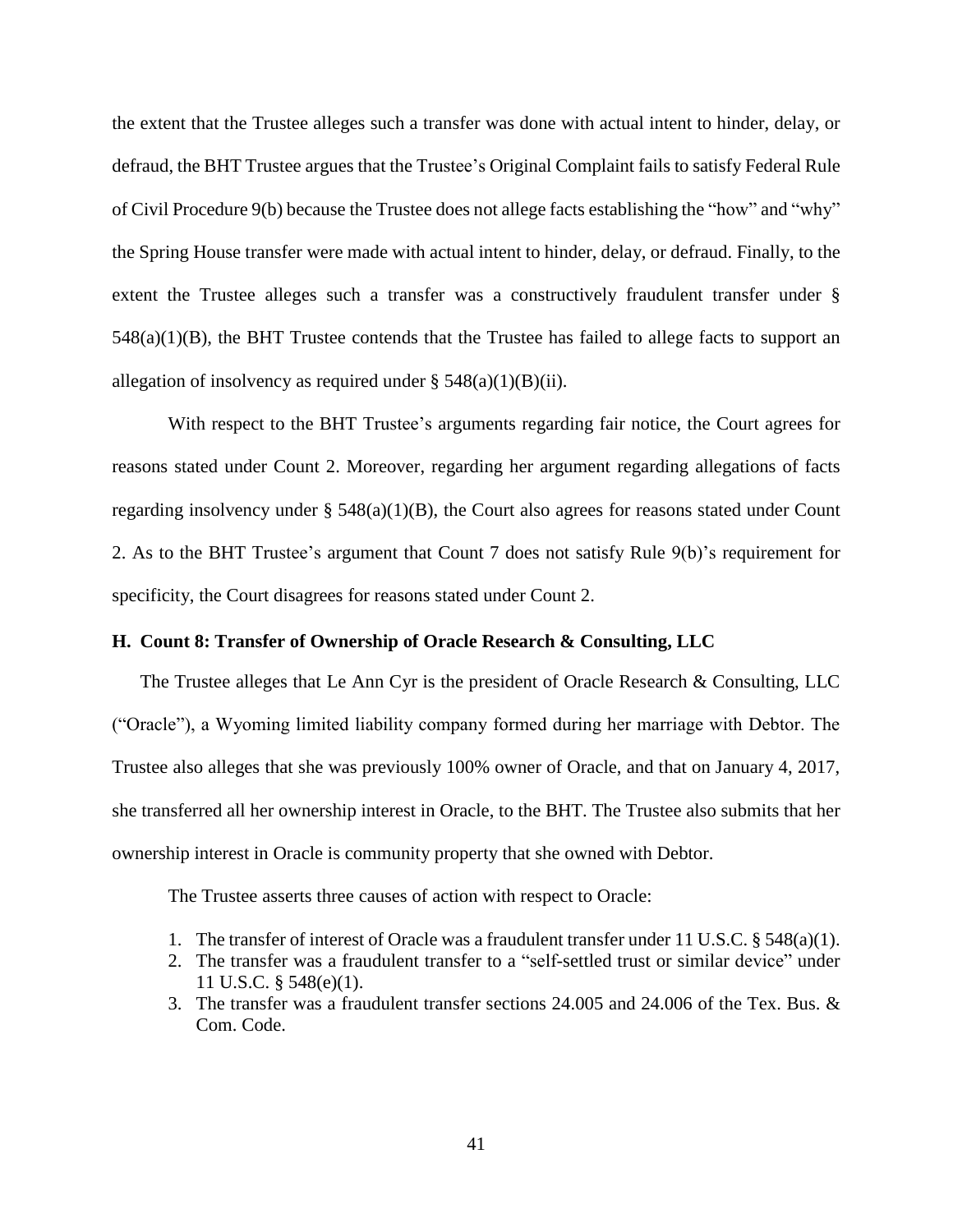#### **1. Fraudulent transfer under § 548(e)(1)**

The BHT Trustee argues that the Trust Code provides a complete bar to the Trustee's claims under § 548(e) as a matter of law. Specifically, the BHT Trustee submits that because conveyances to BHT are insulated from creditors' reach under the Trust Code, the Trustee may not avoid such transfers under 11. U.S.C. § 548(e). For the reasons stated under Count 2, the Court disagrees.

#### **2. Fraudulent transfer under Tex. Bus. & Com. Code sections 24.005 and 24.006**

The BHT Trustee argues that the Trustee's claim to avoid the transfer of the Oracle ownership interest under sections 24.005 and 24.006 is barred as a matter of law because the ownership interests are not a self-settled asset under Texas law and therefore not subject to the claims of creditors. For reasons stated under Count 2, the Court disagrees.

## **3. Fraudulent transfer under 11 U.S.C. § 548(a)(1)**

The BHT Trustee argues that a cause of action for the transfer of the Oracle ownership interests under  $\S$  548(a)(1) fails to provide fair notice of the nature of the Trustee's allegations. Specifically, the BHT Trustee asserts that the cause of action does not indicate whether the Trustee is alleging that such transfer was done with actual intent to hinder, delay, or defraud under  $§$  548(a)(1)(A) or whether such transfer was a constructively fraudulent transfer under  $\S$  548(a)(1)(B). Moreover, to the extent that the Trustee alleges such a transfer was done with actual intent to hinder, delay, or defraud, the BHT Trustee argues that the Trustee's Original Complaint fails to satisfy Federal Rule of Civil Procedure 9(b) because the Trustee does not allege facts establishing the "how" and "why" the transfer were made with actual intent to hinder, delay, or defraud. Finally, to the extent the Trustee alleges such a transfer was a constructively fraudulent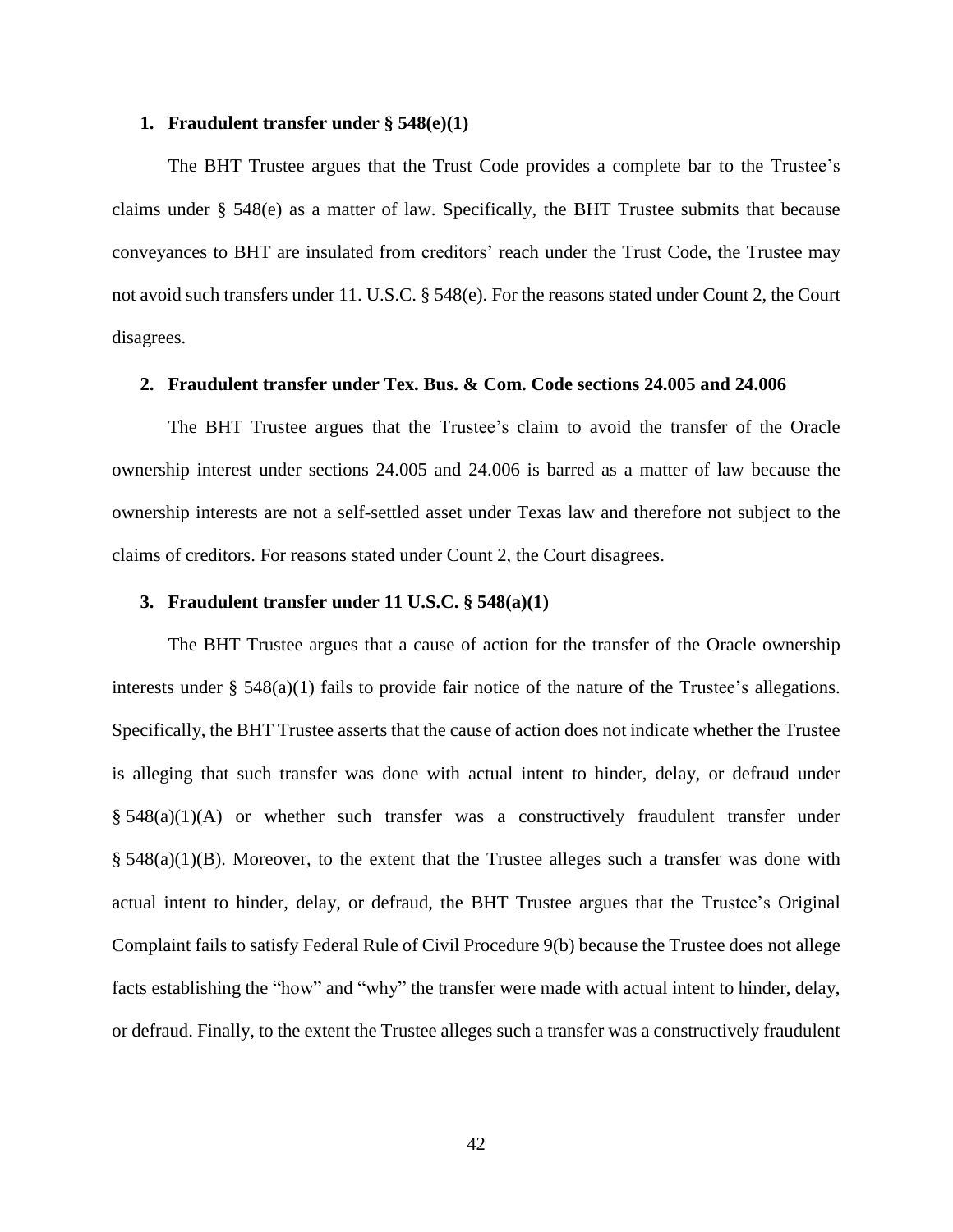transfer under § 548(a)(1)(B), the BHT Trustee contends that the Trustee has failed to allege facts to support an allegation of insolvency as required under  $\S$  548(a)(1)(B)(i).

With respect to the BHT Trustee's arguments regarding fair notice, the Court agrees for reasons stated under Count 2. Moreover, with respect to her argument regarding allegations of facts regarding insolvency, the Court also agrees for reasons stated under Count 2. As to the BHT Trustee's argument that Count 7 does not satisfy Rule 9(b)'s requirement for specificity, the Court disagrees.

# **I. Count 9: Formation of SA Spine, LLC and Transfer of OSI's Assets and Business**

The Trustee alleges that up until December 31, 2017, Debtor conducted his medical practice through Orthopedic & Spine Institute, LLC ("OSI") and prior to that, Debtor and/or Le Ann Cyr caused the formation of SA Spine, LLC ("SA Spine"), a Texas limited liability company, ownership of which was placed in the BHT. The Trustee also alleges that over the course of the remainder of 2017, Debtor caused OSI to transfer all of its assets and certain selected liabilities to SA Spine thereby rendering OSI an empty shell.

The Trustee asserts two causes of action with respect to formation of SA Spine and transfer of OSI's business and assets to SA Spine:

- 1. The transfer of the assets and business of OSI was a fraudulent transfer to a "self-settled trust or similar device" under  $11$  U.S.C.  $§$  548(e)(1).
- 2. The transfer of the Spring House was a fraudulent transfer sections 24.005 and 24.006 of the Tex. Bus. & Com. Code.

#### **1. Fraudulent transfer under § 548(e)(1)**

The BHT Trustee argues that the Trust Code provides a complete bar to the Trustee's claims under § 548(e) as a matter of law. Specifically, the BHT Trustee submits that because conveyances to BHT are insulated from creditors' reach under the Trust Code, the Trustee may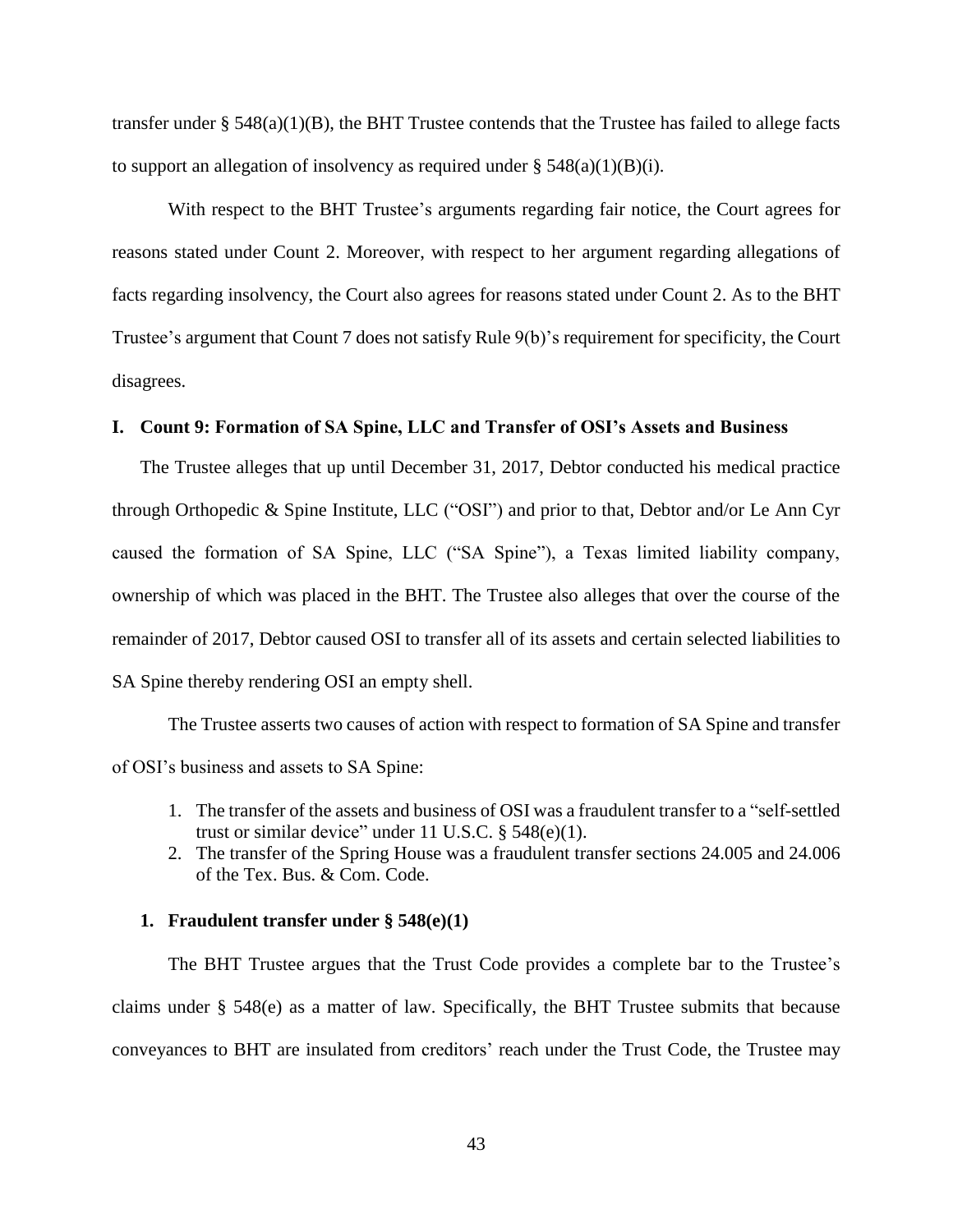not avoid such transfers under 11. U.S.C. § 548(e). For the reasons stated under Count 2, the Court disagrees.

#### **2. Fraudulent transfer under 11 U.S.C. § 548(a)(1)**

The BHT Trustee argues that a cause of action for the transfer of OSI's assets and business under § 548(a)(1) fails to provide fair notice of the nature of the Trustee's allegations. Specifically, the BHT Trustee asserts that the cause of action does not indicate whether the Trustee is alleging that such transfer was done with actual intent to hinder, delay, or defraud under  $\S$  548(a)(1)(A) or whether such transfer was a constructively fraudulent transfer under § 548(a)(1)(B). Moreover, to the extent that the Trustee alleges such a transfer was done with actual intent to hinder, delay, or defraud, the BHT Trustee argues that the Trustee's Original Complaint fails to satisfy Federal Rule of Civil Procedure 9(b) because the Trustee does not allege facts establishing the "how" and "why" the transfer was made with actual intent to hinder, delay, or defraud. Finally, to the extent the Trustee alleges such a transfer was a constructively fraudulent transfer under  $\S$  548(a)(1)(B), the BHT Trustee contends that the Trustee has failed to allege facts to support an allegation of insolvency as required under  $\S$  548(a)(1)(B)(ii).

With respect to the BHT Trustee's arguments regarding fair notice, the Court agrees for reasons stated under Count 2. Moreover, with respect to her argument regarding allegations of facts regarding insolvency, the Court also agrees for reasons stated under Count 2. As to the BHT Trustee's argument that Count 7 does not satisfy Rule 9(b)'s requirement for specificity, the Court disagrees.

## **3. Fraudulent transfer under §§ 548(a)(1) and 548(e)(1)**

# **i. Parties Contentions**

The BHT Trustee asserts that the  $\S$ § 548(a)(1) and 548(e)(1) violations under Count 8 alleged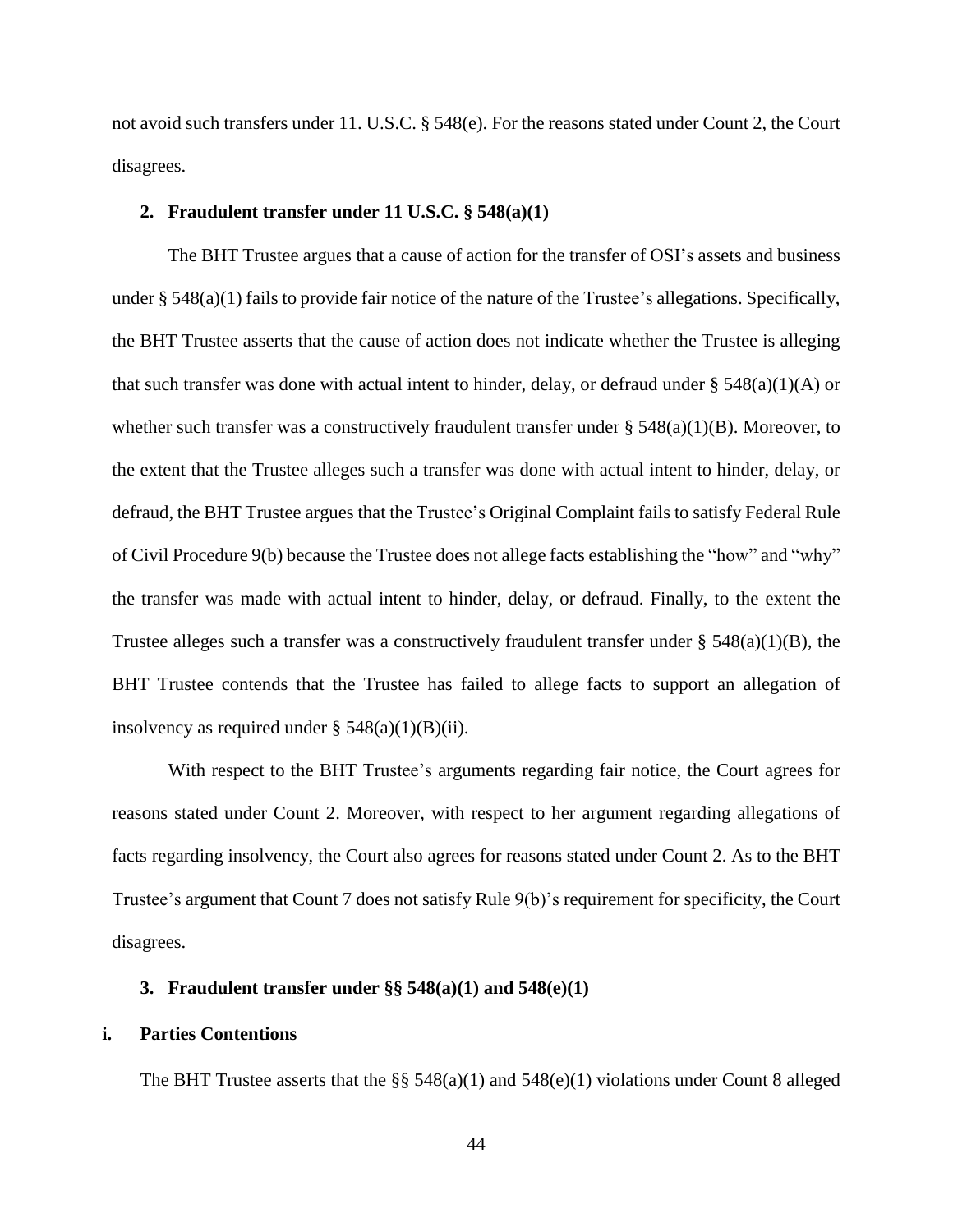by the Trustee have not been adequately plead because the Trustee does not properly allege a transfer of an interest of a debtor as required under the statutes. Specifically, the BHT Trustee argues that even if the Trustee does allege Debtor had an interest in property of OSI, and even to the extent Debtor does have such interest in OSI, it is OSI who owns its property, not Debtor and therefore such property is not an interest of the debtor. The Trustee contends that the transfers at issue were indirect transfers effectively transferring the value of Debtor's membership interests in OSI to the BHT.

### **ii. Legal Analysis**

As a preliminary matter, the record is clear that prior to OSI's termination, Debtor was 100% owner of OSI. (ECF No. 195 at 7). *Humana,* 336 F.3d at 379 ("On a motion to dismiss, the court may properly consider the documents attached to or incorporated by reference in the plaintiff's complaint, facts of which judicial notice may be taken, and matters of public record."); *Flintkote*, 760 F.2d at 587 ("A court may take judicial notice of related proceedings and records in cases before the same court."). Therefore, the issue before the Court is not whether Debtor had an interest in OSI, but rather whether the assets and business of OSI constitute an interest of Debtor subject to avoidance by the Trustee.

Here, the Trustee seeks to avoid the transfer of OSI's assets and business. According to the Trustee's allegations, this property is property belonging to OSI. (ECF No. 61, ¶ 40) ("Over the remainder of 2017, the Debtor caused OSI to transfer all of its assets and certain selected liabilities to SA Spine.") In Texas, "[a] member of a limited liability company . . . does not have an interest in any specific property of the company." Tex. Bus. Org. Code Ann. § 101.106(b). Therefore, as sole member of OSI, Debtor had no interest in the assets and business transferred from OSI to SA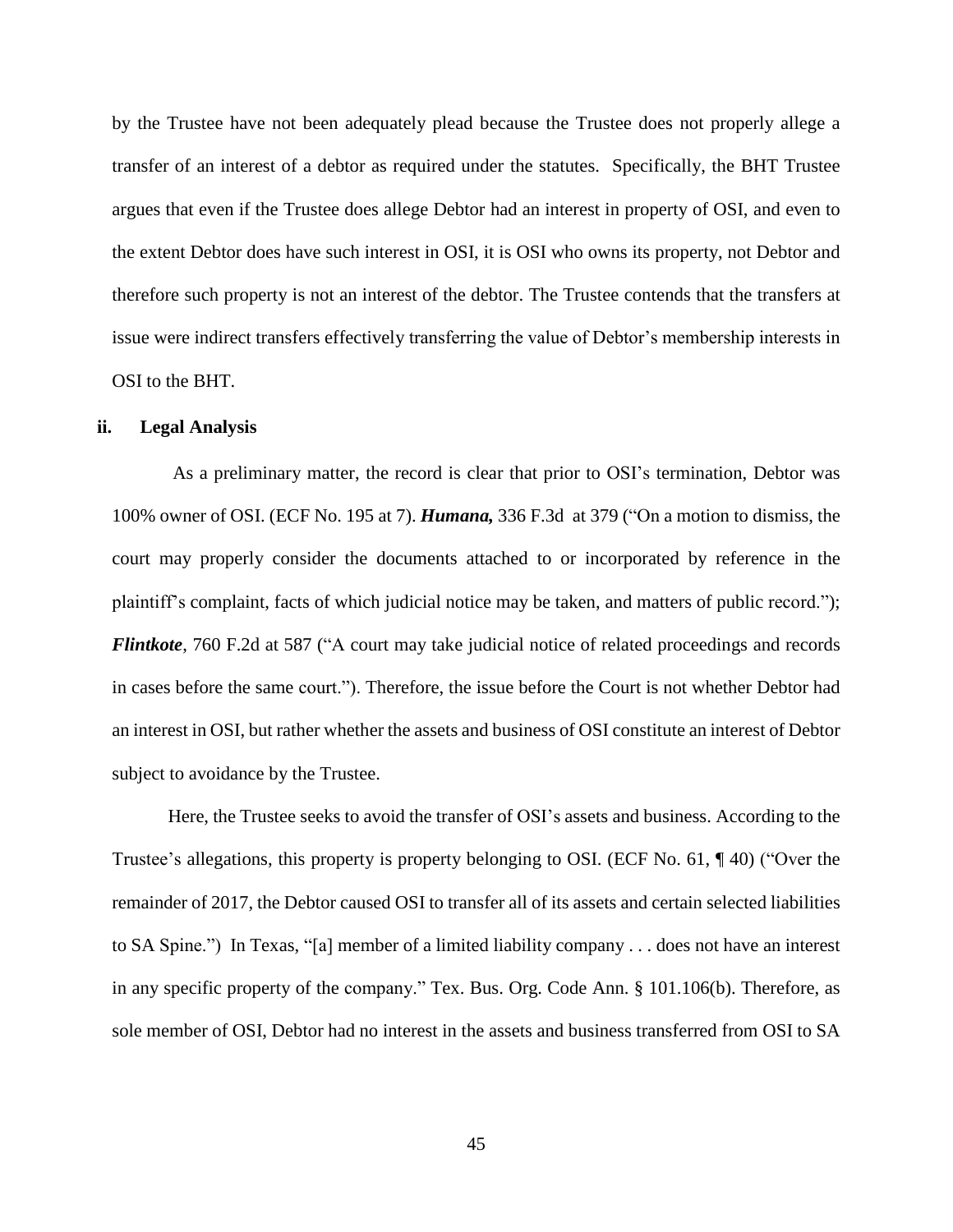Spine. Accordingly, the Court agrees that the Trustee has failed to allege that a transfer of an interest of the debtor. $19$ 

The Trustee cites the Court to a number of cases that stand for the proposition that where business assets and operations were transferred from one entity to another rendering the transferorentity worthless, such transfer are indirect transfers effectively transferring the value of the membership interests and therefore constitute a transfer of an interest of a debtor. *DZ Bank AG Deutsche Zentral-Genossenschaft Bank v. Meyer*, 869 F.3d 839 (9th Cir. 2017); *In re Nickeson*, Bankr. No. 13-10137, Adv. No. 14-1004, 2014 WL 668524 (Bankr. D.S.D. Nov. 25, 2014. Neither of these cases involve an analysis under Texas law and therefore, the Court declines to follow them. The Court must look to state-law to define the rights of Debtor and OSI. *Butner v. U.S.*, 440 U.S. 48, 55 (1979) ("Property interests are created and defined by state law. Unless some federal interest requires a different result, there is no reason why such interests should be analyzed differently simply because an interest party is involved in a bankruptcy proceeding."). Under Texas law, absent other circumstances, Debtor has no ownership interest in property owned by OSI.

The Trustee encourages the Court to use its equity powers to "delve behind the form of the transactions and relationships to determine the substance." (ECF No. 97, ¶ 24). This Court will not use its equity powers to override the law. While this Court may be a court of equity, this Court is of the opinion that equity follows the law.

<sup>&</sup>lt;sup>19</sup> The Court notes that the Trustee also seeks to avoid this transfer under 11 U.S.C. § 548(e)(1)—a transfer to a "selfsettled trust or similar device." The Trustee contends that the BHT is such a self-settled trust or similar device. The Trustee also alleges that the assets and business of OSI was transferred to SA Spine, a Texas limited liability company, ownership of which was placed in the BHT. In Texas, a member of a limited liability company does not have an interest in property belonging to the company. Because the BHT is a member of SA Spine, and it is SA Spine who is the transferee of OSI's assets and business, the BHT does not have an ownership interest in such property.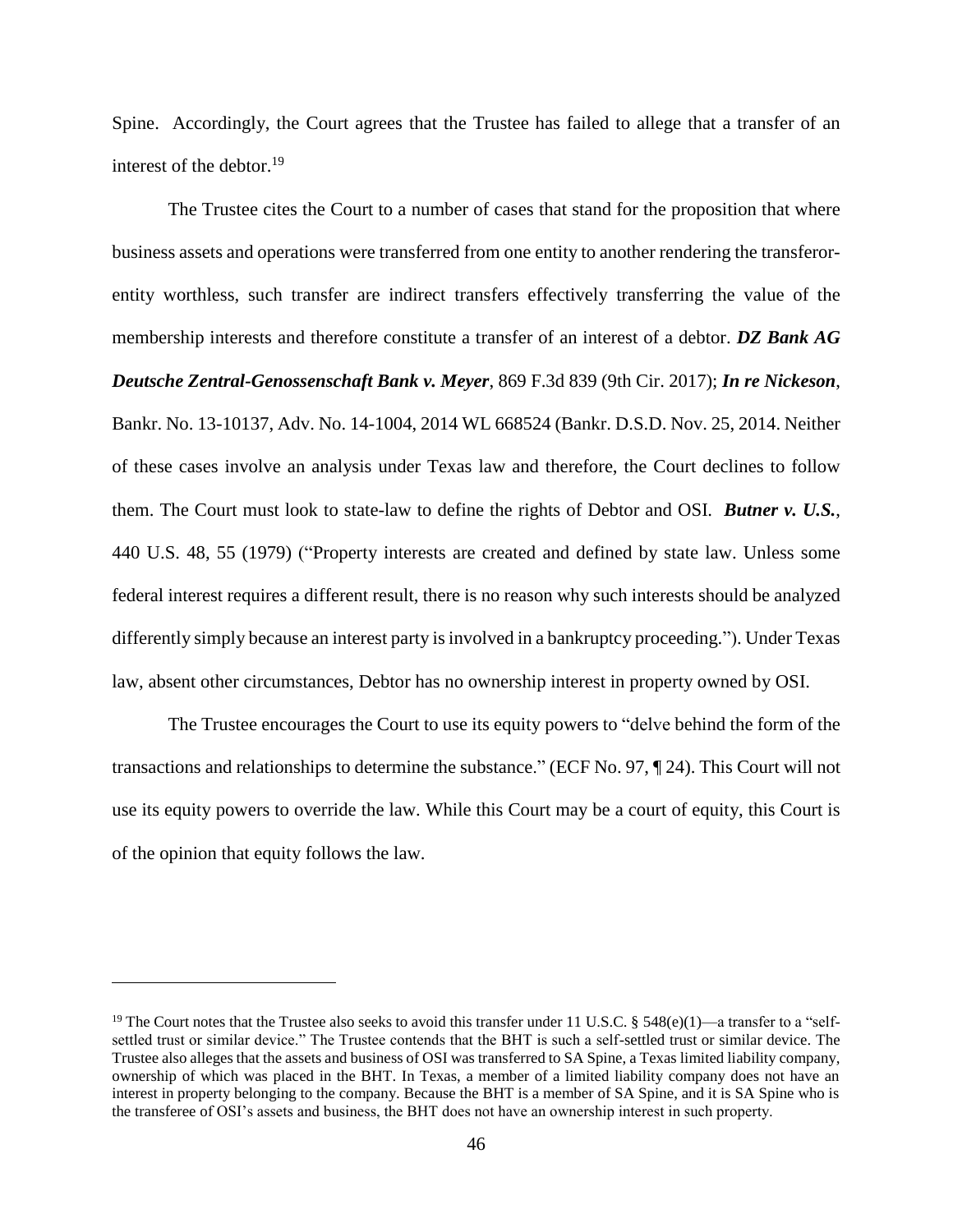#### **4. Fraudulent transfer under Tex. Bus. & Com. Code sections 24.005 and 24.006**

The BHT Trustee argues that the Trustee's claim to avoid the transfer of OSI's business and assets to SA Spine under sections 24.005 and 24.006 is barred as a matter of law because the such property is not self-settled under Texas law and therefore not subject to the claims of creditors. For reasons stated under Count 2, the Court disagrees.

### **J. Count 10: Formation of S&L BHT, LLC and transfer of Oracle's Assets and Business**

The Trustee alleges that on or about August 8, 2017, Debtor and/or his spouse caused the formation of S&L BHT, LLC ("S&L BHT"), ownership of which was placed in the BHT. The Trustee also alleges that Debtor and/or his spouse are diverting the business and assets of Oracle to S&L BHT, which now has a substantial income.

The Trustee asserts two causes of action with respect to formation of S&L BHT and transfer of Oracle's business and assets to S&L BHT:

- 1. The transfer of the assets and business of Oracle to S&L BHT was a fraudulent transfer to a "self-settled trust or similar device" under 11 U.S.C. § 548(e)(1).
- 2. The transfer was a fraudulent transfer sections 24.005 and 24.006 of the Tex. Bus. & Com. Code.

### **1. Fraudulent transfer under § 548(e)(1)**

#### **a. Barred by the Texas Trust Code**

The BHT Trustee argues that the Trust Code provides a complete bar to the Trustee's claims under § 548(e) as a matter of law. Specifically, the BHT Trustee submits that because conveyances to BHT are insulated from creditors' reach under the Trust Code, the Trustee may not avoid such transfers under 11. U.S.C. § 548(e). For the reasons stated under Count 2, the Court disagrees.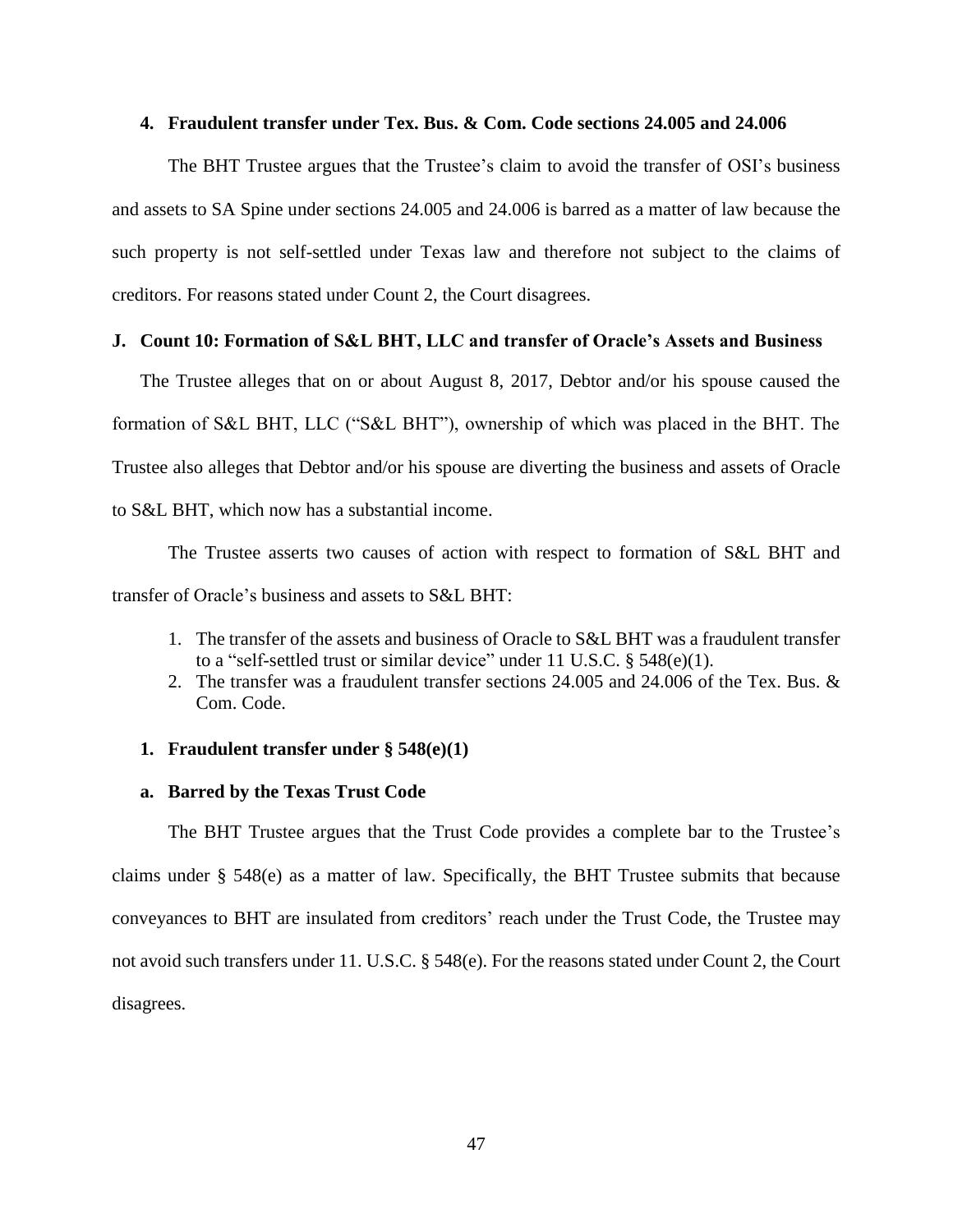#### **b. Transfer of Interest of the Debtor**

# **i. Parties Contentions**

The BHT Trustee asserts that the  $\S$ § 548(a)(1) and 548(e)(1) violations under Count 10 alleged by the Trustee have not been adequately plead because the Trustee does not properly allege a transfer of an interest of a debtor as required under §§  $548(a)(1)$  and  $548(e)(1)$ . The Trustee contends that the transfers at issue were indirect transfers effectively transferring the value of Debtor's membership interests in OSI to the BHT.

#### **ii. Legal Analysis**

Here, the Trustee seeks to avoid the transfer of Oracle's assets and business to S&L BHT. According to the Trustee's allegations, this property is property belonging to Oracle. The Trustee identifies Oracle as an LLC and identifies the BHT as Oracle's owner. (ECF No. 61, ¶ 38). As previously explained, in Texas, "[a] member of a limited liability company . . . does not have an interest in any specific property of the company." Bus. Org. Code § 101.106(b). Therefore, as a member of Oracle, the BHT had no interest in the assets and business transferred from Oracle to S&L BHT. Stated differently, Oracle owned the assets and business transferred to S&L BHT. Accordingly, the Court agrees that the Trustee has failed to allege that a transfer of an interest of the debtor.

#### **2. Fraudulent transfer under 11 U.S.C. § 548(a)(1)**

The BHT Trustee argues that the Trustee's claims under  $\S$  548(a)(1) have not been plead with sufficient specificity. The Trustee, however, has only not plead a cause of action under § 548(a)(1) with respect to Count 10, and therefore the Court will not address the merits of the BHT Trustee's argument as it relates to Count 10.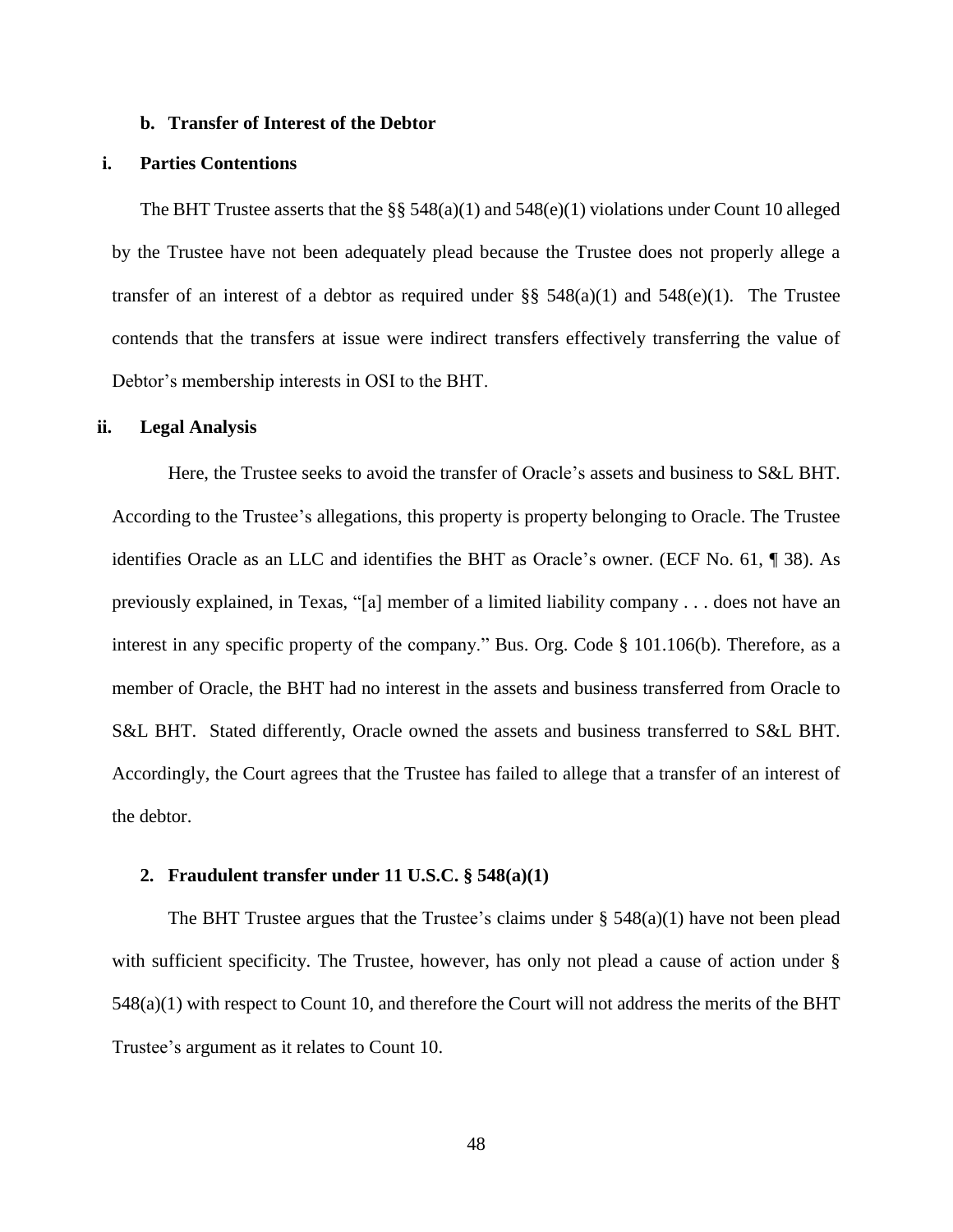#### **3. Fraudulent transfer under Tex. Bus. & Com. Code sections 24.005 and 24.006**

The BHT Trustee argues that the Trustee's claim to avoid the transfer of OSI's business and assets to SA Spine under sections 24.005 and 24.006 is barred as a matter of law because the such property is not self-settled under Texas law and therefore not subject to the claims of creditors. For reasons stated under Count 2, the Court disagrees.

## **CONCLUSION**

For the foregoing reasons as articulated under each Count, the Court concludes the following:

The BHT Trustee's Motion to Dismiss is granted as to Count 1 because the Trustee seeks relief he is not entitled to as a matter of law.

The BHT Trustee's Motion to Dismiss is denied as to Counts 2, 3, 4, 7, 8, 9, and 10 because the Court finds that the Trustee's cause of action under  $\S 548(e)(1)$  is not subject to a determination of whether the assets transferred are self-settled under the Trust Code. The BHT Trustee's also seeks to dismiss Count 5 for the same reasons. As Count 5 has not alleged a cause of action under § 548(e)(1), the BHT Trustee's Motion to Dismiss as to Count 5 for those reasons is denied.

The BHT Trustee's Motion to Dismiss is granted as to the Trustee's  $\S$  548(a)(1) Counts 2, 7, 8, and 9 because the Court finds that the Trustee does not properly plead with specificity (1) which claims under  $\S$  548(a)(1) the Trustee is asserting and (2) actual intent to hinder, delay, or defraud present or future creditors. The BHT Trustee's also seeks to dismiss Count 10 for the same reasons. As Count 10 has not alleged a cause of action under  $\S$  548(a)(1), the BHT Trustee's Motion to Dismiss as to Count 10 for those reasons is denied.

The Trustee and BHT Trustee agreed that BHT Trustee's Motion to Dismiss is granted as to the Trustee's § 548(a)(1) claims under Counts 3 and Counts 4 because they are time-barred. The